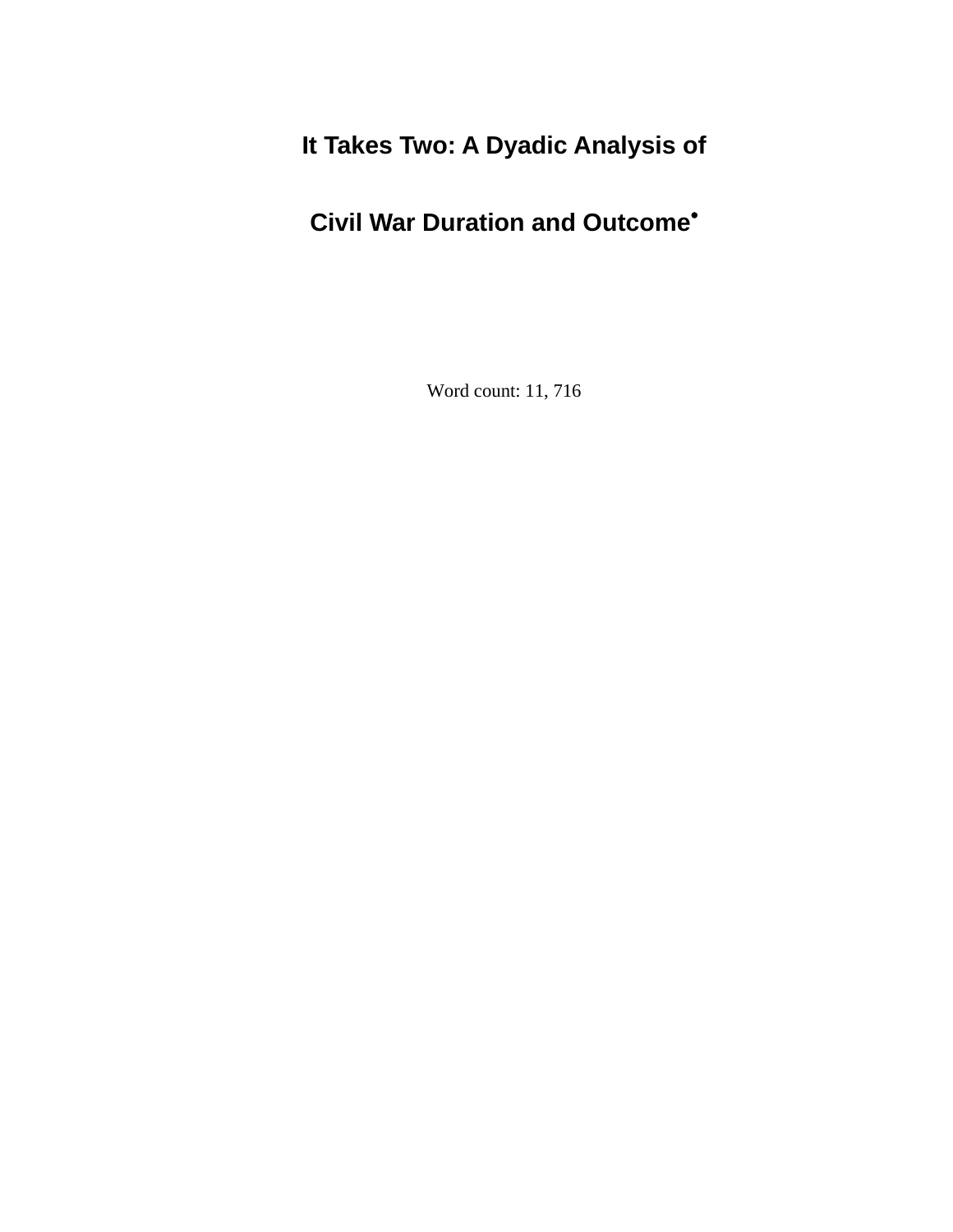## **Abstract**

Theories of conflict emphasize dyadic interaction, yet existing empirical studies of civil war focus largely on state attributes and pay little attention to non-state antagonists. We recast civil war in a dyadic perspective, and consider how non-state actor attributes and their relationship to the state influence conflict dynamics. We argue that strong rebels, which pose a military challenge to the government, are likely to lead to short wars and concessions. Conflicts where rebels seem weak can become prolonged if rebels can operate in the periphery so as to defy a government victory yet are not strong enough to extract concessions. Conflicts should be shorter when potential insurgents can rely on alternative political means to violence. We examine these hypotheses in a dyadic analysis of civil war duration and outcomes, using new data on non-state actors and conflict attributes, finding support for many of our conjectures.

Keywords: civil war, conflict termination, conflict outcome, rebels, non-state actors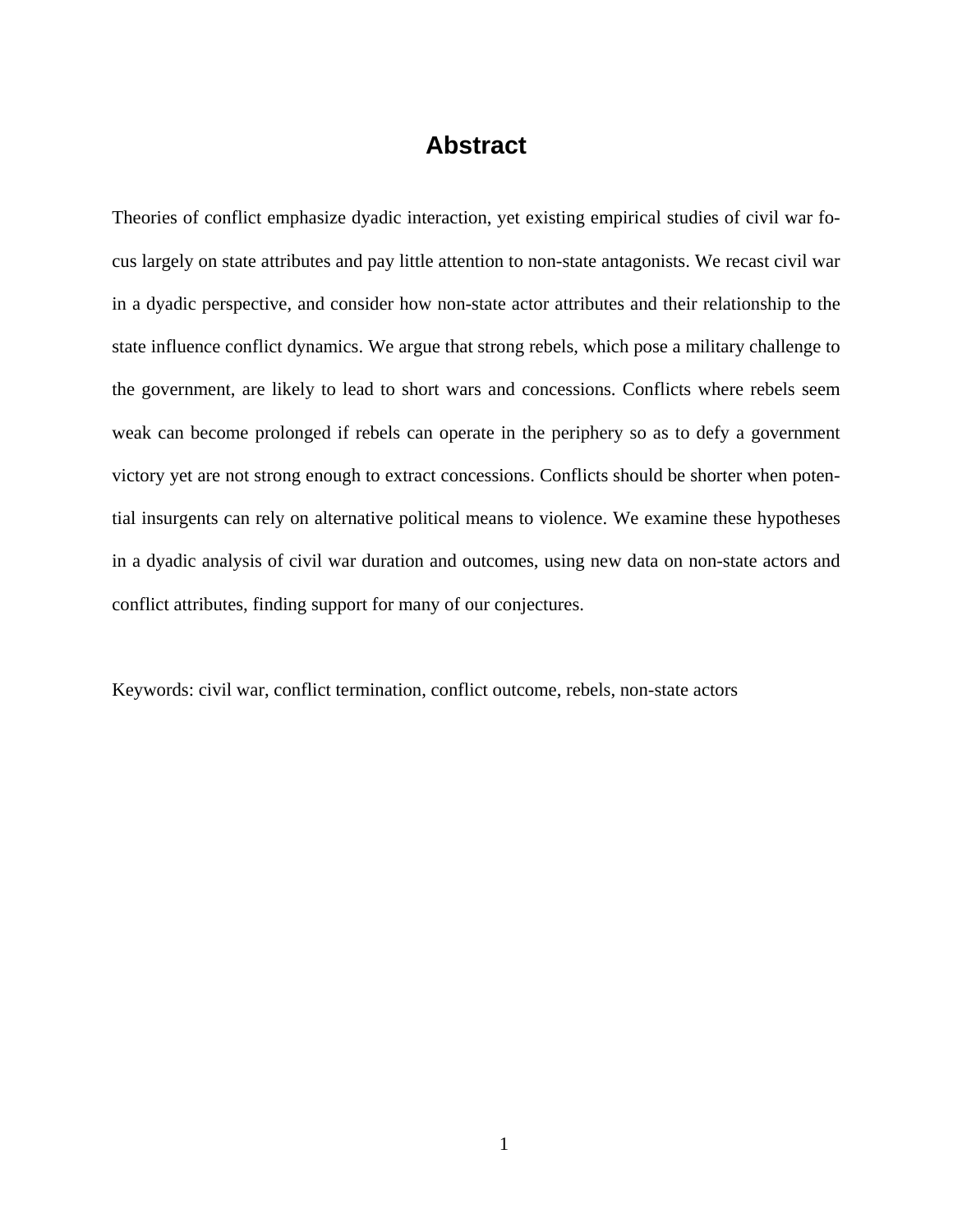### **Introduction**

The problem of civil war has received considerable attention in conflict studies over the last decade. However, much of the literature has treated civil war in a non-strategic manner, focusing on national attributes or structural features of the nation-state as a whole. Comparative studies examining how aggregate national characteristics—such as the level of development, regime type, and ethnic constellations—may contribute to violence have taught us many interesting things about civil war. However, the failure to specify *who* fights in civil wars ultimately makes it difficult to come up with good answers as to *why* we see civil wars in some countries and not others. To understand why civil wars occur and how they unfold we need to understand the underlying strategic interactions leading up to the onset, duration, and eventual termination and outcome of a conflict. Stated differently, we need to account for why some groups use violent over nonviolent means to pursue their demands, why states sometimes successfully reach settlements with rebel groups and sometimes not, and why some groups can sustain long conflicts against the government while others are quickly defeated.

General theories of conflict tend to be dyadic. Civil war interactions between a state and a rebel group have been analyzed from a bargaining perspective in ways similar to interstate conflict, where the onset, continuation, and final outcome of violence are a function of the relative capabilities of the two antagonists, their resolve, and their respective information about each other (see, e.g., Fearon 1995; Lake 2003; Most and Starr 1989).<sup>1</sup> Yet, even a cursory look at empirical studies of civil war reveals considerable mismatch between the dyadic nature of theories of conflict and the actual research designs used in testing hypotheses (see, e.g., Sambanis 2002 for a comprehensive review of this literature). For example, Fearon and Laitin (2003) advance an insurgency explanation of civil war, where they emphasize how violence becomes more likely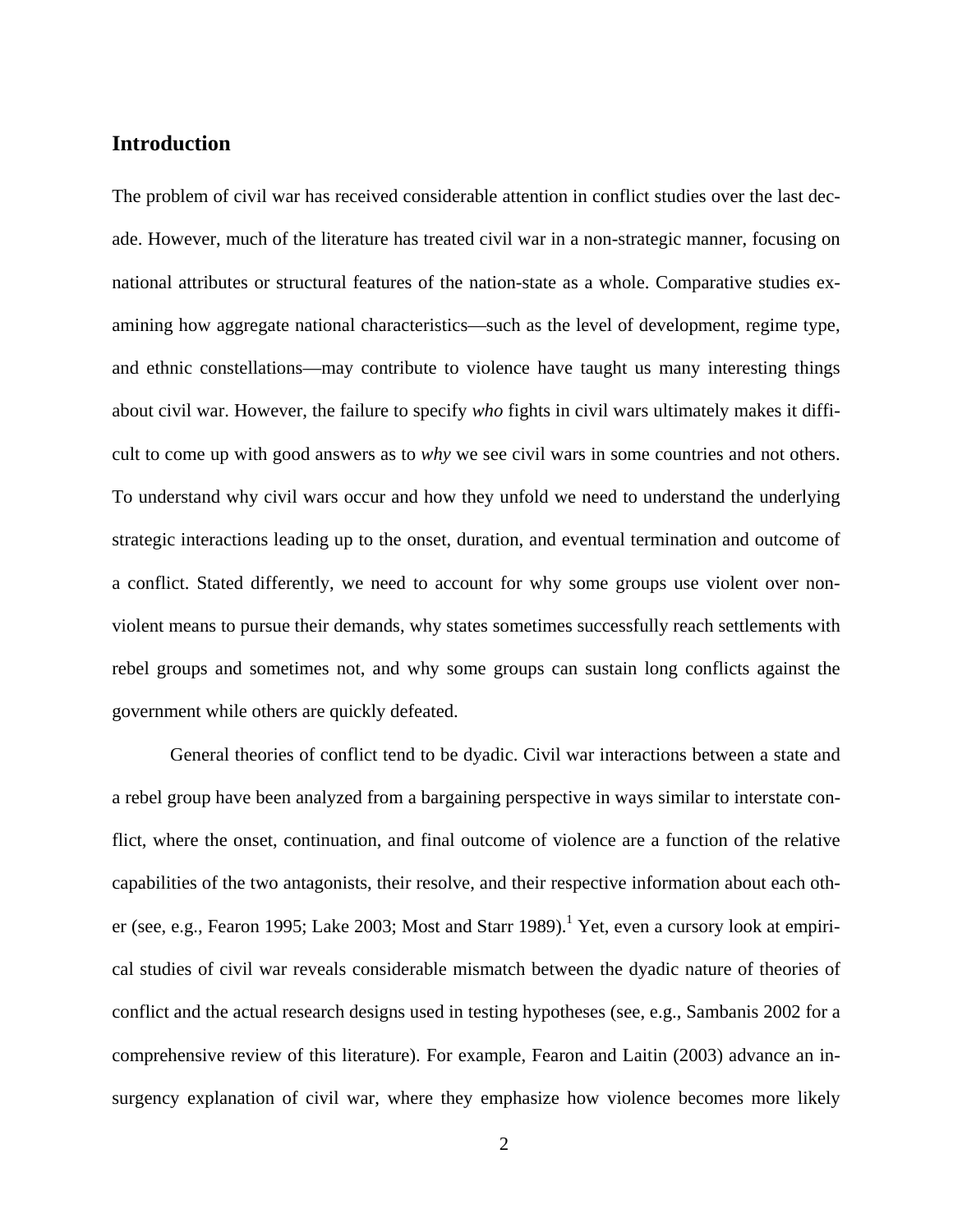when the state is unable to deter or repress challengers due to its weakness or lack of capabilities. Yet, their indicators are invariably national-level characteristics of the country as a whole such as mountains, GDP per capita, and natural resources. These aggregate indicators are intended to proxy for dyadic constellations between states and rebels believed to make violence more likely, but do not take into account actual characteristics or interactions between the parties, and indeed, can be interpreted in various ways. Moreover, there is a strong tendency in empirical studies to focus exclusively on characteristics of governments — for instance, the size of standing armies and degree of institutional democracy — and neglect attributes of rebel groups in civil wars.

This discrepancy between theoretical propositions and empirical research makes the interpretation of several existing empirical findings highly ambiguous. For example, Fearon and Laitin (2003), interpret the negative relationship between GDP per capita and civil war to be due to the deterrent function of state strength, while Collier and Hoeffler (2004) interpret the same finding as evidence that higher opportunity costs make fighting less attractive to individuals. Similar controversies have emerged for other empirical findings such as the relationships between political regimes, natural resources, and civil conflict.

We believe that the aggregate cross-country approach to studying civil war may be rapidly approaching a state of diminishing marginal returns. A promising alternative is to disaggregate the study of war below the level of entire countries and consider the underlying interactions and mechanisms underpinning theories of conflict. In this paper, we move beyond the country characteristics approach to civil war, and recast civil conflicts in a more clearly dyadic perspective. We argue that the outcome and duration of civil wars is a function of the balance of military capabilities between states and rebels as well as incentives to find peaceful settlements.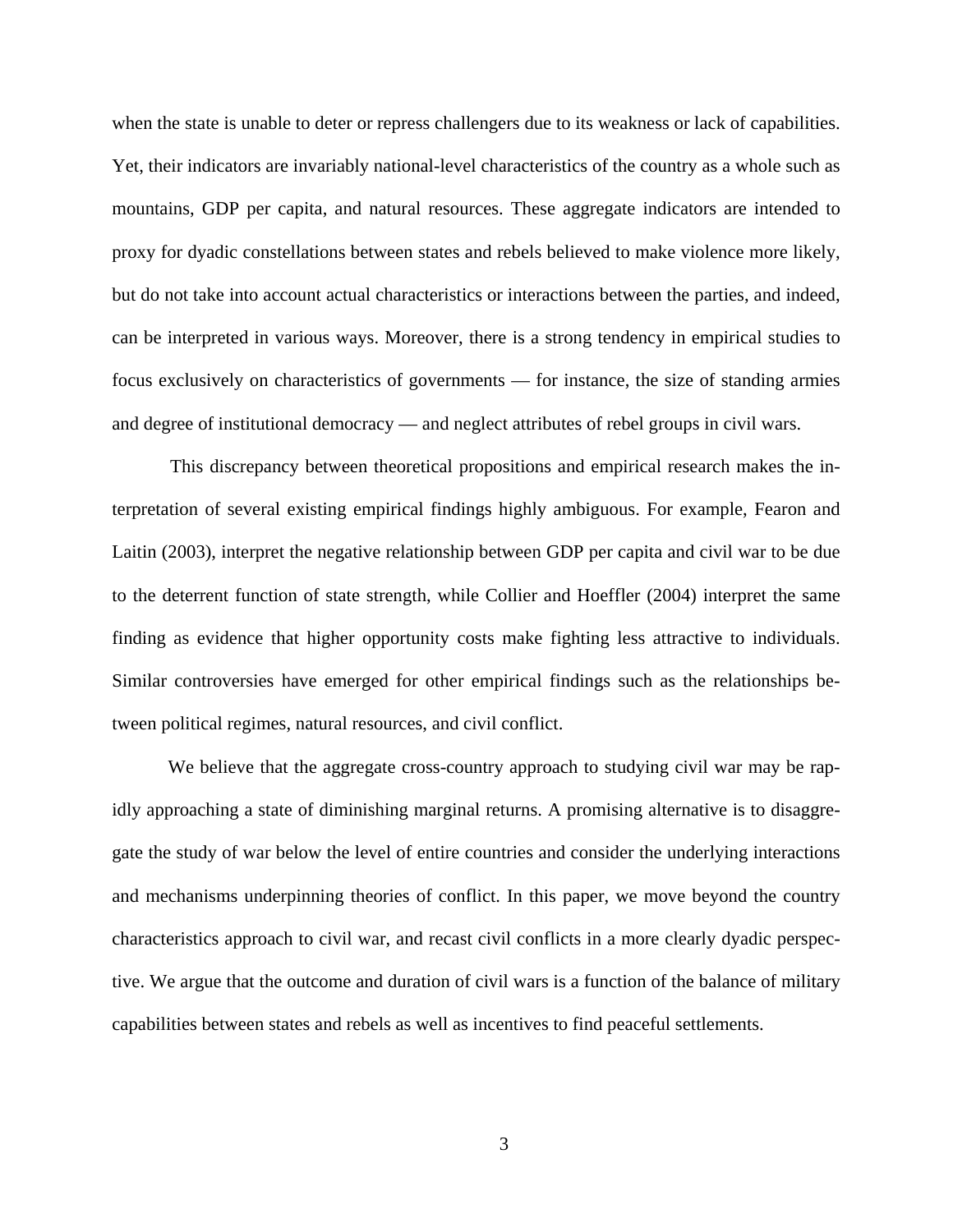We use new data on rebel organizations to analyze war duration and outcome to assess why *particular* rebel actors are defeated, emerge victorious, or are given concessions by the state in a negotiated settlement. Work on asymmetric warfare has focused on how particular strategies and conditions can allow weak parties to prevail against stronger opponents (e.g., Arreguin-Toft 2001, Mack 1975). However, data availability has prevented researchers from systematically considering civil conflicts, where one of the parties is not a state. Studies that have analyzed civil war duration and outcome also typically lump the opposition together as "rebels" and only include indicators of state strength and aggregate country-level variables (see DeRouen and Sobek 2004; Mason and Fett 1996; Mason, Weingarten, and Fett 1999). Although these studies have been quite useful, aggregating groups under the heading "rebels" and looking only at government or country-level characteristics obviously cannot account for variation in conflict duration and outcome across groups. For instance, in the conflict over the status of Mindanao — a majority Muslim region in the south of the Philippines — while the Moro National Liberation Front signed an autonomy agreement with the central government in 1996, the Moro Islamic Liberation Front and the more extreme Abu Sayyaf Group continued militant activities. Some studies have looked at violent conflict patterns using ethnic groups as the unit of analysis, typically based on the Minorities at Risk (MAR) data (see Ayres and Saidemann 2000; Gurr 2000; Toft 2003). However, not all civil wars are organized around ethnic lines. Moreover, these studies treat groups as unitary. However, violent organizations that claim to represent a group — such as the groups that continued fighting in Mindanao — often have a narrow base of supporters among the purported constituents, and different organizations that claim to represent the same group often spend as much time fighting one another as the government.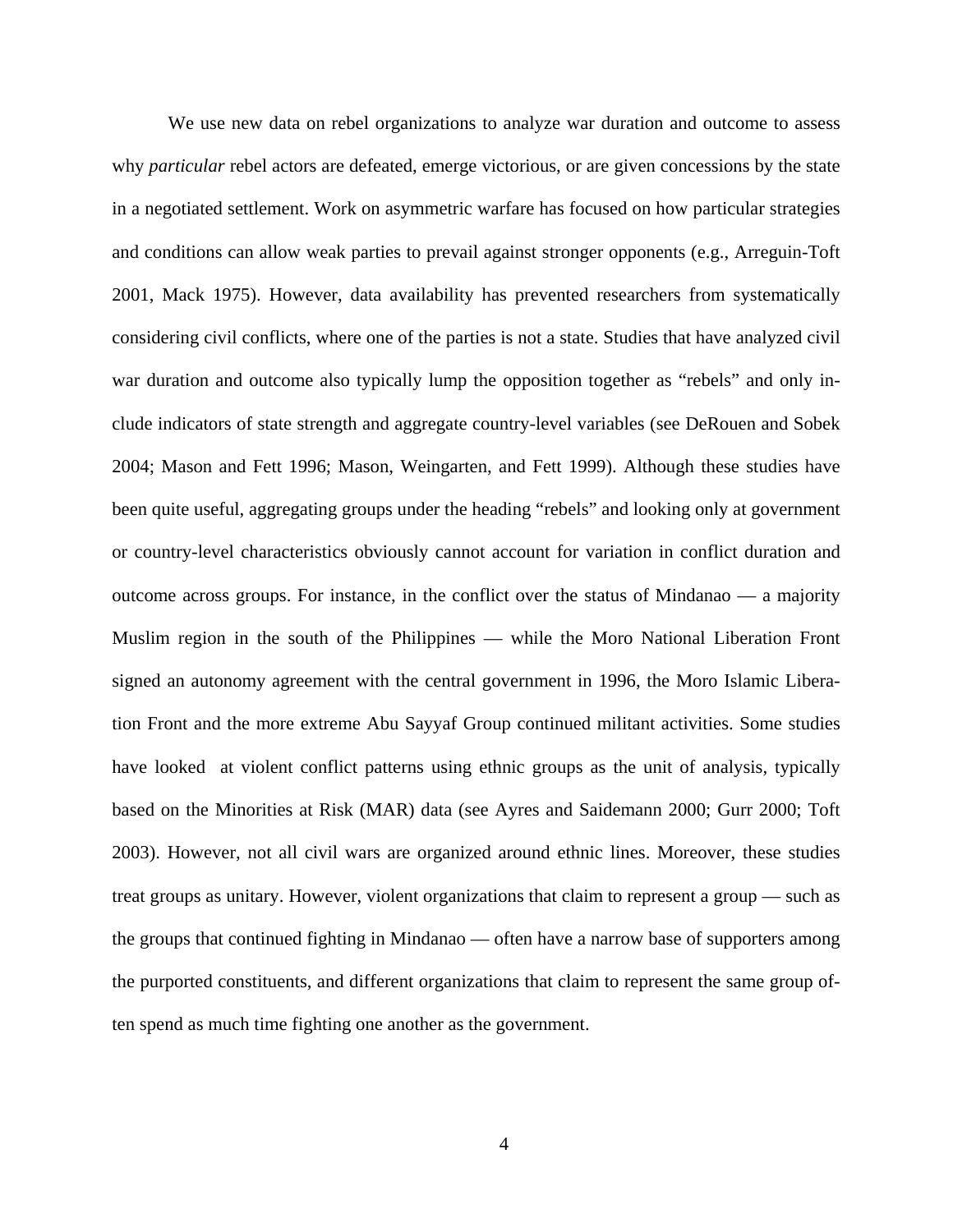In this paper, we develop a theory that explicitly examines the relationship between the government and rebels by focusing on the ability of states to defeat rebels and the incentives that both sides have to negotiate peace. We develop propositions about how specific characteristics of state-insurgent dyads may affect these factors. We then examine our propositions in an analysis of conflict duration and outcome using new data on conflict attributes and characteristics of nonstate actors in civil wars. Our study is the first dyadic approach to examining why some rebel groups survive and continue fighting while others are defeated quickly, why some rebels are able to defeat the government, and why states accommodate some rebels, but not others. $2$  Our findings suggest that governments are more likely to win conflicts early on, but that their chances of prevailing militarily drop off precipitously over the course of the war. Strong rebels tend to fight short wars, and are more likely to gain concessions or win decisive victories. We also find that civil wars are longer when rebels are weaker than the government but control territory in the periphery, and when they do not have the option of using political means to advance their demands.

#### **Explaining Conflict Duration and Outcomes**

We start from a simple conceptual model of interactions between a government and a potential insurgent group to explain conflict duration and termination (see, among others, Lichbach 1987; Moore 2000; Sandler, Tschirhart, and Cauley 1983; Werner and Yuen 2005 for similar representations). A potential rebel group has policy goals or grievances that they wish to be addressed, which in turn translate into some demand on the government.<sup>3</sup> Groups can pursue their aims through multiple avenues other than violence, including formal petitions and lobbying as well as irregular political activities such as demonstrations and strikes. Groups will be more inclined to rebel if non-violent means are costly and unlikely to be effective, and if they expect to be able to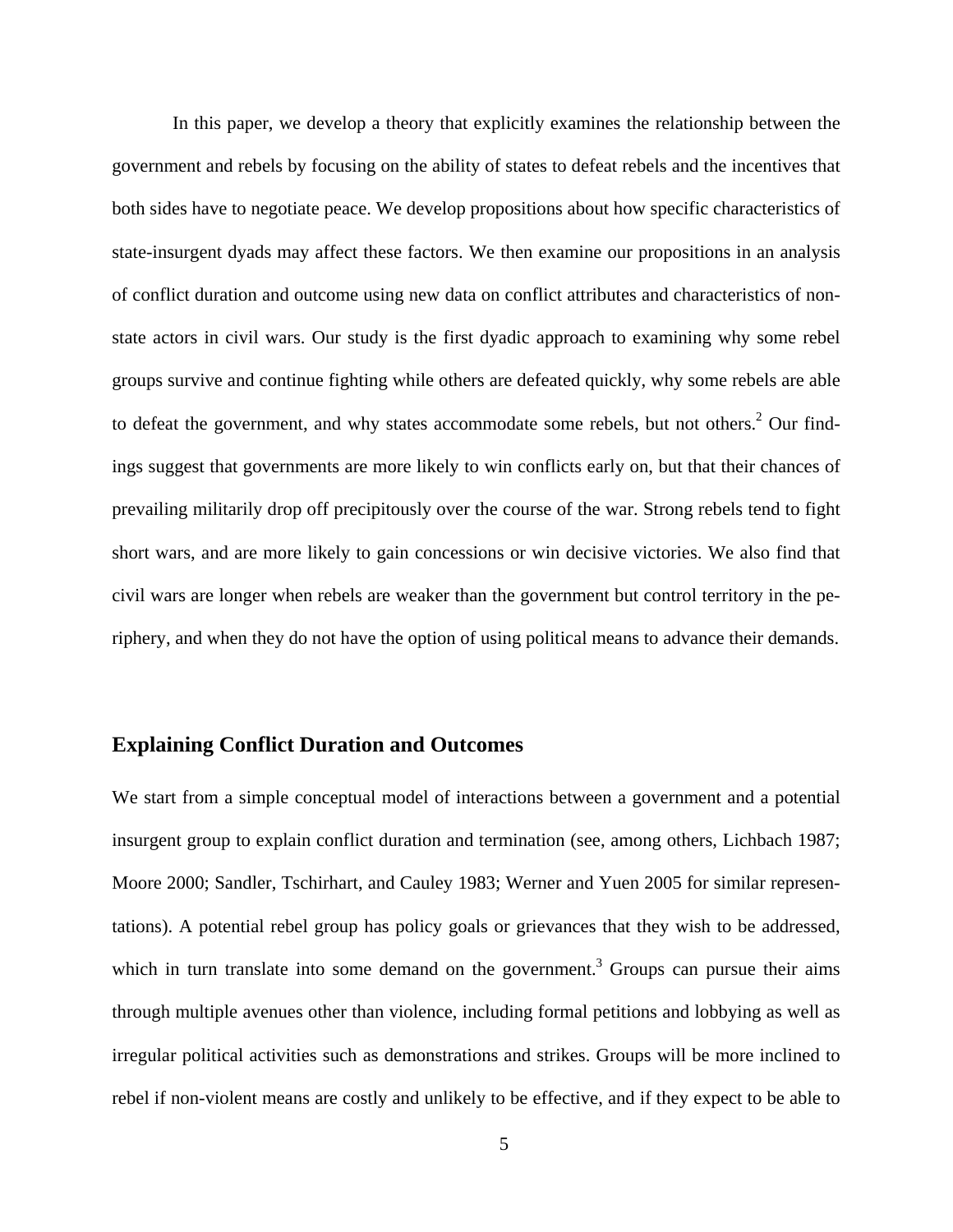mount a military challenge that affords some prospect of extracting concessions or defeating the government outright (see Moore 1998; Tilly 1978). For its part, a government can accommodate opposition demands and reach a compromise, or resort to violent repression to deter or defeat armed insurrection. Repression is obviously much more likely than accommodation if a government does not expect insurgents to be capable of mounting an effective challenge that would seriously threaten it, and accommodation would entail unpalatable political costs (see AUTHOR; Mason and Krane 1989). Thus, the combination of social discontent, lack of peaceful alternatives, unwillingness to accommodate the opposition, and failure to deter violence interact to result in the outbreak of civil conflicts.

Once conflict is underway, violence will continue until one side is defeated, or until actors agree to come to the bargaining table and find a negotiated settlement. Just as with conflict onset, during each stage in a civil war actors deliberately choose between violence and alternative strategies. Actors will opt for a negotiated settlement if all can agree that finding a political solution is more attractive than continued violence. Hence, both military and political factors will influence the duration and outcome of civil war. On the military side, we can distinguish between insurgent effectiveness in targeting the vital interests of the government and tactics that prevent the defeat of the insurgency, i.e., the rebels' offensive and defensive capabilities. We discuss these military and political factors below.

#### *Power to target vs. power to resist*

The decision to resort to violence will hinge on an actor's vulnerability to attacks from the other party to the conflict. In our view, this is not likely to be symmetric for the government and rebel side in civil wars. Rebel groups typically start off weak relative to the state, and launch a rebel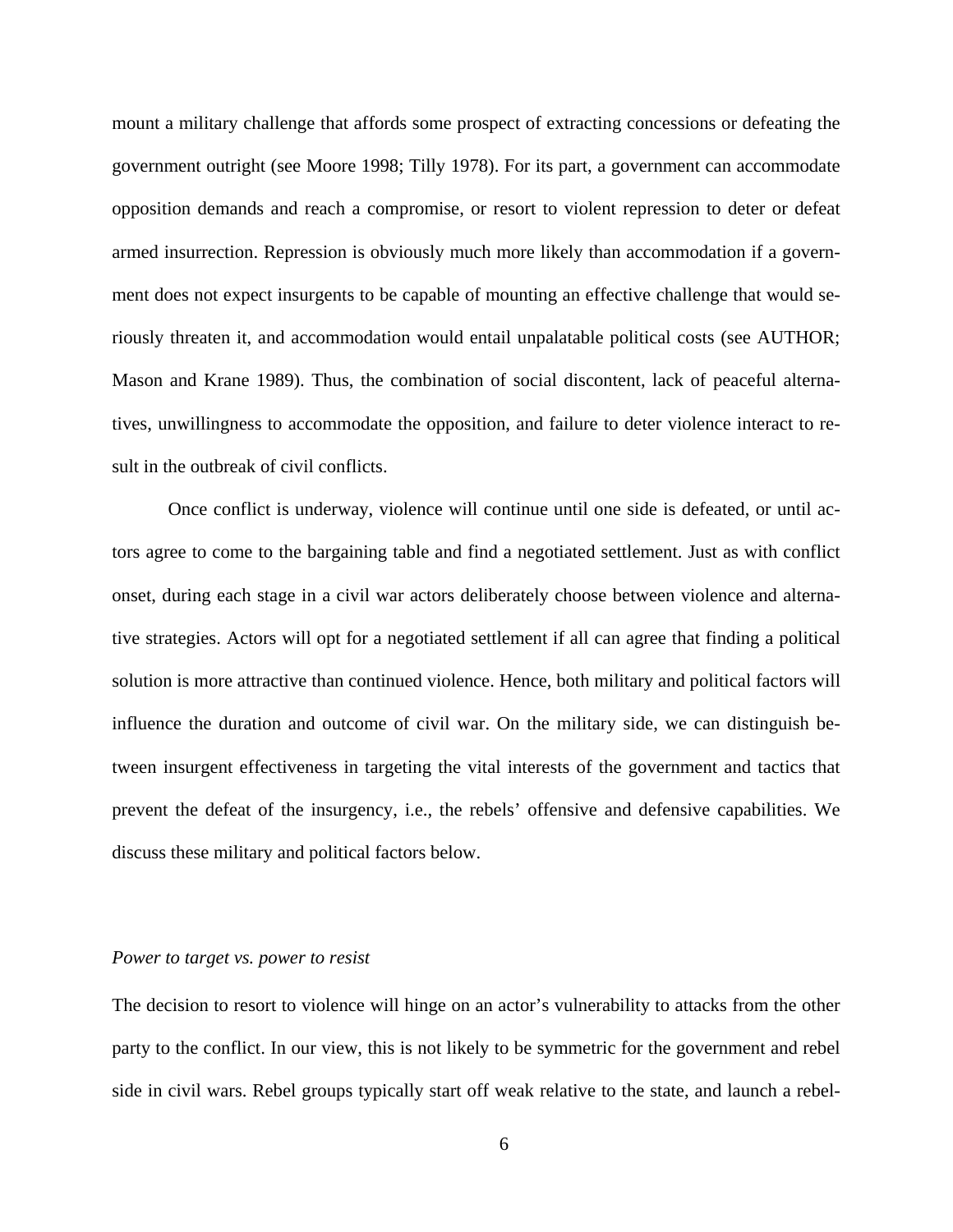lion with the expectation that they will be able to mobilize a sufficient military threat to achieve their objectives. If rebels are not defeated at the beginning of the conflict but able to survive the initial period of vulnerability, the prospects for a government victory become increasingly poor. Rebels that succeed in mobilizing large forces and are strong in the sense of being able to effectively target the government militarily can potentially undermine the state by either winning directly, or by creating threats to unseat the government from challengers questioning its competence (AUTHOR). Hence, governments have incentives to accommodate relatively stronger rebels who are able to force concessions. In addition, rebels that are able to mobilize rapidly and gain a significant offensive advantage are more likely to win decisive victories.

By extension, weak opposition groups that do not have much hope of successful military mobilization should be unlikely to rebel. At the outset, however, there is often considerable uncertainty as to how strong the rebels will become at some point in the future (Bapat 2005; Werner and Yuen 2005). Hence, rebels can overestimate their ability to attract popular support and remain weak. Although weak groups may be less likely to rebel, the relationship between militarily weak rebels and the likelihood of conflict termination is more ambiguous. The prospects for ending conflict ultimately depend on the rebels' willingness to lay down arms. Governments often have few incentives to provide any meaningful concessions to weak rebels – indeed, they may even face high costs for doing so that outweigh the benefits of ending low-level rebel violence. States are often unwilling to negotiate with groups deemed to be illegitimate and "extreme" (Bapat 2005). In addition, states may want to demonstrate their resolve to other potential challengers. Walter (2006) and Toft (2003), for example, argue that governments will be particularly unwilling to offer concessions when they wish to establish a reputation for resisting group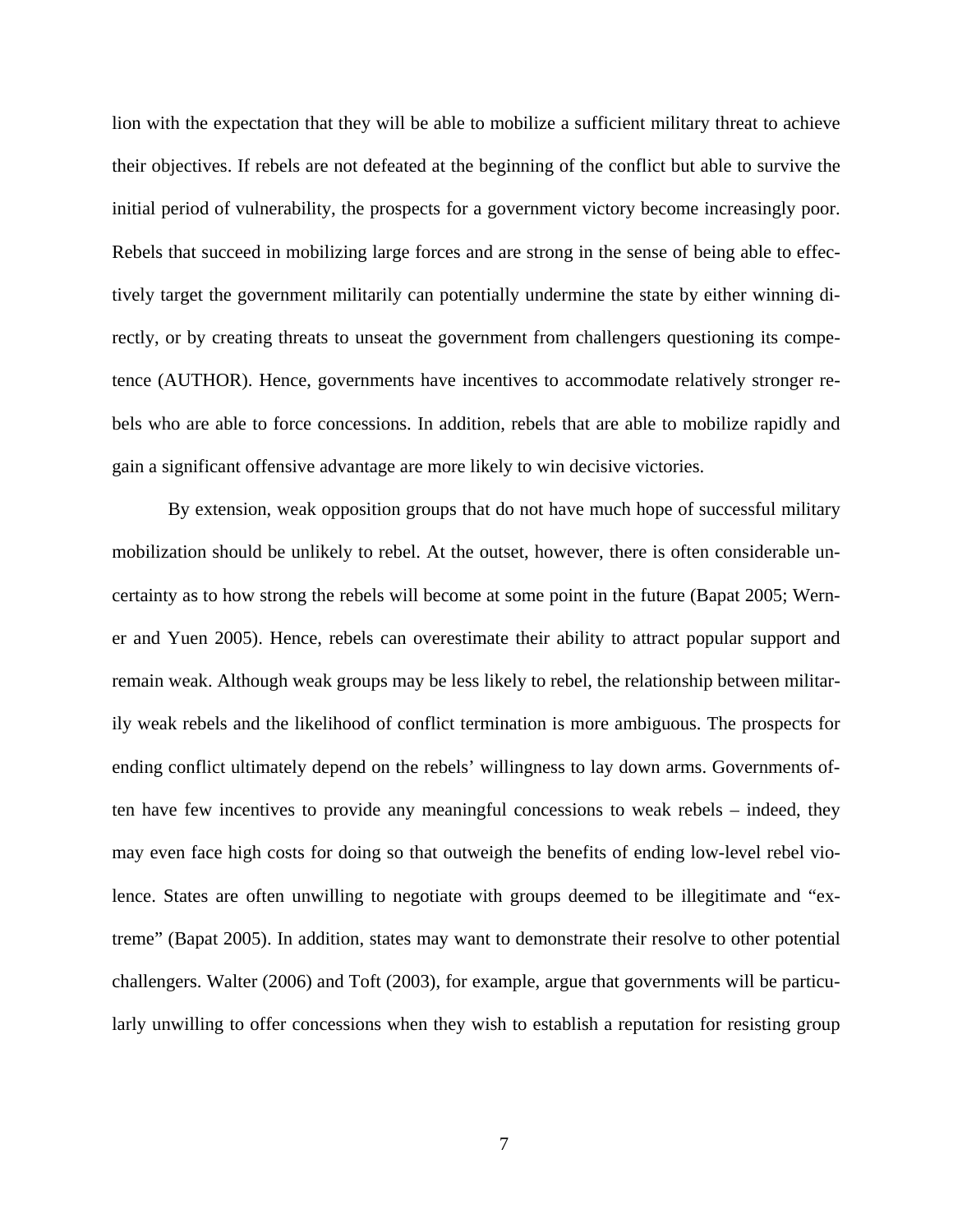demands. For their part, rebels have few incentives to unilaterally disarm without credible guarantees that they will not become victims of government persecution (Walter 1997).

Even if governments have few incentives for offering settlements to militarily weak rebels, why could they not just defeat them outright? An important reason for why power asymmetries in favor of the government do not necessarily translate into shorter wars stems from differences in fighting conventional military operations versus counter-insurgency campaigns. Whereas a government is clearly defeated if out of power, rebels might lose a series of battles, yet withdraw into hiding where they eventually can regroup and continue fighting. Small insurgent groups operate clandestinely, lack clear military targets such as bases and expensive equipment, and can often blend into a host population. Defeating a small insurgency requires careful policing rather than decisive military battles. This suggests that the strength of the rebels relative to a government must be understood along two separate dimensions; namely, offensive strength, or the ability to inflict costs on a government in the center, and the ability to resist or evade government repression in the insurgent's "home" territory in the periphery and the underground.

These two dimensions of strength *are not* the same or necessarily co-varying. In particular, governments are often reasonably effective in their capital cities, yet not able to punish rebels outside of the center. In some cases, rebels may be able to gain territorial control over areas in the periphery of a state in regions that lack effective government control. For instance, the Colombian Fuerzas Armadas Revolucionarias de Colombia (or FARC) have not been able to capture significant cities. Yet, the government remains unable to completely root them out of their core territory. Colombia is not a particularly weak state, but lacks the ability to defeat the insurgents in remote rural regions.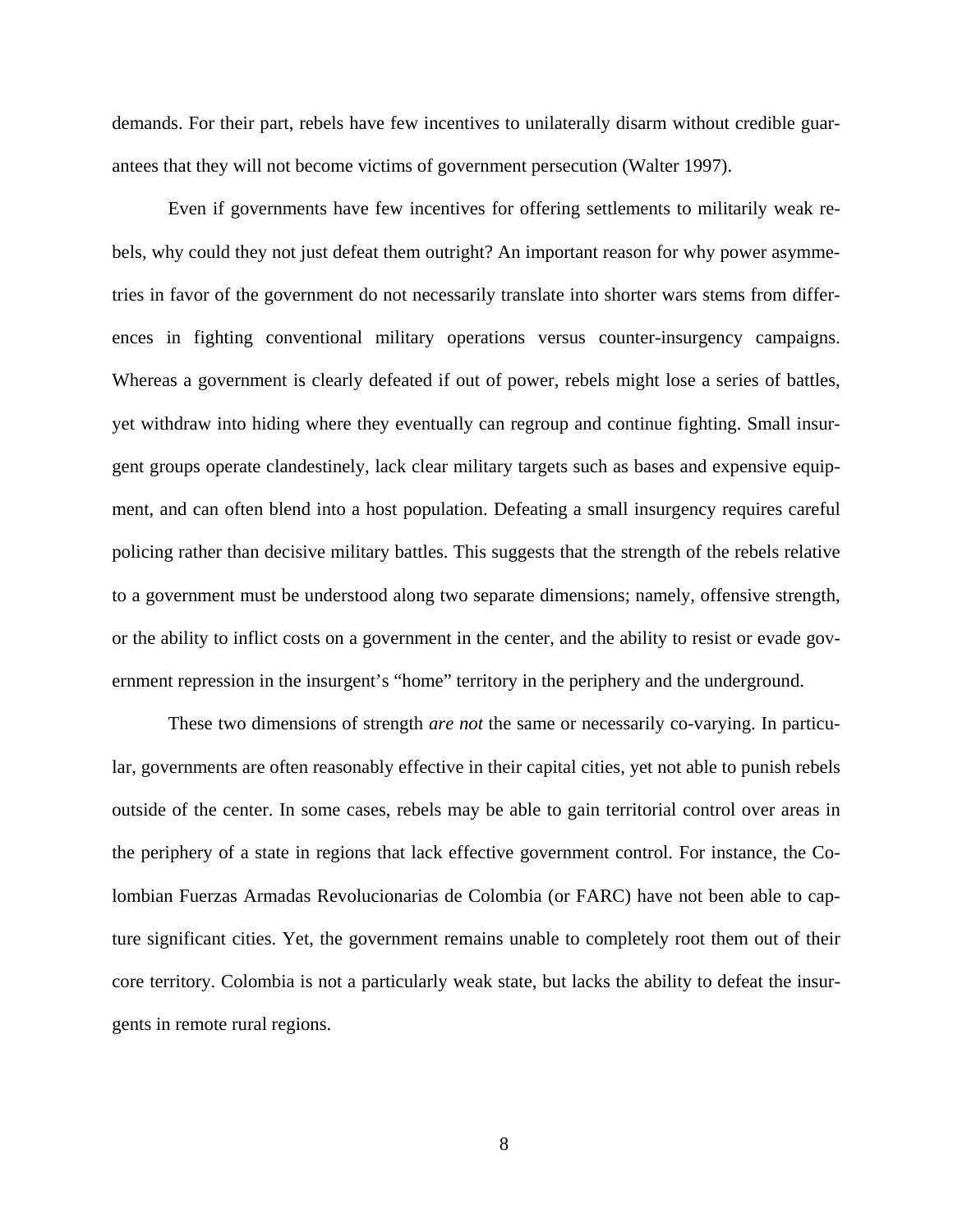Rebel groups have many tactical advantages in civil wars where central control over peripheral areas is weak. Territorial control can provide rebels considerable security from the reach of the government, even if they seem "weak" in a conventional military sense. However, unlike high offensive strength, the ability to resist is far less likely to translate into success at the negotiating table or concessions from a government. As such, we may see long conflicts where rebels are *too weak* to extract concessions or obtain negotiated settlements, yet *too secure* to easily be eradicated by governments. Governments have few incentives for offering agreements to such rebels, and rebels have few incentives to stop fighting without concessions and security guarantees. Variation in these two characteristics of rebel strength cannot be adequately proxied by the usual "state strength" measures such as GDP per capita, but should be identified separately.

#### *Violence and the price of its alternatives*

 The opposition's incentives to use violence are not only based on an assessment of their military capabilities, but also of the attractiveness of violent means relative to its alternatives. Violence and non-violence are not mutually exclusive; rather, violence is one of a set of strategies that groups can use to advance their goals. Potential rebels can compete politically, organize strikes or protests, or commit civil disobedience. Once conflict breaks out most groups continue to use some mix of violent and non-violent strategies to advance their goals; and, indeed, many analyses suggests that non-violence often may be more effective (e.g., Chenoweth and Stepan 2008, Sharp 1973). The ability of states to deter violence, then, does not follow directly from the absolute costs of violence, but also the viability and costs of alternative political strategies. Rebels will be more likely to substitute non-violent political strategies for violent means if they anticipate being able to achieve their goals through non-violent means. A fundamental barrier to set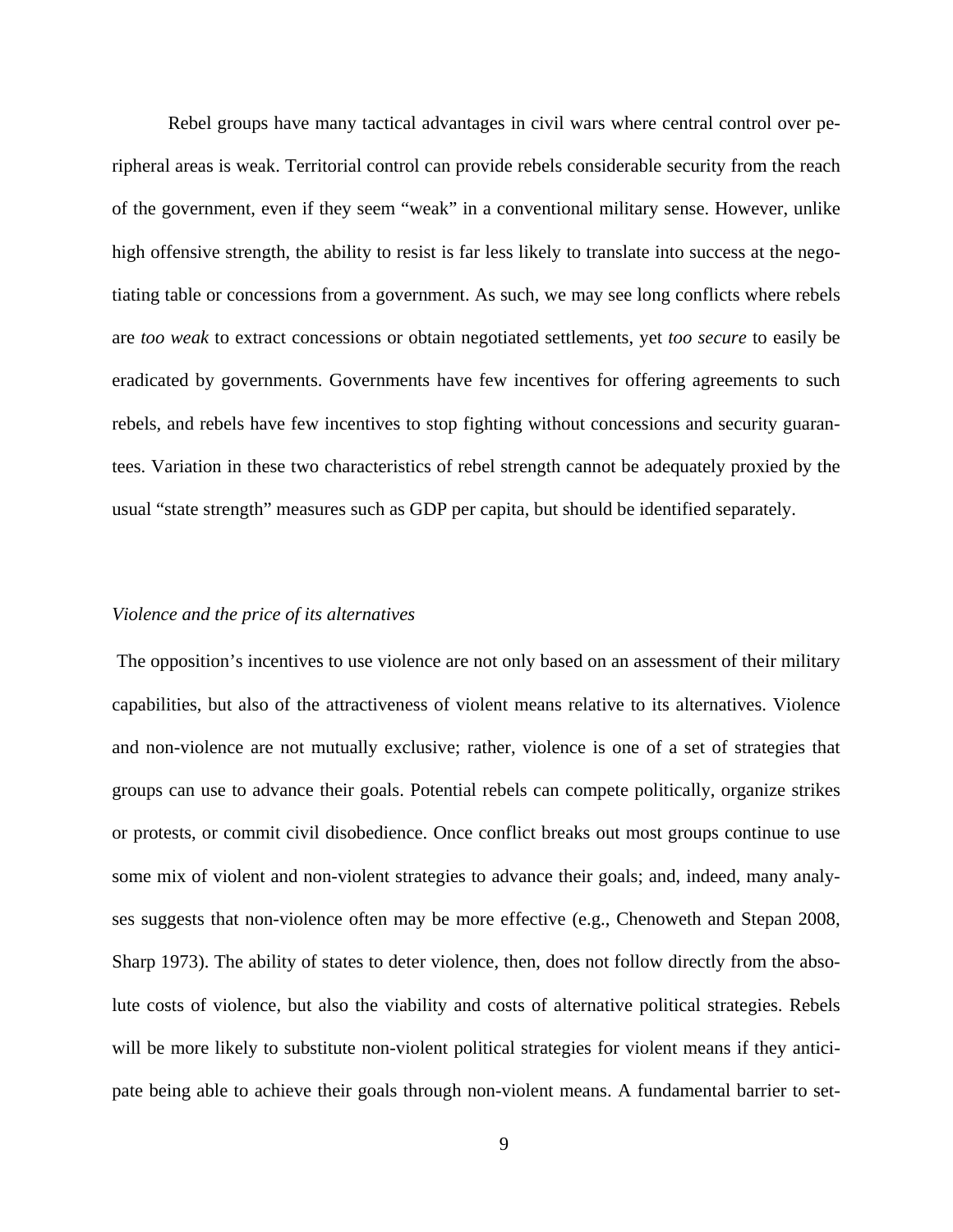tlements is that governments may not permit peaceful avenues for groups to further their political demands, instead preferring to use repression alone. Paradoxically, the relative attractiveness of violence can actually increase with state repression if the relative costs of non-violent alternatives increase more (see Sandler et al 1983). Government coercion, especially if indiscriminate, often leads moderates to seek safety by joining militants (see Mason and Krane 1989).

This trade-off between repression and accommodation has been a central focus of studies on the relationship between democracy and violence (see, e.g., Hegre et al. 2001; Hibbs 1973; Muller and Weede 1990). Strong autocracies are sufficiently repressive to deter political dissent while democracies provide peaceful avenues for political influence and face constraints on the use of force. Anocracies, or semi-autocracies, are seen as conflict-prone due to the combination of insufficient repressiveness to deter insurrection and a lack of political openness, and many have argued that one should expect an inverted u-shaped relationship between measures of democracy and civil war. Yet, the inverted u-curve has been used to capture *both* the deterrent capacity of states *and* state accommodation, which we believe should be considered separately rather than proxied by democracy alone (e.g, through the Polity index). Moreover, the two are not as closely linked as often assumed by researchers.

Since the ability to repress can vary considerably within the territory of states, it does not follow that autocratic and highly repressive governments are necessarily effective in defeating groups in peripheral areas. Moreover, even "accommodative" democracies often impose limits on the groups that they will recognize. For example, even after the restoration of democratic institutions, Turkey has harshly repressed Kurdish political figures believed to be associated with the separatist Kurdish Worker's Party (PKK). Even established democracies have banned organizations believed to be associated with "subversive" unconstitutional activities.<sup>4</sup> By contrast,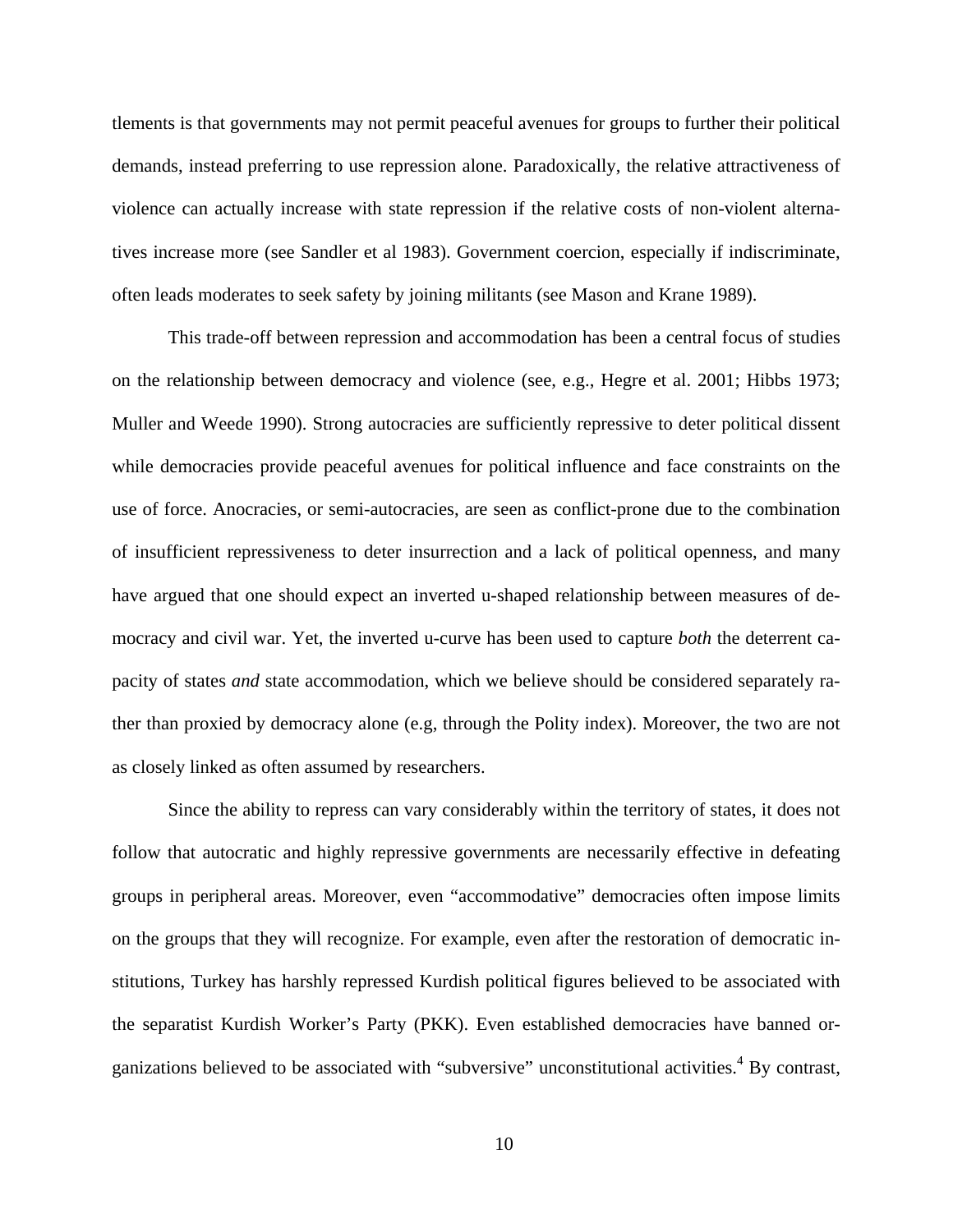some undemocratic countries have provided opposition groups with room for promoting their aims by non-violent political means. South Africa, for example, lifted the ban on the African National Congress (ANC) several years before the introduction of competitive elections with universal suffrage. Just as we need to disaggregate dimensions of state and rebel strength, we should consider the ability to repress and the use of non-violent accommodation separately rather than proxy both by democracy.

#### *Implications*

From the above discussion we derive several implications about the relationship between dyadic characteristics and the duration and outcome of civil war. In our theoretical argument, we focused on three factors that affect how long conflict lasts between the government and a non-state actor; the rebels' ability to target the government militarily, their capacity to resist attacks from the government, and the availability of non-violent strategies to press their demands. This analysis leads to three hypotheses about the *duration* of civil war. First, conflicts will be shorter when rebels have a greater ability to target the government through violence:

Hypothesis 1: Conflicts between governments and strong rebels will be shorter.

As we argued, however, it is important to disaggregate rebel "strength" into two dimensions, since even weak rebels that operate outside of the reach of the state can fight longer civil wars.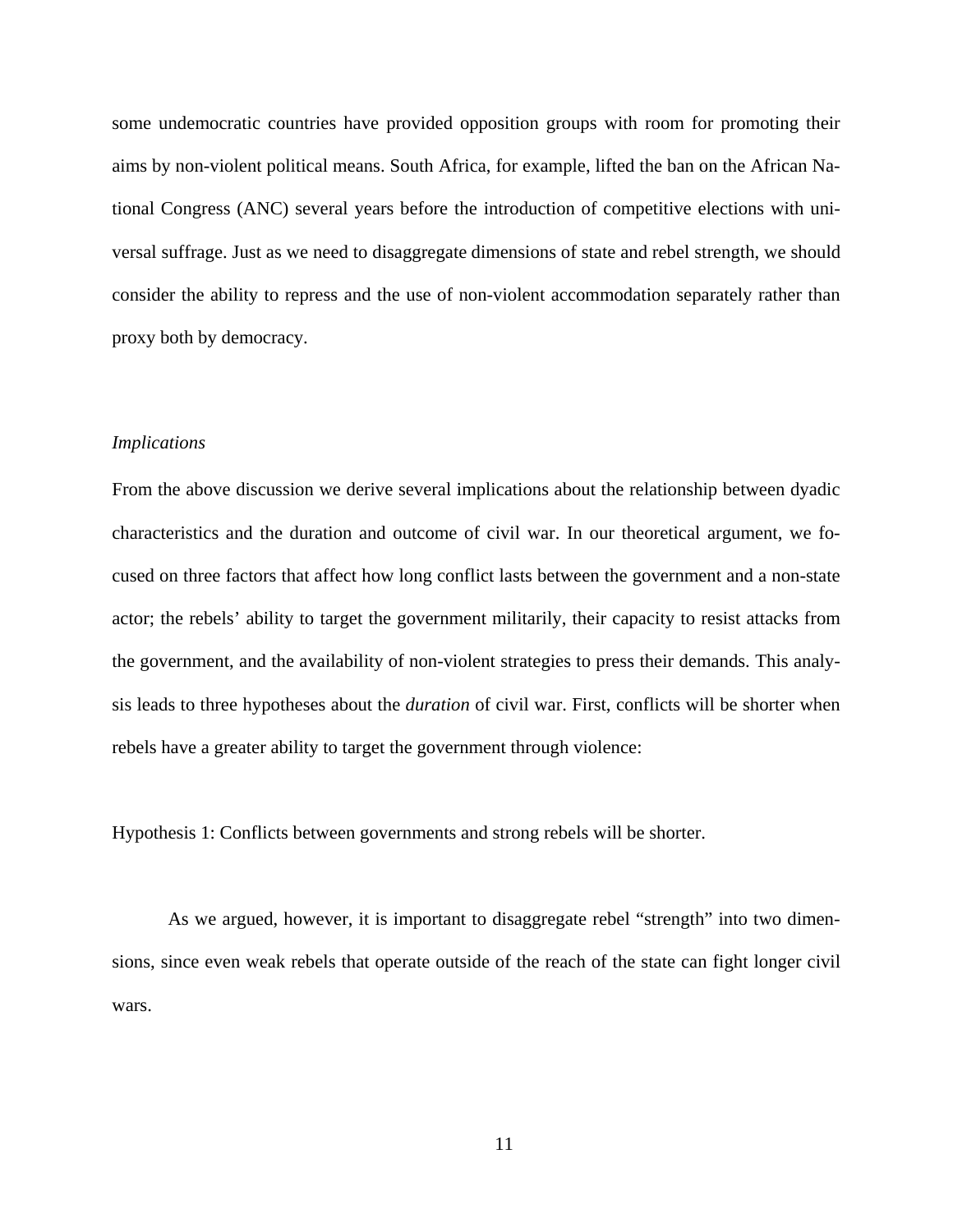Hypothesis 2: Conflicts between governments and rebels that control territory in the periphery will be longer.

Military capability is not the only factor that affects the duration of conflict, since groups consider a variety of strategies for pursuing their goals. When groups have additional options beyond violence, they are likely to fight shorter wars.

Hypothesis 3: Conflicts will be shorter when the rebels have greater opportunities to substitute non-violent activities for violence.

 Our theoretical argument also leads to four predictions about the *outcome* of these conflicts. First, because rebels tend to start off weak and gain in strength over time, we expect government victories to be less likely the longer a conflict lasts. If rebels survive their initial period of vulnerability, they are less likely to be defeated as time progresses.

Hypothesis 4: The longer conflicts last, the less likely they are to end in government victory.

Second, we predict that wars involving strong rebels will make a decisive military outcome more likely, *either for the rebels or for the government.* Clearly, rebels are more likely to prevail outright the stronger they are, but also, strong rebels fight conventional wars with decisive outcomes on the battlefield; their forces can be more easily targeted. Such conflicts will resemble international wars, with outcomes determined through conventional military tactics or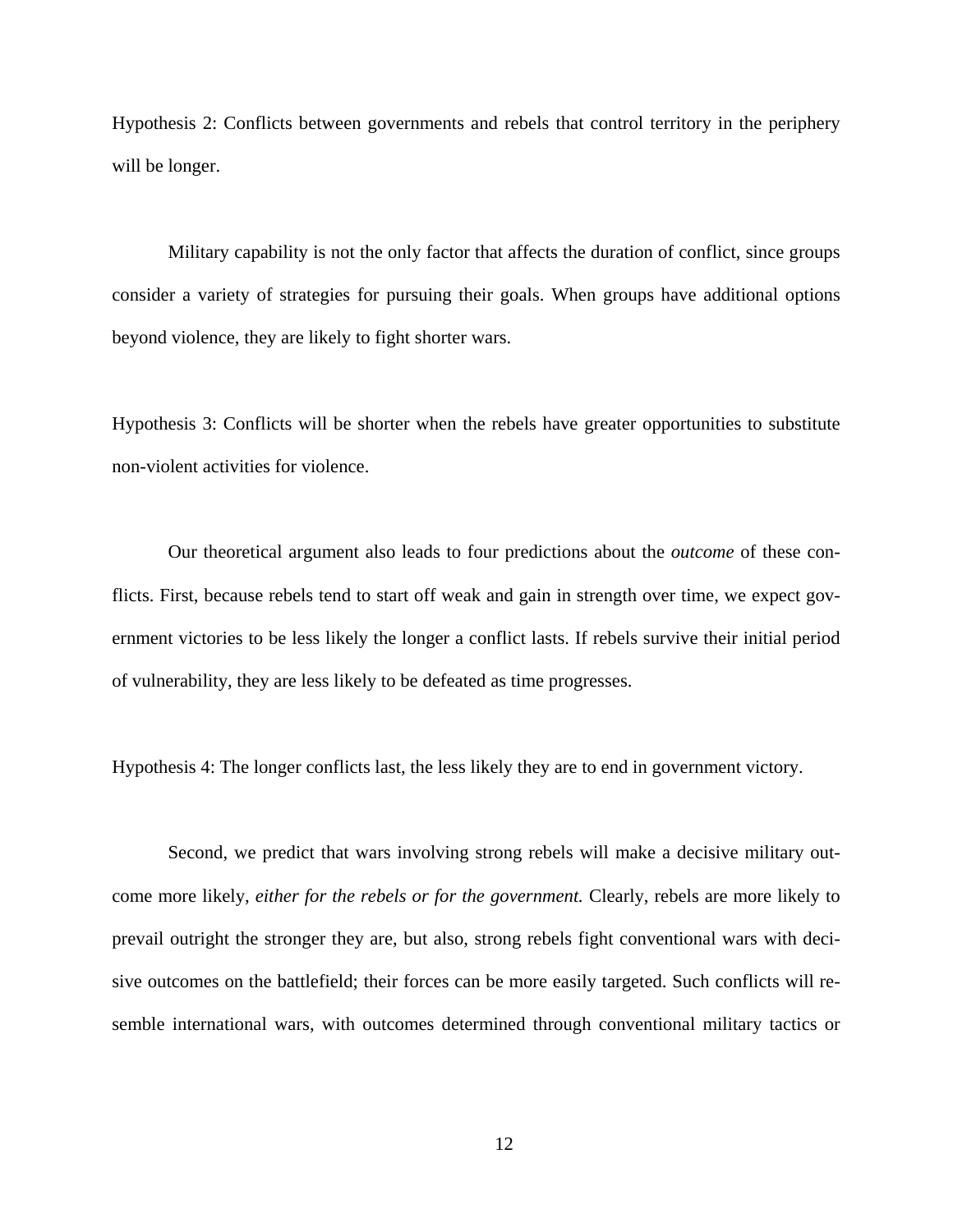formal negotiations, rather than rooting out clandestine insurgents in the underground. Otherwise, conflicts are likely to linger and peter out due to low activity.

Hypothesis 5: Conflicts are more likely to end in a decisive outcome—government victory, rebel victory or negotiated agreement—when rebels are stronger than or equal to the government.

Third, we expect that insurgencies will last longer and be less likely to end in a decisive victory if the rebels are able to resist government attacks through robust defensive capabilities. Thus, seemingly weak rebels lead to wars that linger without a clear outcome; governments have little incentive to bargain with such groups, and decisive military victories are difficult to secure.

Hypothesis 6: Conflicts are more likely to end in a non-decisive outcome when rebels control territory in the periphery.

Finally, conflict is more likely to end in a negotiated settlement when the state allows the opposition to press their demands through nonviolent means. Rebels who can continue to push their demands through the political process will see less of a threat when settling than those who see violence as the only strategy available to them.

Hypothesis 7: Conflicts are more likely to end in negotiated settlement when rebels have access to non-violent means to push their demands.

We test these seven predictions below using new dyadic data on civil war.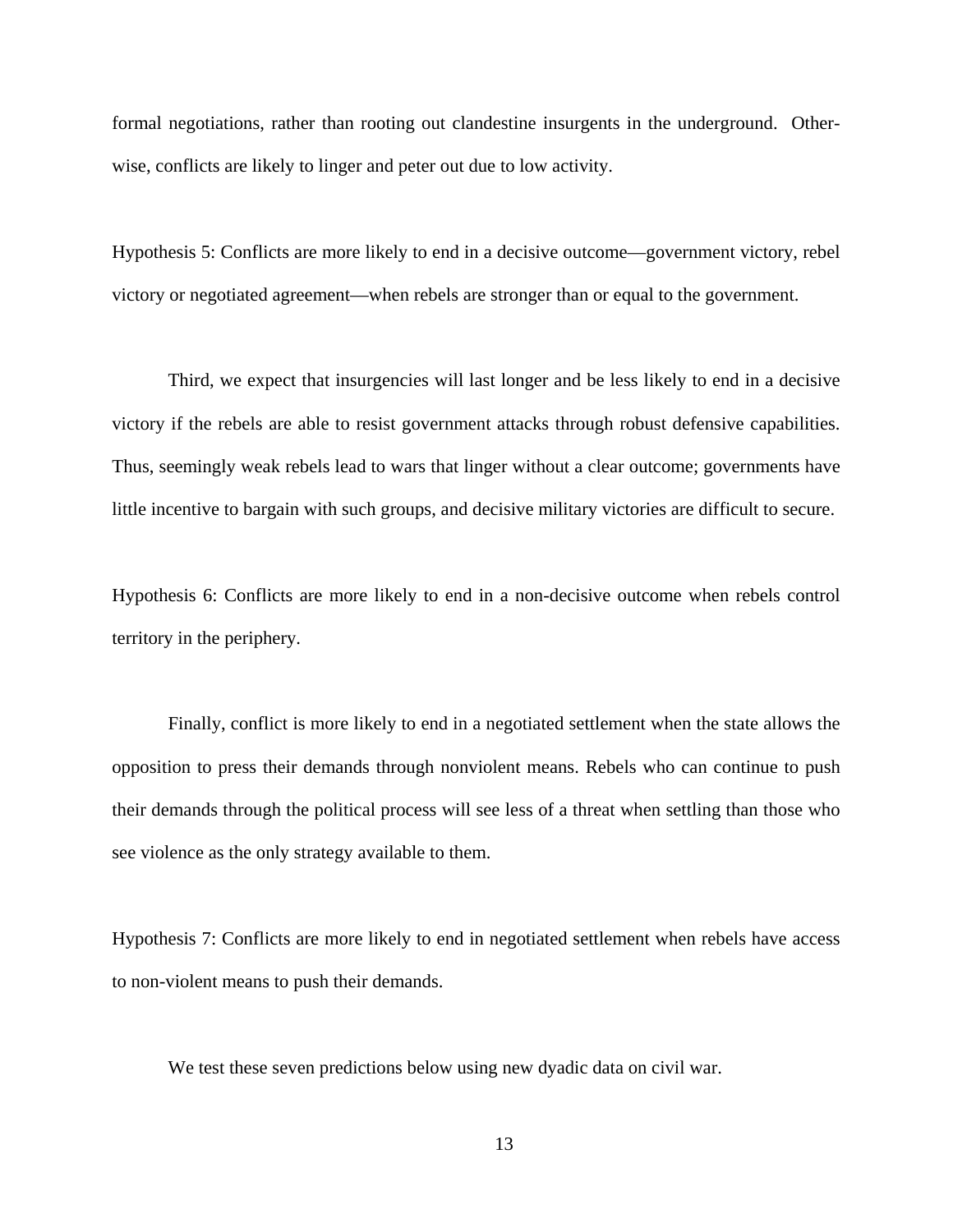#### **Dyadic conflict characteristics and the duration of civil war**

 If the dyadic emphasis is clear in theories of conflict, why have the characteristics of non-state actors not received more attention in existing studies of civil war? Dyadic analysis of conflicts between states and non-state actors is more complicated than for interstate conflicts for a number of reasons. Since the population of states is known in advance, one can easily create data on all pairings of states (or some subset of this, such as politically relevant dyads). Deriving a population of potential dyads is more complicated in the case of civil wars, since states may wage conflict with a large number of potentially important non-state actors. One possibility would be to identify peripheral groups that reasonably may turn to violence. This is difficult to do with existing data, however, although we believe that this eventually will be feasible using data on ethnic groups (see Cederman, Rød, and Weidmann 2008). Many studies have used the Minorities at Risk (MAR) data to consider how attributes of individual ethnic groups predict the onset of violent conflict (e.g., Gurr and Moore 1997). Although we think the intuition in these studies is correct, we believe that are a number of limitations in the existing MAR data. Most notably, the MAR data, or any other data on ethnic groups, only allows us to examine *ethnic* conflicts, and emphasize the characteristics of groups as a whole rather than the specific organizations that may resort to violence.<sup>5</sup>

In this paper we sidestep the problem of classifying the population of potential rebels *ex ante*, and instead consider conflict dynamics among actual rebel groups by looking at conflict duration and outcome at the level of groups or individual organizations rather than at the level of the entire conflict. We use a number of new indicators of rebel characteristics which enable us to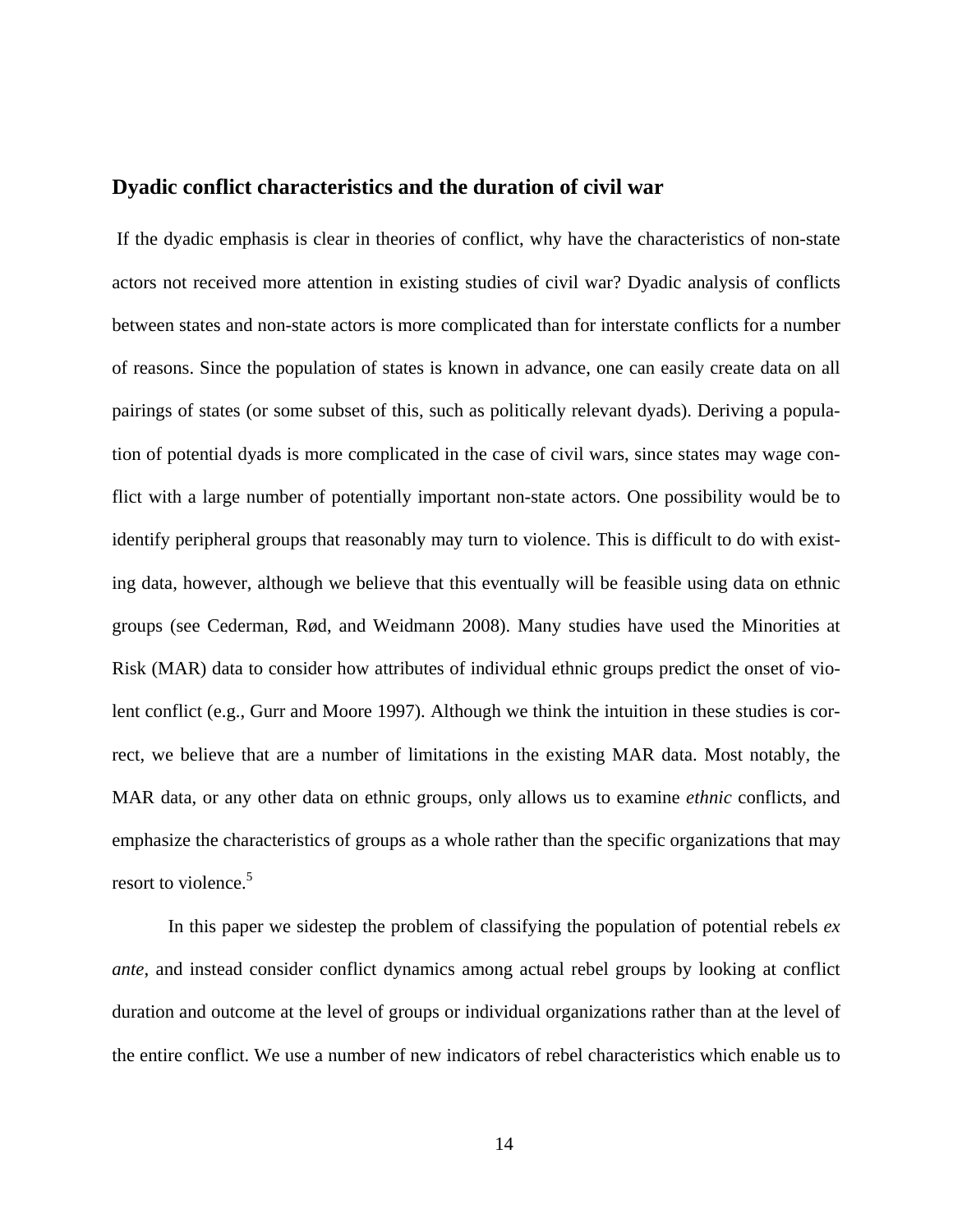ascertain whether particular rebel organizations were more or less successful in meeting their objectives. In the following section, we describe our data on non-state actors in civil wars.

#### *The Expanded Non-State Actor Conflict Data*

Conflict data have traditionally provided relatively little information about particular conflicts beyond stating that violence takes place during some time period in a given state. Recently, there have been various efforts to improve conflict data by adding additional information on features such as geographic location (e.g., Buhaug and Gates 2002). We have expanded the existing Uppsala/PRIO Armed Conflict Data (ACD) with supplementary information about the non-state actors involved in intrastate conflicts (NSA). We provide a relatively brief overview of the new data and the specific indicators related to our expectations here, and refer to the extended documentation for a more complete description of the data (see AUTHOR).

The ACD data identify incidents of violence involving at least one state actor that generate at least 25 casualties in a given calendar year, over some incompatibility classified as control over the central government or territorial autonomy/secession (Eriksson and Wallensteen 2004; Gleditsch et al. 2002).<sup>6</sup> The Uppsala Conflict Data base, available online, adds additional information on rebel organizations active since 1989 (see Harbom 2003).<sup>7</sup> We have used this information to generate a population of government-insurgent dyads, while expanding the temporal domain back to 1945 and including new variables. For example, the ACD identifies the Mindanao conflict in the Philippines as containing, at various points, the Mindanao National Liberation Front (MNLF), the Mindanao Islamic Liberation Front (MILF) and the Abu Sayyaf Group. In our data, this conflict contains three separate dyads, allowing for a separate analysis of the interaction between the government and each insurgent group.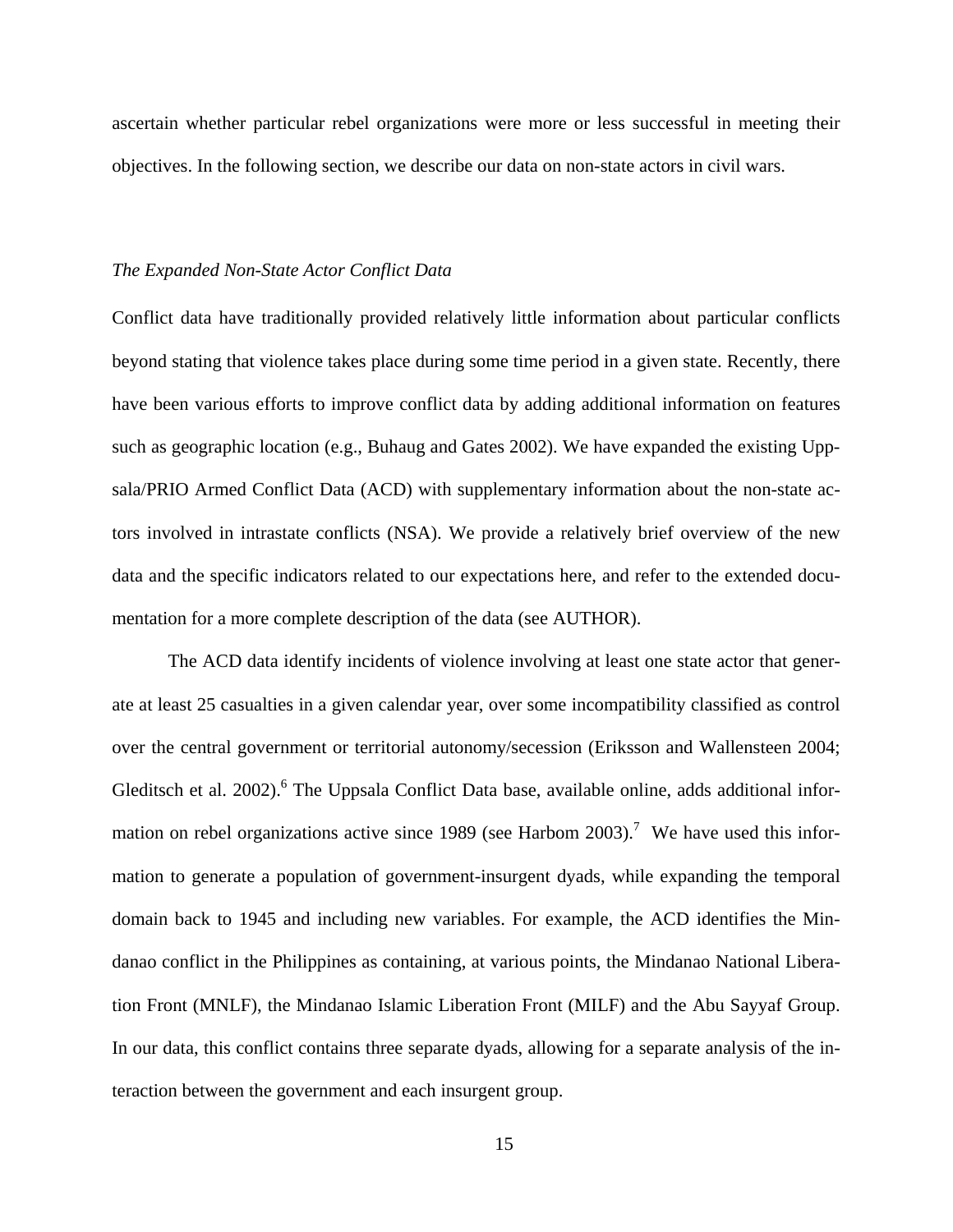We restrict our data to the listed actors that were clearly active in fighting, and that have a sufficiently distinct leadership to be meaningfully treated as an independent actor. Moreover, characteristics of actors can sometimes change over the course of a conflict, for example due to groups splintering or the group leader being killed. We distinguish between different time periods where there is a shift in one of the relevant parameters indicating a new phase in the conflict. As a result, our data identifies cases where we have multiple government-rebel dyads within the same conflict, as well as over-time variation in actor attributes.

The NSA data includes information on attributes of rebel groups for 404 separate conflict dyads. These measures allow us to examine rebel group strength in terms of its ability to target government forces, the ability of rebel groups to resist repression, and the availability of nonviolent alternatives.

We use several indicators to tap the ability of a rebel group to target the government with military force.<sup>8</sup> We use these indicators here to test Hypotheses 1 and 5. First, we classify whether the organization has a clear central command that controls rebel forces. We argue that strong central command provides the organizational structure necessary to mount an effective rebel strategy against the state whereas undirected fighters cannot plot a cohesive plan of attack (see Heger, Jung, and Wong 2008). Therefore, rebels that have greater control over their forces should be able to more effectively target a government than less centralized insurgencies. Strong central leadership also provides a clear bargaining partner, whereas fragmented groups that do not have a hierarchical command structure may lack coherence and often suffer from factional in-fighting. In the empirical analysis, we use a dichotomous indicator of whether the group has a a clear leadership structure and if the leadership exercises a high degree of control over the organization.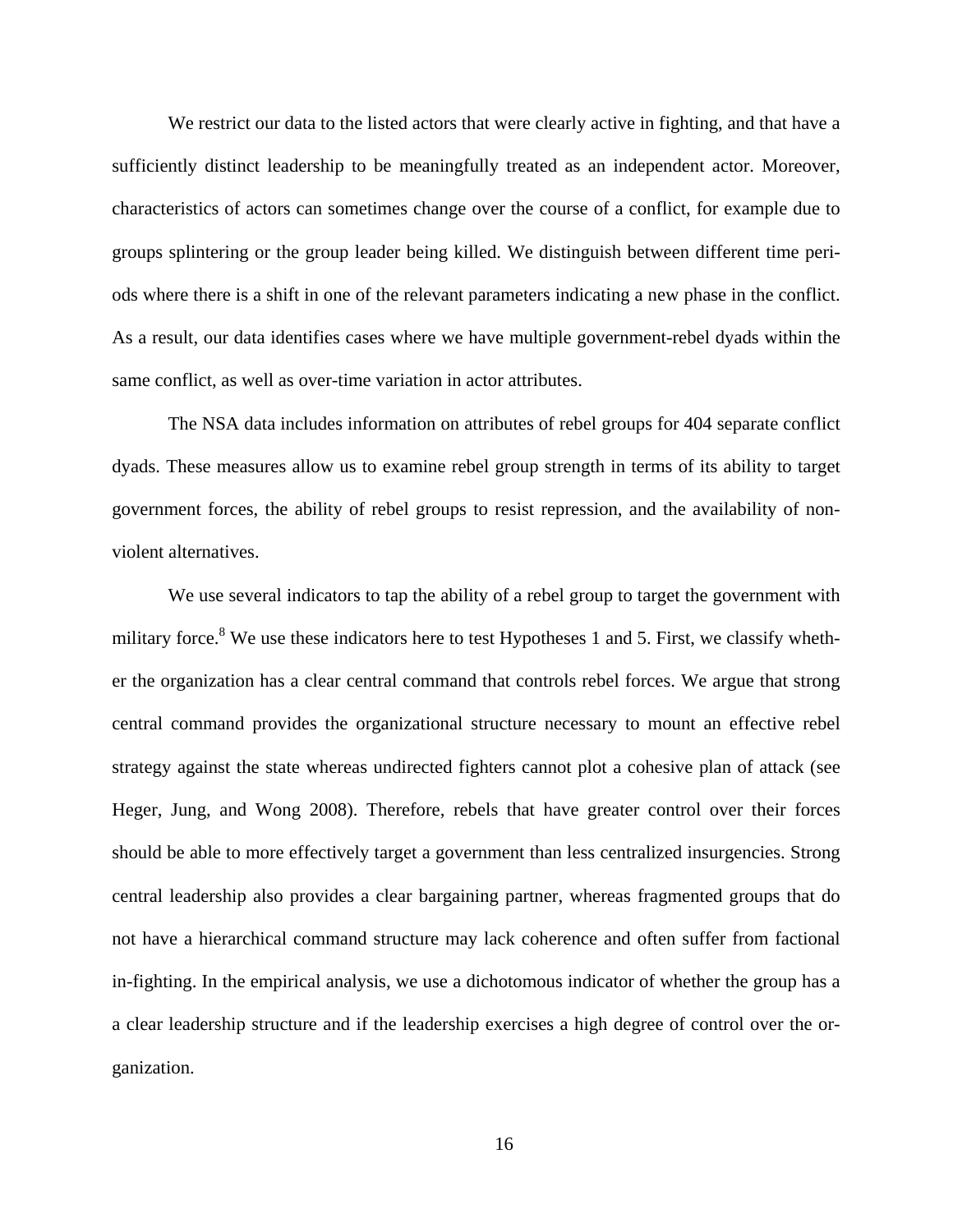Second, we examine the mobilization capacity of each group. Rebel groups that can mobilize or draft greater numbers of fighters should be better able to present a clear threat to governments and engage in direct attacks. We emphasize that this variable provides an estimate of an organization's *ability* to mobilize support, since we expect this to influence government responses, and not whether the organization actually mobilizes potential supporters. Many rebel groups keep potential troops in reserve, and have a much smaller number of actual troops than potential troops. In Chechnya, for example, the Chechen rebels only mobilized a few thousand troops at a time, but were able to easily replace troops killed in conflict. The potential to mobilize large numbers of fighters is potentially more important than the actual number of troops participating in an insurgency at any given time. We consider a dichotomous indicator based on whether the mobilization capacity is high relative to the government.

 Third, we consider the ability of rebels to procure arms, relative to the government. Insurgents that have high capacity to procure arms should be better able to effectively target governments. Many rebel organizations are strongly hampered by their inability to secure weapons, such as the Bougainville Revolutionary Army in Papua New Guinea who has been forced to rely on weapons leftover on the island from World War II. By contrast, the fortunes of the Afghan Mujahedin changed dramatically when the US and Pakistan stepped up efforts to supply arms. We use a dichotomous indicator for organizations that have high arms procurement capacity.

Fourth, we include a variable for the fighting capacity of the rebels. By fighting capacity, we mean the ability of the rebels to effectively engage the army militarily and win major battles, posing a credible challenge to the state. In particular, groups that may have been underestimated at the outset of the conflict, but perform well at the battlefield, should be more likely to see short conflicts or be offered concessions. By contrast, groups with low fighting capacity should be less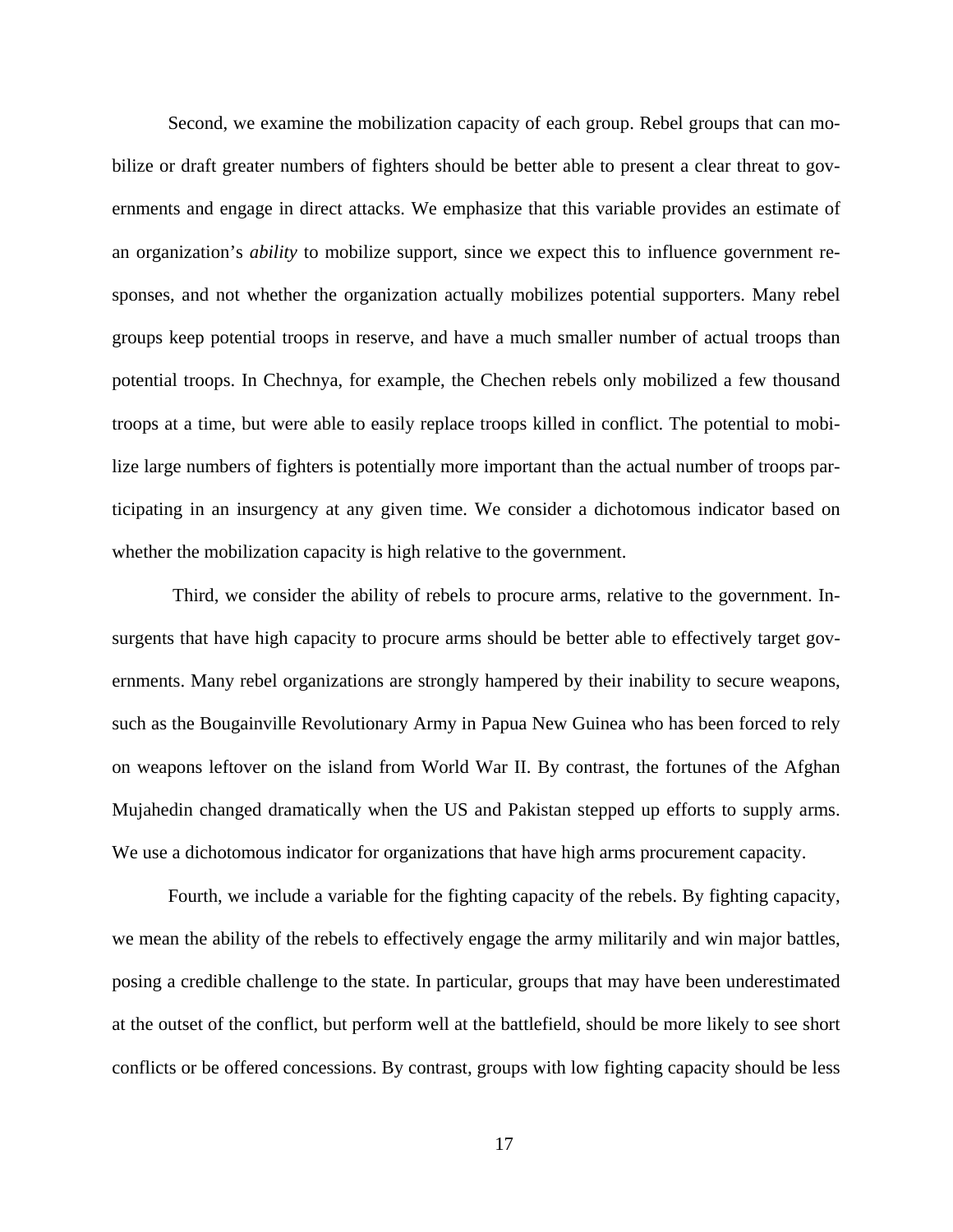likely to try to challenge the government in direct armed confrontation and instead opt for hit and run attacks typical of guerrilla warfare. We consider a dichotomous indicator of whether groups are deemed to have "high" fighting capacity relative to a government.

We believe that these indicators constitute conceptually different features of strength that are independent of one another, in the sense that an organization may be high on one component of military strength without necessarily being high on others. In addition to these measures of different components of rebel strength, we also provide a summary ordinal measure of the military strength of rebels relative to the government by rating the relative power of rebels to governments on a dyadic basis. We consider an indicator rating the relative strength of rebels as either "strong", "at parity", or "weak" in terms of their ability to fight conventional wars.

The NSA data also contain information allowing us to code the ability of rebels to resist. We argue that territorial control provides rebels the opportunity to organize outside the coercive reach of the state. We expect that conflicts where rebels have a territorial base should be systematically more persistent than conflicts where governments can more easily target and repress rebels. We note that the ability to control territory is often independent of rebel strength, since rebels may have an ethnic base, can easily control remote rural areas, and reflect limited state infrastructure in such areas. The NSA data includes two measures—one is a dichotomous variable indicating whether the rebels control any territory. The second is an ordinal measure indicating the degree of control, coded as low, moderate or high. Even among rebels that control territory, the degree of control varies substantially. In the DRC, for example, the Rally for Congolese Democracy controlled some territory in the Kivus, but that control was contested by rival militias. The Movement for the Liberation of the Congo, by contrast, exercised very effective control over large areas of territory in northern DRC. In the analysis here, we include a dichotomous measure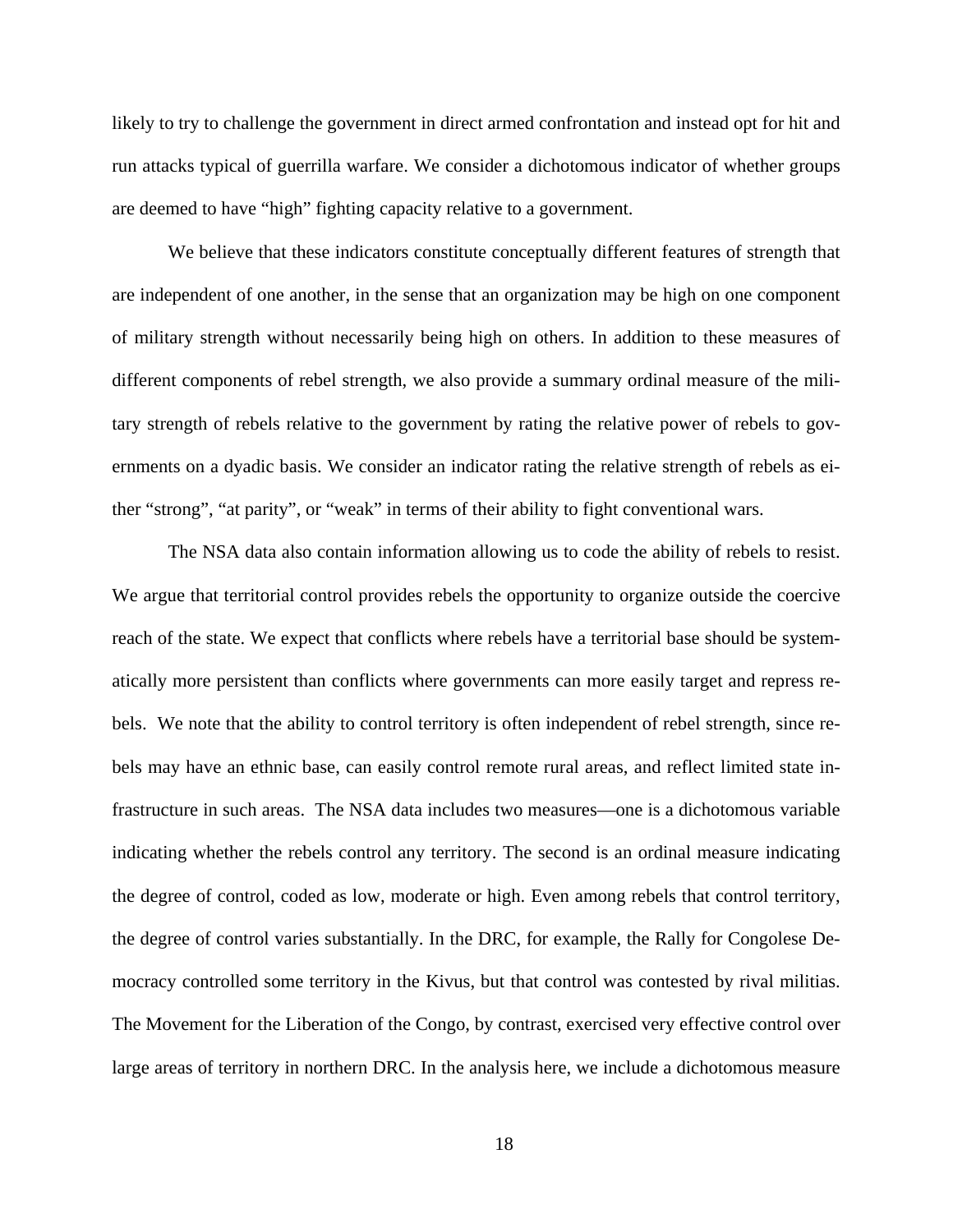indicating whether the rebels control territory and exercise a moderate or high level of control over that territory to test Hypotheses 2 and 6.

Finally, our data includes information allowing us to code the ability to substitute nonviolent actions for violent activities. We have coded whether the rebels have an explicit or commonly acknowledged political wing, and whether the political wing is legal (i.e., accepted by the government) or banned. A legal political wing provides rebels the opportunity to pursue their demands through legal political means, and we expect conflicts where the non-state actors have legally recognized political wings to be systematically shorter in duration and be more likely to end in a settlement, even when we control for democracy. This variable will be used to test Hypotheses 3 and 7.

The upper part of Table 1 provides descriptive statistics of the various indicators from the NSA data included in the analysis in this study. Table 2 displays the Spearman rank correlations between our six indicators from the NSA data. As can be seen, the relationships suggest that these indicators reflect potentially different attributes of non-state actors, and are not simply different measures of the same underlying phenomenon. Although there is some positive association between the different indicators of military strength, there is little association between the indicators of military strength and territorial control in our data, and there is little evidence that the presence of a legal political wing is associated with any of the other indicators.<sup>9</sup>

Table 1: Descriptive statistics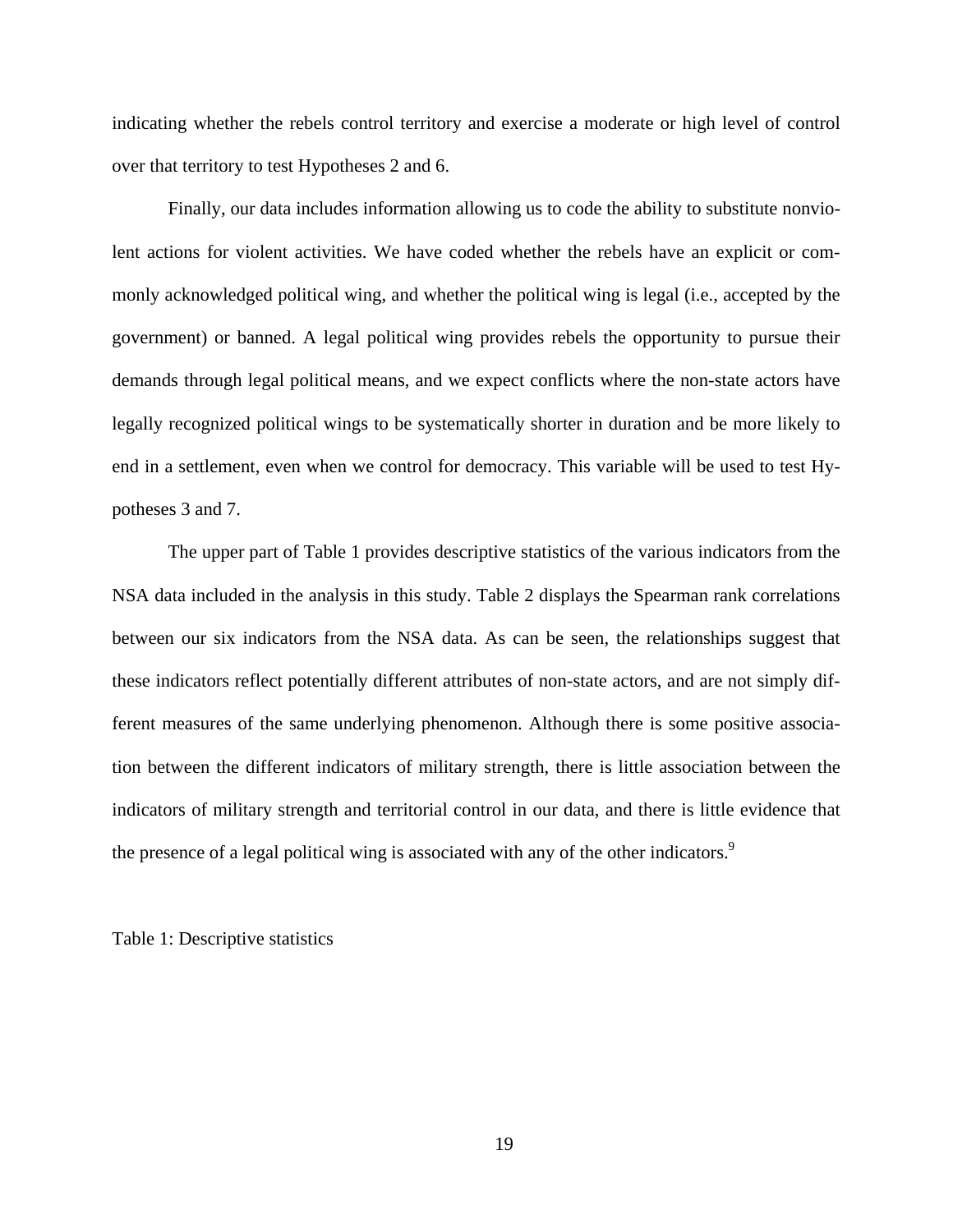| <b>Variable</b>            |       | Mean St. dev. Min |       | Max    |
|----------------------------|-------|-------------------|-------|--------|
| Territorial control        | 0.354 | 0.478             | 0.000 | 1.000  |
| Strong central command     | 0.232 | 0.422             | 0.000 | 1.000  |
| High mobilization capacity | 0.084 | 0.277             | 0.000 | 1.000  |
| High arms procurement cap. | 0.015 | 0.122             | 0.000 | 1.000  |
| High fighting capacity     | 0.021 | 0.144             | 0.000 | 1.000  |
| Legal political wing       | 0.085 | 0.279             | 0.000 | 1.000  |
| War on core territory      | 0.915 | 0.279             | 0.000 | 1.000  |
| Coup d'etat                | 0.026 | 0.158             | 0.000 | 1.000  |
| ELF index                  | 0.550 | 0.248             | 0.004 | 1.000  |
| Ethnic conflict            | 0.302 | 0.459             | 0.000 | 1.000  |
| Ln GDP per capita          | 7.549 | 1.004             | 5.639 | 10.413 |
| Democracy                  | 0.223 | 0.417             | 0.000 | 1.000  |
| Two or more dyads          | 0.502 | 0.500             | 0.000 | 1.000  |
| Ln population              | 9.868 | 1.309             | 5.342 | 13.831 |
| Rebels stronger than gvt.  | 0.033 | 0.179             | 0.000 | 1.000  |
| Rebels at partity with gvt | 0.074 | 0.262             | 0.000 | 1.000  |

Table 2: Correlation matrix (Spearman rank correlations)

|                           |          |          | Ter. cont. Cen. cont. Mob. cap. Arms. pr. Fight. cap |          |          |
|---------------------------|----------|----------|------------------------------------------------------|----------|----------|
| Central control           | 0.181    |          |                                                      |          |          |
| Mobilization capacity     | 0.074    | 0.155    |                                                      |          |          |
| Arms procurement capacity | $-0.040$ | 0.126    | 0.081                                                |          |          |
| Fighting capacity         | $-0.060$ | 0.209    | 0.086                                                | 0.501    |          |
| Legal political wing      | $-0.032$ | $-0.041$ | $-0.047$                                             | $-0.010$ | $-0.026$ |

## **Empirical analysis**

### *Conflict duration*

Our theoretical arguments lead to predictions about two dependent variables: the duration and outcome of civil war. We will examine these two sets of predictions in turn. First, we turn to testing our propositions about conflict duration. Our hypotheses about duration pertain to how our covariates affect the likelihood that conflicts will continue, rather than end in *any* type of out-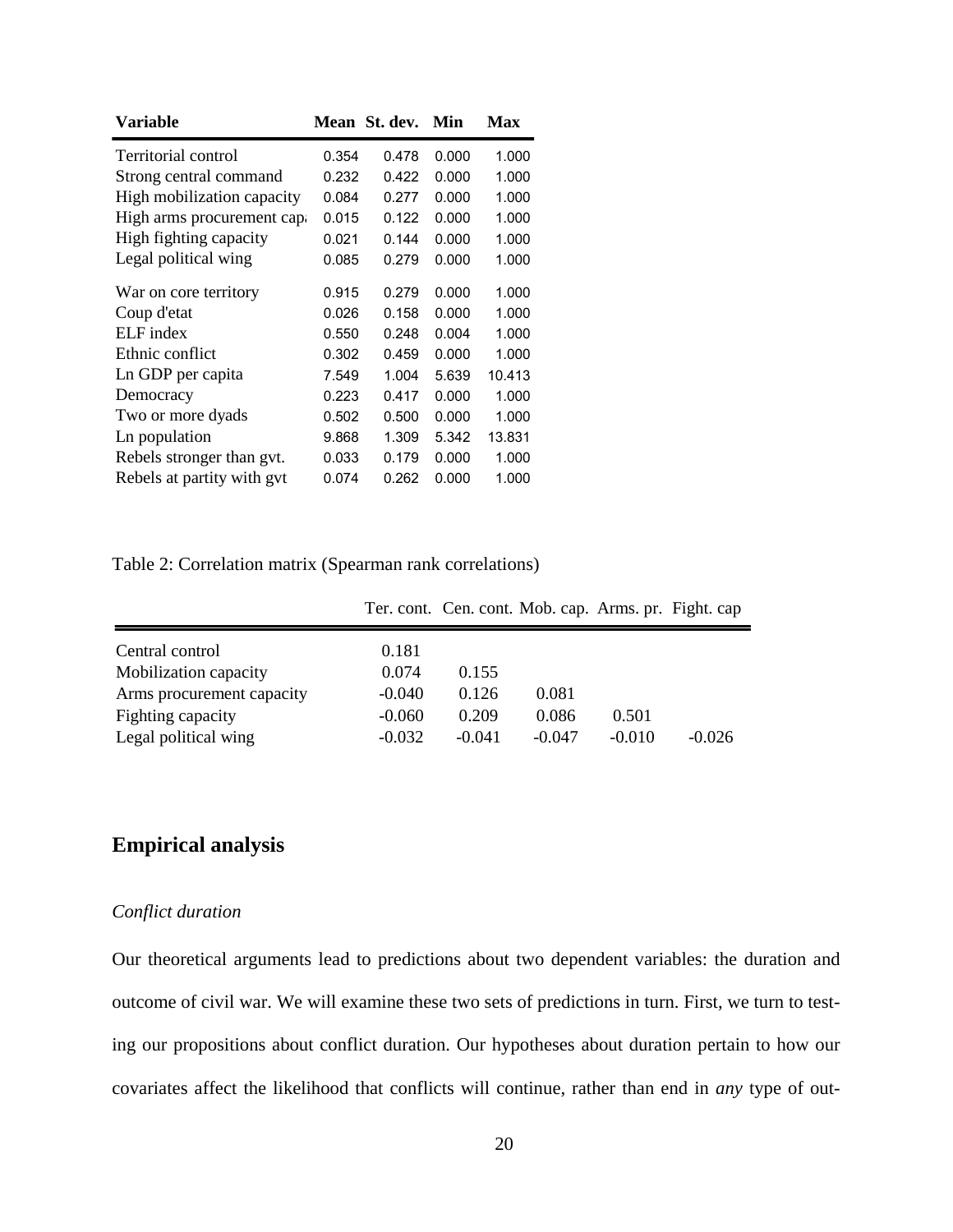come. Since the standard ACD dataset does not allow us to directly assess the precise start and end dates for a conflict between the government and a particular insurgent group,  $10$  we code the entry and exit dates for each insurgent group in a conflict. Our end dates reflect the end of violence, which may follow a formal settlement or simply an end to fighting, without any formal settlement of the incompatibility, which we term an indeterminate outcome.

The fact that conflicts often recur creates problems for assessing whether something should be considered a continuation of a previous conflict or a new conflict. Operationally, we consider two periods of violence over the same incompatibility to be the same conflict unless separated by a lull in fighting of at least two calendar years. Our data contains 404 separate conflict dyads in 273 distinct conflicts. About three quarters of the conflicts in our analysis have only one dyad. Many conflicts contain several dyads; for instance, Chad had no fewer than 13 distinct conflict dyads over the course of its civil war. Moreover, since our variables may change over the course of a conflict, one conflict dyad may have multiple distinct phases, and our hypotheses would imply different prospects for conflict termination when these attributes change.

Our hypotheses imply that the duration of conflict in a dyad depends on the rebels' strength to target, capacity to resist, and ability to substitute for non-violent dispute resolution mechanisms. However, there may be additional factors that influence with the length of conflict and could be correlated with our key covariates of interest. For additional controls, we draw on previous studies on conflict duration, although there are relatively few well-established findings and conventions in terms of model specification.<sup>11</sup> We draw heavily on recent works addressing civil war duration (see, in particular, the special issue on civil war duration edited by Hegre 2004).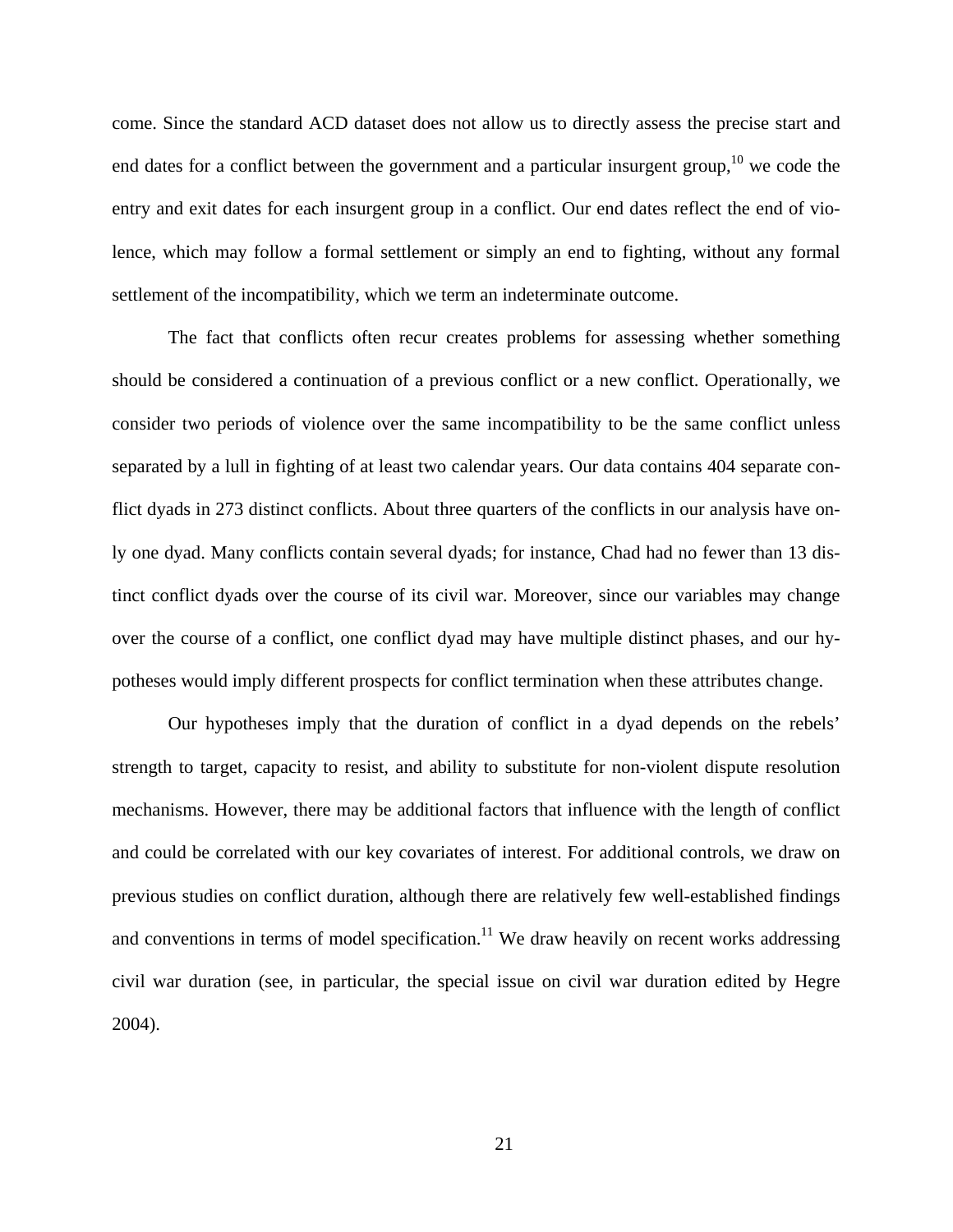A country's income or GDP per capita is an obvious control variable that has been included in many previous studies. GDP per capita has been suggested as a measure of state strength (Fearon and Laitin 2003) and could therefore be associated with our measures of relative military strength. Collier, Hoeffler, and Söderbom (2004) argue that conflicts should be shorter when the opportunity costs for engaging in conflict are higher, which is proxied by a society's GDP per capita. We include the natural log of GDP per capita, as well as the log of a country's population to test for the possible effects of country size on duration, both taken from Gleditsch (2002).

The type of conflict may also affect its duration. Coups or efforts to take over the government from individuals within the state should generally be short, as coup attempts either fail or succeed relatively quickly (see Buhaug and Gates 2002; Fearon 2004).<sup>12</sup> At the same time, the plotters of coups are highly unlikely either to control territory or to have a legal political wing, and so coups could be associated with these variables. We include a dichotomous indicator of whether a conflict is a coup attempt. Fearon (2004) also suggests that anti-colonial conflicts, fought in overseas territory, have tended to be shorter than other conflicts. We include a binary indicator of whether a conflict is fought on a country's core territory to identify conflicts waged in colonies, with the metropole as the government actor.

Many researchers argue that ethnic conflicts display different attributes than other conflicts (see, e.g., Sambanis 2001). Kaufman (1996), for example, argues that ethnic wars are likely to display an all or nothing character, and that conflicts between ethnic groups face no permanent solution short of territorial partition (for alternative views, see Sambanis 2000). In addition, ethnic groups seeking secession may also be more likely to have a territorial base and so to have the power to resist repression by the state. We include a dummy variable based on our classification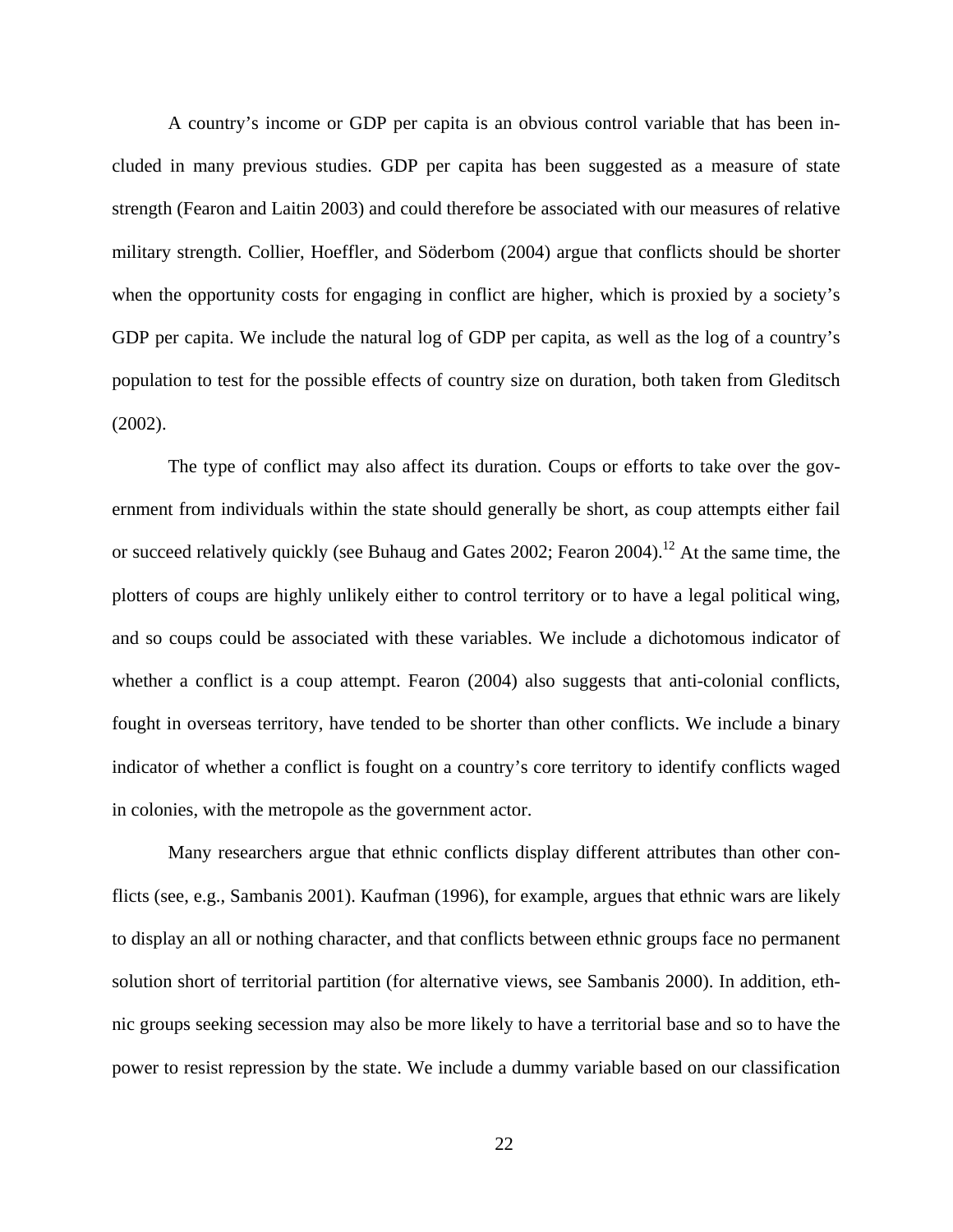of whether the conflict pits ethnically distinct based groups against the state. We also include the national ethnic and linguistic fractionalization index (ELF), based on data from Fearon (2003), which measures the probability that two randomly selected individuals belong to different ethnic groups. This is a relevant control variable here as more ethnically diverse countries could be seen as more likely to have multiple groups of significant size and hence possibly associated with our main covariates of interest.

Since we split conflicts involving several parties into different dyads, the individual dyads may not be fully independent of one another, and duration may be influenced by the number of parties participating in a conflict.<sup>13</sup> Cunningham (2006) demonstrates that civil wars tend to be longer when they involve a greater number of veto players that can block the implementation of an agreement. To control for whether duration increases with more separate actors, we include a measure of whether other dyads are active in the same conflict. The lower part of Table 1 includes descriptive statistics for the control variables included in the analysis.

We estimate the conditional effects of covariates on the hazard function, or likelihood of termination happening within a time interval, by the semi-parametric Cox (1972) proportional hazard model. In the Cox model, the hazard rate for an observation *i* at specific point in time *t* is given by  $h_i(t) = h_0(t) \exp(\mathbf{x}_i^t \beta)$ , where  $h_0(t)$  indicates the baseline hazard of the event. The Cox model is also particularly well suited for handling time varying covariates, since the hazard rates are only calculated at failures. Unlike parametric models that assume a particular form of the hazard function and hence are sensitive to distributional assumptions, the Cox model does not require estimating the baseline hazard  $h_0(t)$ , since this term cancels out when we take the ratio of hazard rates in the event of a failure.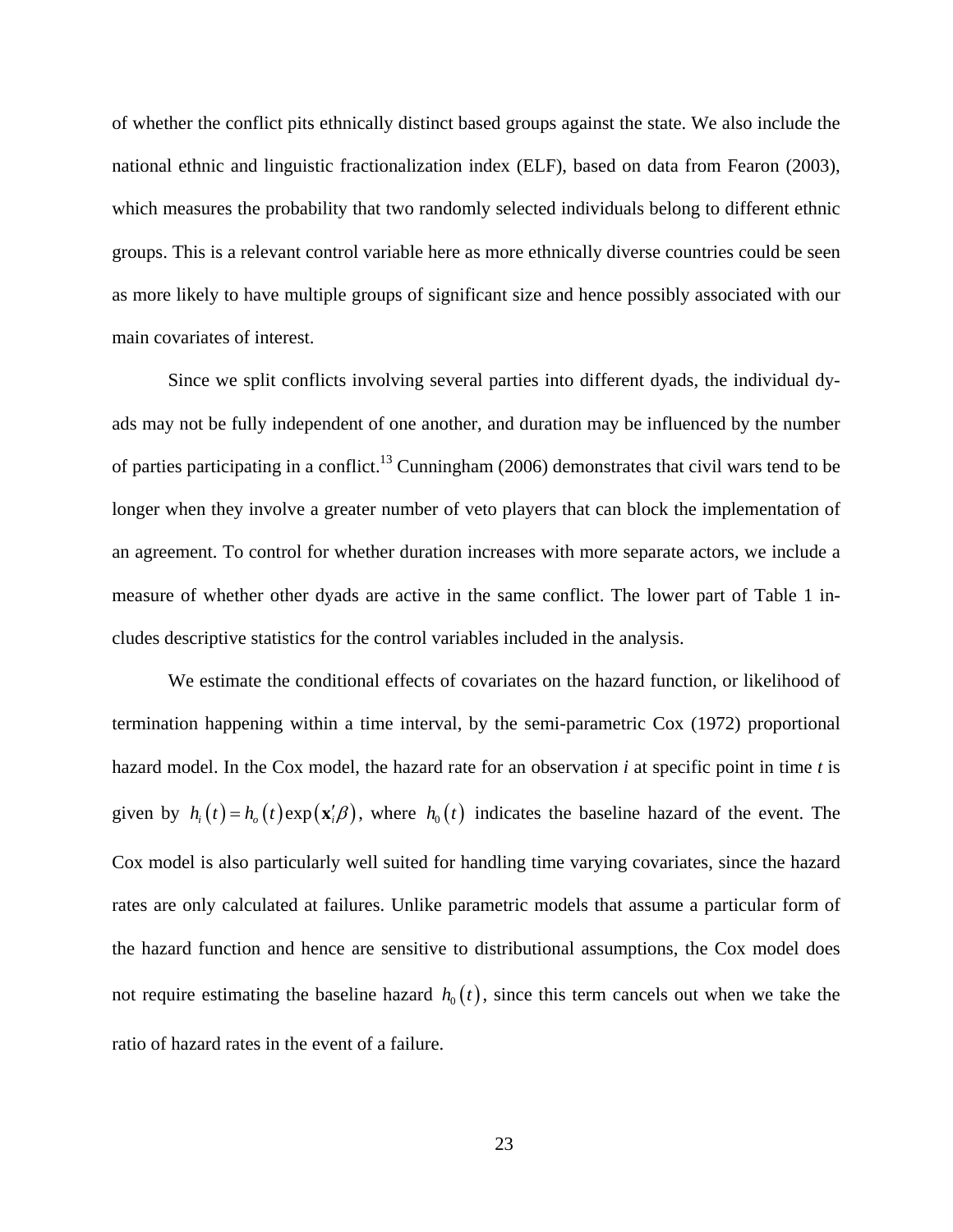Tables 3 and 4 display the results from a Cox proportional hazard model for two variants of our general model. Table 3 reports the effects of disaggregated features of rebel capabilities, while Table 4 includes a composite indicator of rebel strength, with dummy variables indicating that the rebels were at parity with the government or stronger than the government (with weaker rebels as the comparison group). The coefficient estimates  $\beta$  indicate each covariate's impact on the baseline hazard. In our case, a positive coefficient indicates that a covariate *increases* the hazard of a conflict terminating in a given time interval, while negative coefficients indicate that the hazard rate of conflict termination *decreases*. The reported N of 2,426 reflects the row entries in the data matrix for our 404 conflict dyads, since some of the covariates are time-varying. Since the individual observations in the data matrix cannot be considered independent of one another, we report robust standard error estimates taking into account the nesting of observations in conflicts, based on the Lin and Wei (1989) generalization of the Sandwich estimator.<sup>14</sup>

Table 3: Cox proportional hazard estimates for Model 1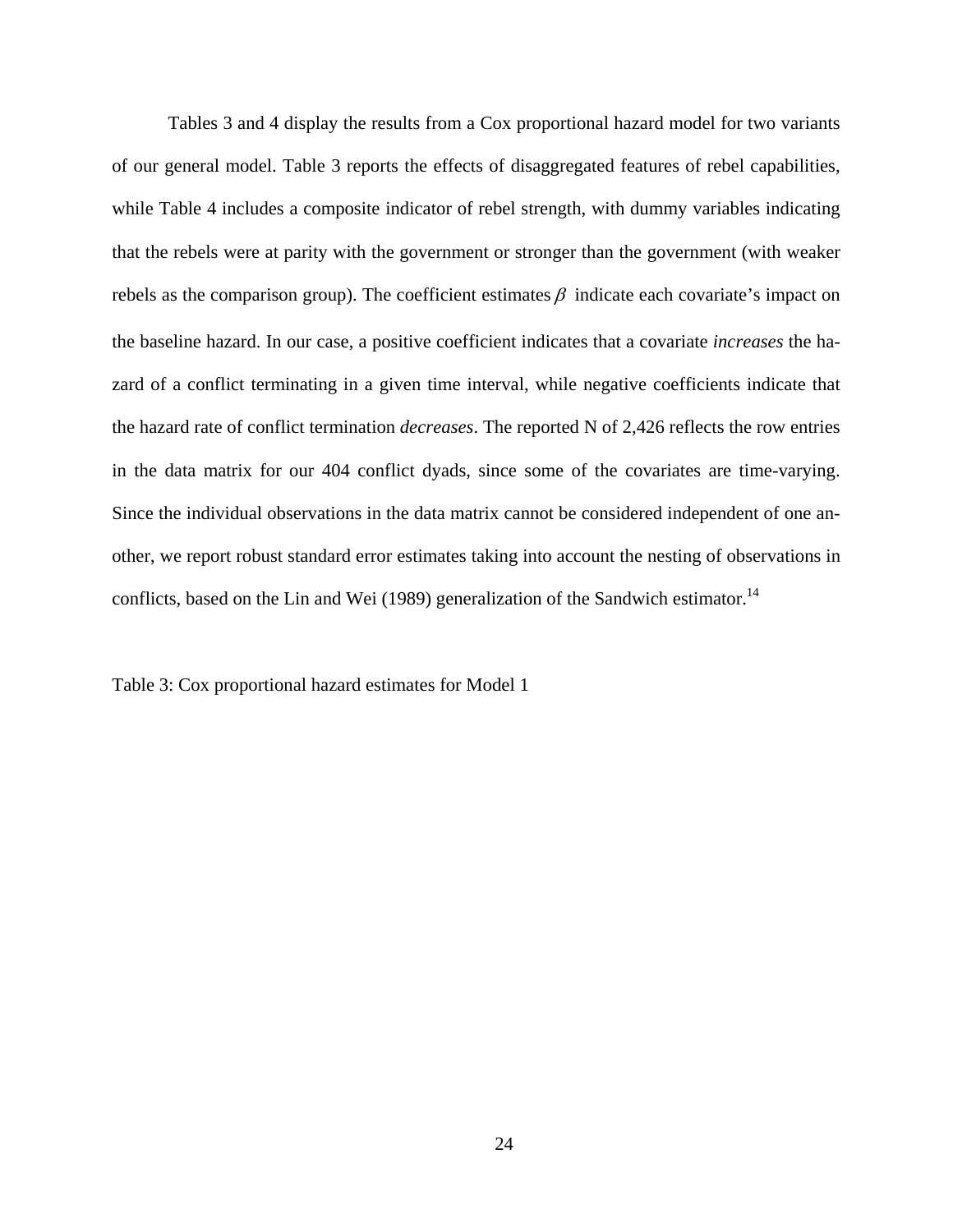| Variable                       | Coef     | <b>SE</b> |
|--------------------------------|----------|-----------|
| <b>Territorial control</b>     | $-0.361$ | 0.170     |
| Strong central command         | 0.183    | 0.194     |
| High mobilization capacity     | 0.360    | 0.212     |
| High arms procurement capacity | 1.881    | 0.698     |
| High fighting capacity         | 0.293    | 0.416     |
| Legal political wing           | 0.551    | 0.228     |
| War on core territory          | $-0.138$ | 0.296     |
| Coup d'etat                    | 3.325    | 0.322     |
| ELF index                      | 0.734    | 0.322     |
| Ethnic conflict                | 0.168    | 0.195     |
| Ln GDP per capita              | 0.208    | 0.098     |
| Democracy                      | $-1.206$ | 0.228     |
| Two or more dyads              | $-0.385$ | 0.132     |
| Ln population                  | $-0.165$ | 0.059     |
| $N = 2426$                     |          |           |
| Wald $chi2(14) = 266.10$       |          |           |

Log pseudolikelihood  $= -1138.58$ 

Note: Estimates in bold are statistically significant at 0.05 level in a one tailed test

As can be seen from Tables 3 and 4, we find strong evidence for our main expectations about the duration of civil war. We note that all of the indicators of strong non-state actors in Model 1 increase the hazard rate, or make it more likely that a conflict will end when rebels can pose a serious challenge to a government. Although the coefficient estimates for strong central control and high fighting capacity are not significant at conventional levels, we see these results as providing considerable evidence in support of Hypothesis 1, that insurgents with stronger military capabilities tend to be associated with shorter conflicts. In Model 2, we find a similar relationship for the combined measure of relative strength, suggesting that conflicts in dyads where the rebels are at parity with the government or stronger are less likely to persist than conflicts where rebels are weaker than the state. This result suggests that civil wars are much more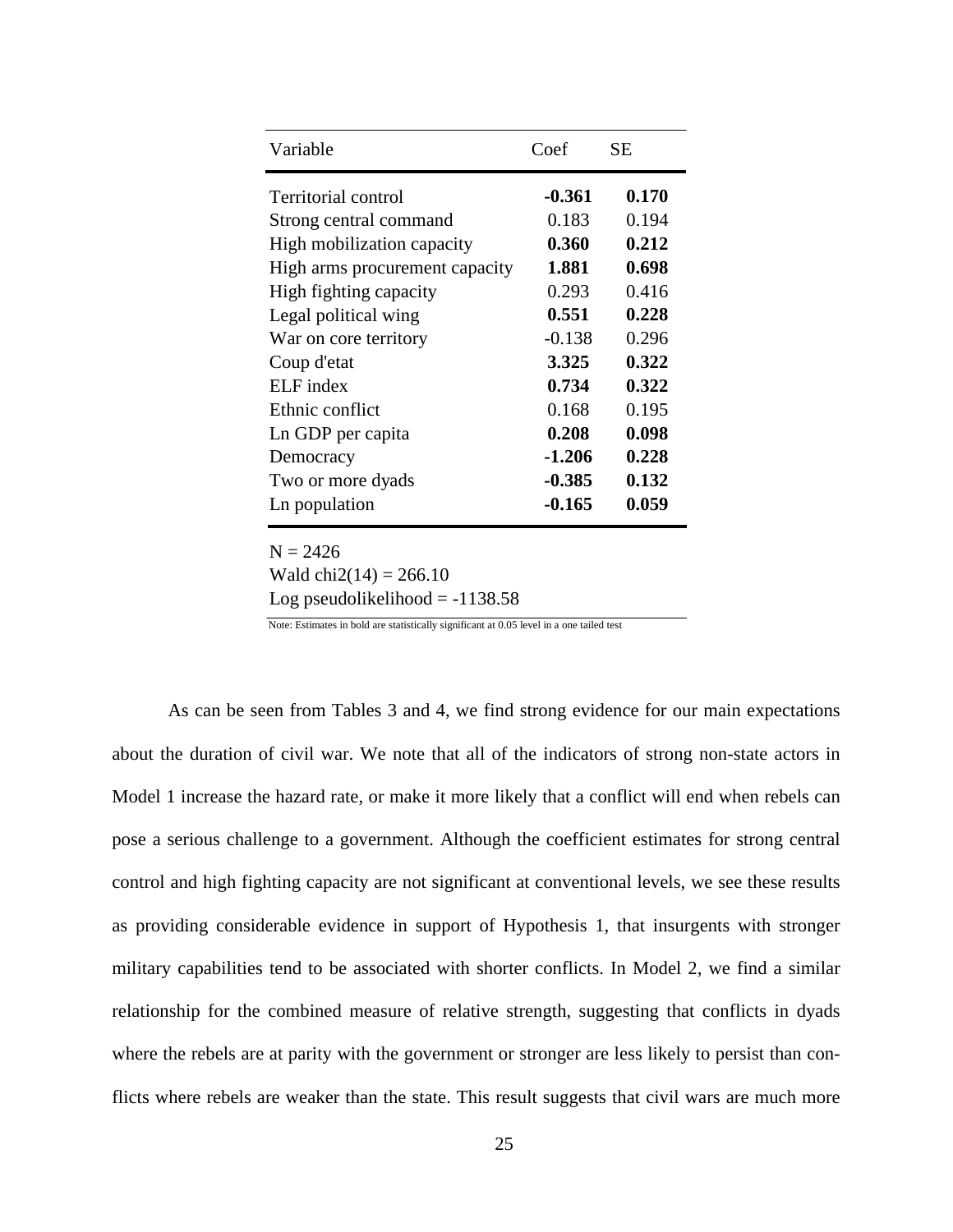likely to get stuck in seemingly inefficient, protracted conflict where neither rebels nor governments have incentives to unilaterally lay down arms.

| $-0.483$<br>1.123<br>0.370<br>0.563<br>$-0.279$<br>3.363 | 0.164<br>0.355<br>0.213<br>0.237<br>0.291<br>0.320 |
|----------------------------------------------------------|----------------------------------------------------|
|                                                          |                                                    |
|                                                          |                                                    |
|                                                          |                                                    |
|                                                          |                                                    |
|                                                          |                                                    |
|                                                          |                                                    |
| 0.733                                                    | 0.326                                              |
| 0.190                                                    | 0.198                                              |
| 0.226                                                    | 0.095                                              |
|                                                          | 0.233                                              |
|                                                          | 0.132                                              |
|                                                          | 0.061                                              |
|                                                          | $-1.225$<br>$-0.400$<br>$-0.142$                   |

Table 4: Cox proportional hazard estimates for Model 2

Note: Estimates in bold are statistically significant at 0.05 level in a one tailed test

Log pseudolikelihood  $= -1385.3676$ 

Absolute rebel strength in terms of capacity to challenge is not the only feature that can make it harder for a government to eliminate an insurgent group. Hypothesis 2 predicted that it will be particularly hard for a government to win a decisive victory in conflicts where insurgents exercise control over territory, even if rebels may appear to be militarily much weaker than the government. We find strong evidence for this prediction in our results. As can be seen, the estimated coefficient for territorial control is negative in both Models 1 and 2, indicating that con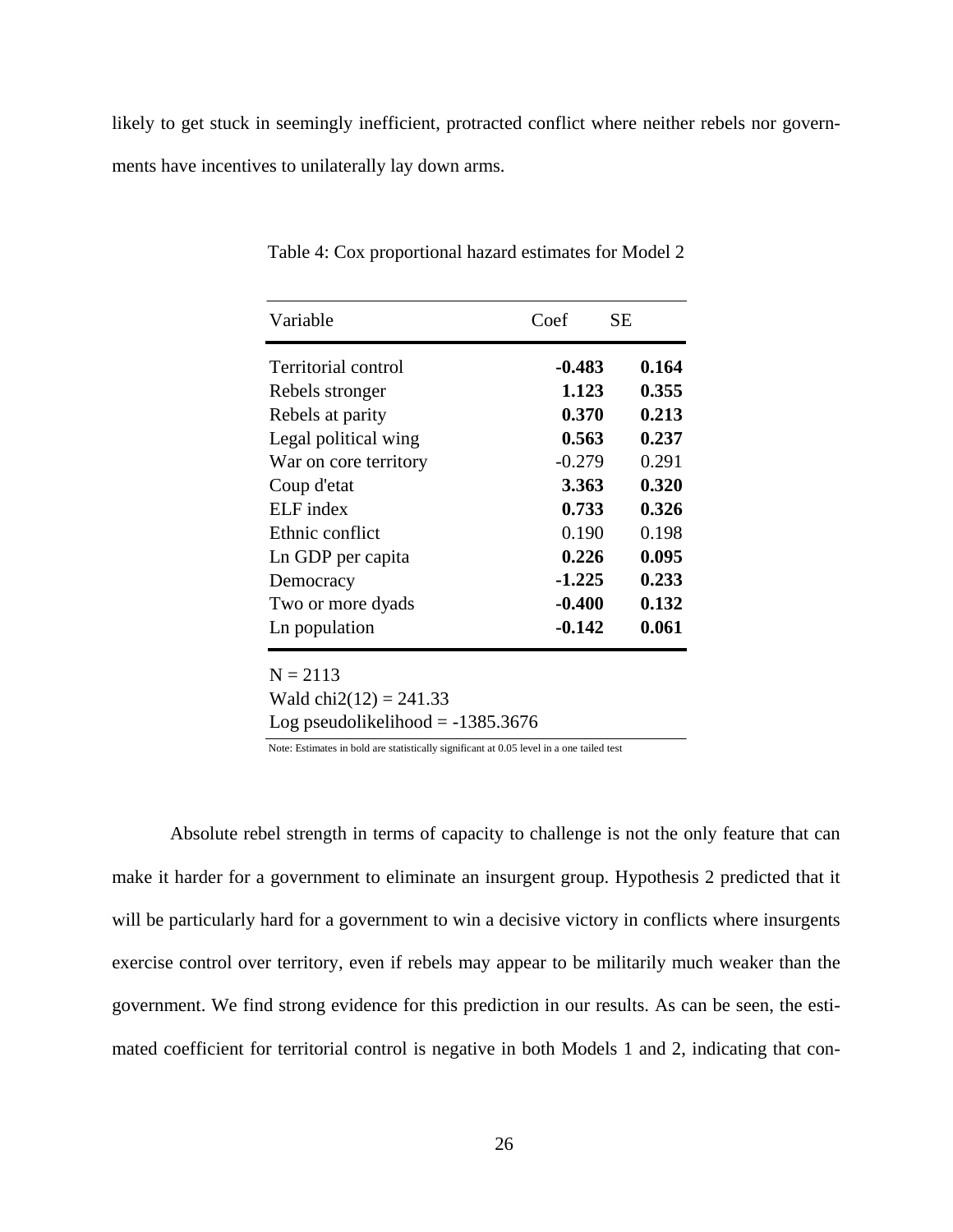flicts where the government cannot target rebels effectively in the rebel's base territory tend to last longer.<sup>15</sup>

We have argued that conflicts where the insurgents can substitute non-violent political activities for violent activities will tend to be shorter. Tables 3 and 4 suggest that our key measure of ability to substitute non-violent for violent means – whether the rebels have a legal political wing –is indeed associated with a much greater likelihood of conflict termination, supporting the prediction of Hypothesis 3. These results do not simply reflect a difference between autocratic and democratic political systems, but hold even when we control for democracy. Indeed, we find that regardless of how we measure democracy – whether as a binary dummy variable, a country's Polity score, or by allowing for a possible curvilinear relationship by adding a term for the square of the Polity score – we find a negative effect of democracy on the hazard rate, indicating that conflicts in democratic states tend to be *less* likely to end. There are a large number of long-lasting wars in democracies, including India, Israel, Colombia, and Northern Ireland.<sup>16</sup> However, the fact that democratic institutions by themselves are *not* associated with shorter wars strengthens our argument that democracy by itself is not sufficient for reducing violence. We have also examined whether there is an interaction effect between legal political wings and democracy, but found no evidence for this.<sup>17</sup>

The results with regards to differences in duration across conflict types are somewhat mixed. Not surprisingly, we find strong evidence that coup attempts are much shorter than other civil conflicts. However, there is no evidence that ethnic conflicts are generally more persistent than other forms of conflict, when we take into account other conflict characteristics. Consistent with Cunningham (2006), we find that conflicts that have more than one dyad or non-state actor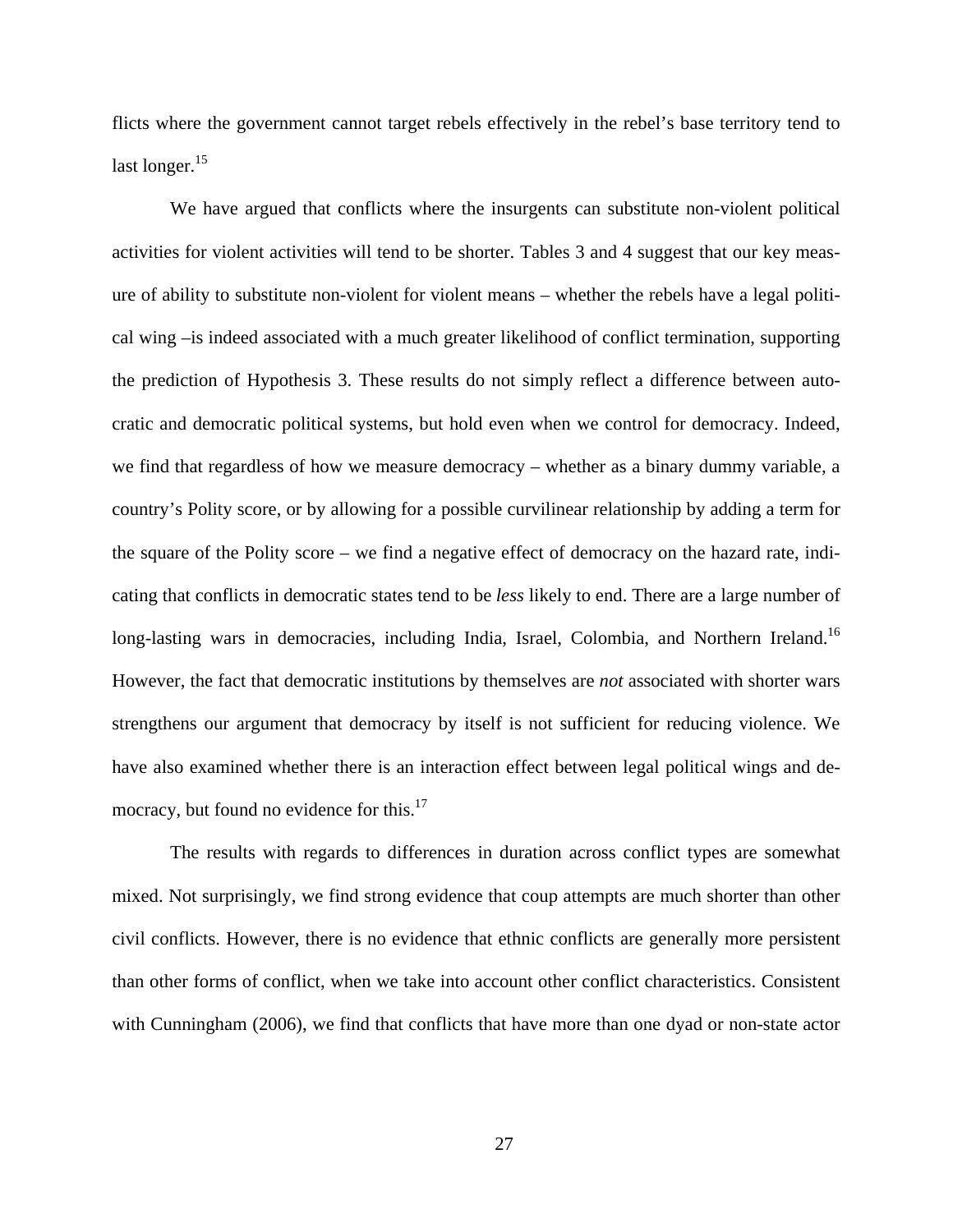tend to last longer than other conflicts. Finally, the sign for wars fought on a country's core territory is negative, but far from statistically significant.

For the other control variables, the results are generally consistent with expectations. Civil wars appear to last longer in countries with higher populations and with lower incomes. We find no evidence that ethnic diversity prolongs conflicts. Indeed, the coefficient estimate is positive, indicating that conflicts are more likely to terminate the higher a society's ethnic and linguistic fractionalization.

#### *Conflict outcomes*

So far we have looked at how dyadic characteristics predict the duration of conflict. However, since our arguments also imply that some specific outcomes should be more likely than others under particular circumstances, we must also consider how conflicts terminate. Kreuz et al. (2005) suggest a typology of conflict termination distinguishing between negotiated settlements to end the conflict, victory for the government, victory for the rebels, and cases where a conflict ends by entering into a period of low activity with less than 25 deaths per year. We have expanded this coding to the conflict dyads in our data back to 1945.

There are a few conceptual problems in testing our hypotheses about conflict outcomes. There can be real ambiguities as to whether an outcome is "favorable" or not to a faction, particularly for conflicts ending in "low activity," without a formal agreement or a clear victory. Governments may be content with a rebel organization that ceases to engage in violence without a decisive defeat. Likewise, a rebel organization allowed de facto control over territory in the periphery without challenges from the government may be quite satisfied with a low activity outcome. Moreover, it is highly unlikely that the probability of seeing the different outcomes will be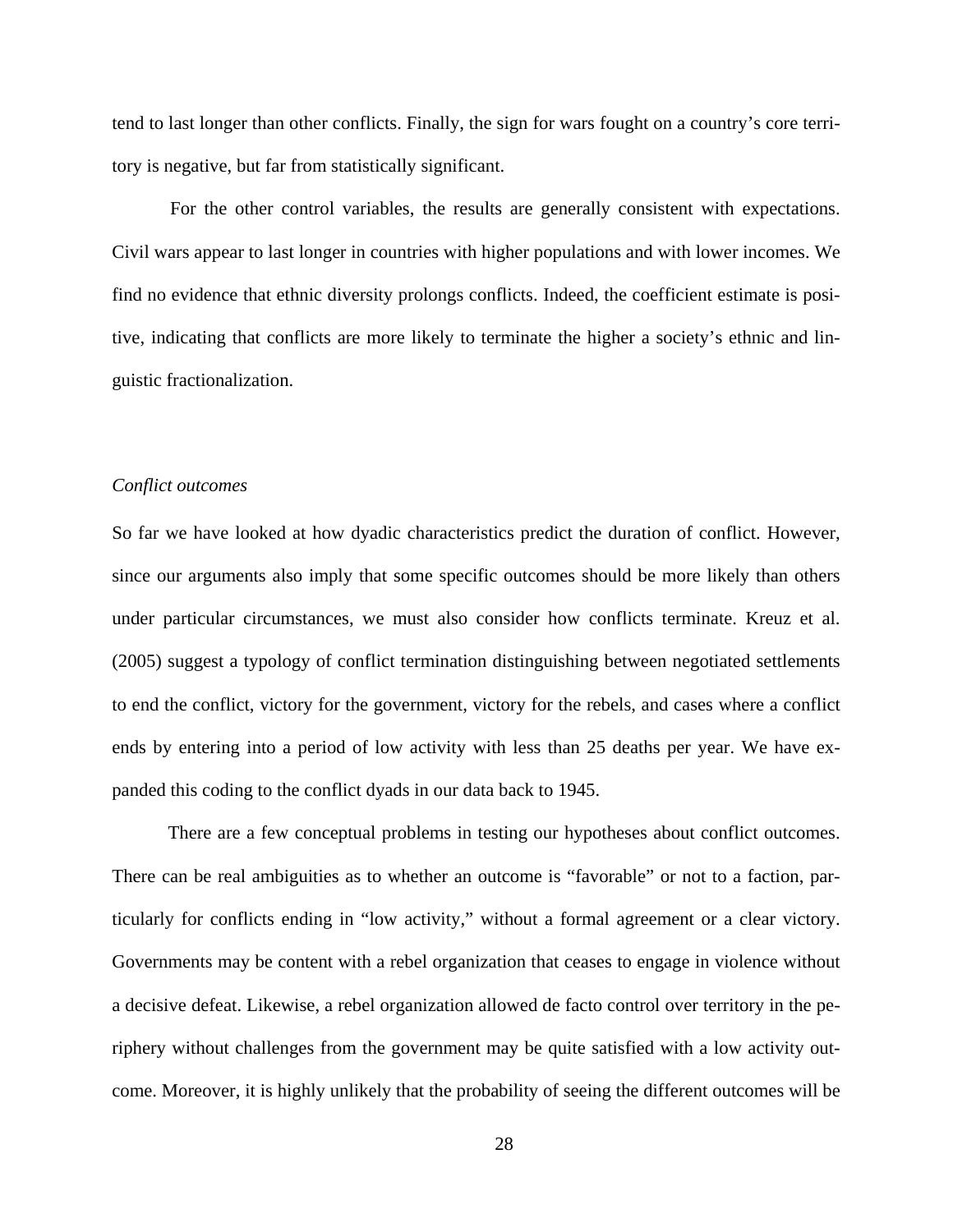independent of one another. For example, if one of the parties is likely to win a conflict militarily, the willingness of the other party to make concessions should also increase and make agreements more likely. Furthermore, certain outcomes may become more or less likely over time relative to the others. Finally, since we observe relatively few cases of each of the individual outcome types, testing hypotheses about particular outcomes makes substantial demands on a limited number of data points.

These caveats notwithstanding, here we examine conflict termination and outcome by individual dyads. Since the concept of "insurgent" victories is ambiguous for coups, where the challenger comes from within the state, we drop cases of coups from this analysis. Furthermore, since the range of possible outcomes is restricted in colonial conflicts, as these invariably have ended in the eventual independence of the country, we also exclude all conflicts that take place outside of a country's core territory. As can be seen in Table 2, this leaves us with 288 instances of dyadic conflict terminations, with low activity as the modal outcome.

| Outcome            | N   |           |
|--------------------|-----|-----------|
| Formal agreement   |     | 69 23.96  |
| Government victory |     | 62 21.53  |
| Rebel victory      |     | 46 15.97  |
| Low activity/other |     | 111 38.54 |
| Total              | 288 | 100       |

Table 5: Distribution of conflict outcomes at termination

To account for both duration and outcome within the same model, we estimate a multinomial logit of outcome type, with conflict continuation as the baseline category, using all our covariates from previous models. We also include the log of time at state (in days) as an addi-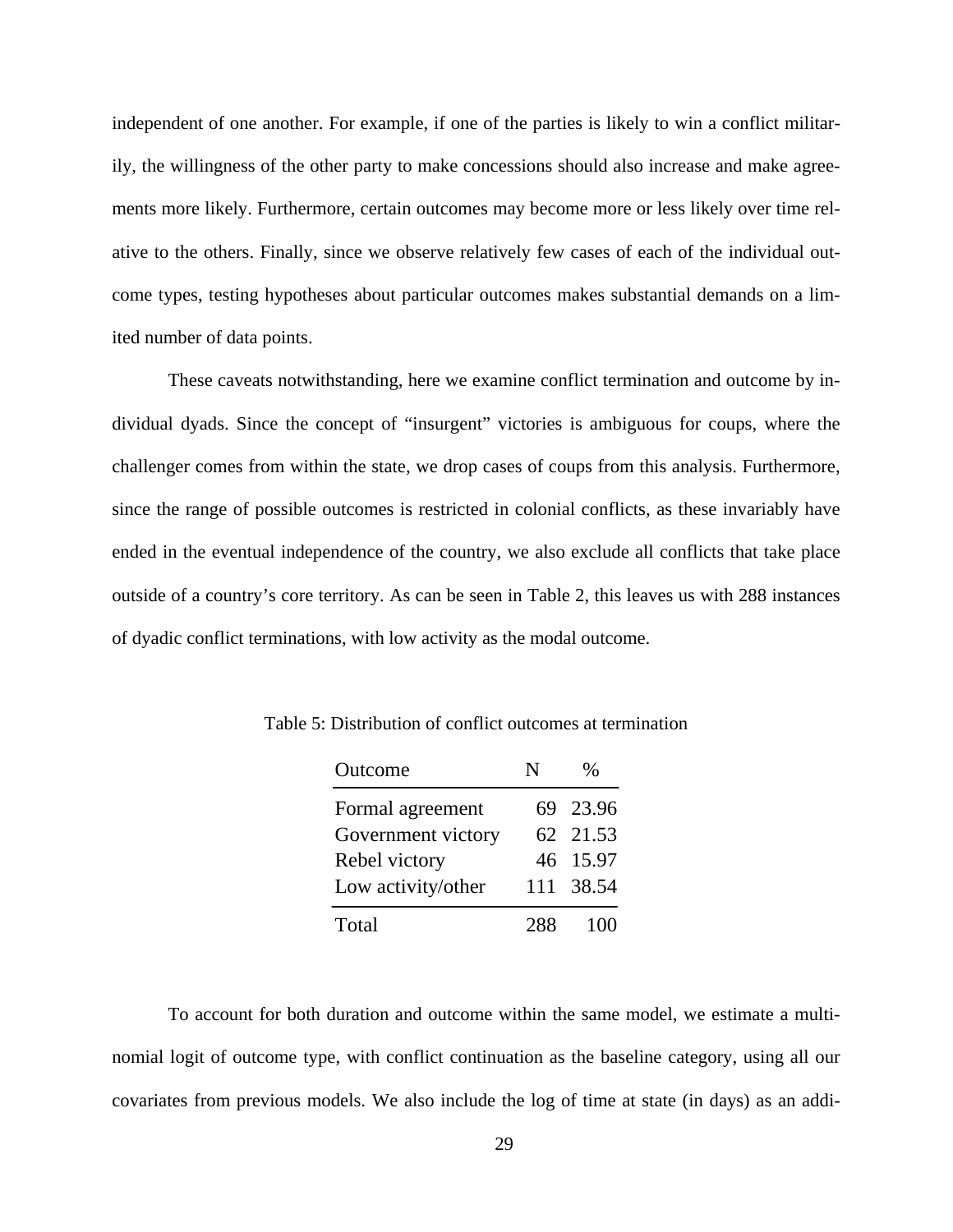tional right hand side covariate to account for the impact of time and duration-dependence in the outcomes. The individual observations are either annual data or conflict phases, if shorter than a year. The results are displayed in Table 6. Since multinomial logit coefficients indicate the effects of variables on the log odds of a specific outcome over the baseline, it is more informative to assess whether a variable  $x_k$  makes an overall difference for the expected outcomes of the dependent variable than to assess the individual coefficient estimate and their standard errors. Hence, we test the null hypotheses that the coefficients for the J-1 outcomes are all undistinguishable from 0 (i.e.,  $\beta_{k,1} = \beta_{k,2} = ... = \beta_{k,J-1} = 0$ ). Table 6 shows that we reject the null for all independent variables except territorial control at either the 0.05 (bold) or 0.10 level. Likewise, a given covariate's effect on the probability of a specific outcome depends not only on the likelihood relative to the baseline outcome given by the individual coefficients, but its impact on the probability of all the other outcomes as well. Hence, the implied effects on the probabilities of particular outcomes can be difficult to interpret from the coefficients themselves, and so we plot the implied probabilities for four dyadic profiles in Figure 2.

All of the estimated coefficients for the time at state variable are negative, indicating that any particular outcome becomes less likely as the conflict wears on. However, the magnitude of the coefficient suggests that government victories in particular become dramatically less likely with the passing of time compared to the other outcomes. As can be seen in Figure 2, although all the outcomes become absolutely less likely with time, the relative decline is faster for government victories than any of the other outcomes. The plot of the predicted probabilities for a dyad profile with all independent variables at their median values in the upper left corner of Figure 2 indicates that termination in government victory becomes less likely than a low activity outcome after about 50 days, and that rebel victories, government victories, and agreements are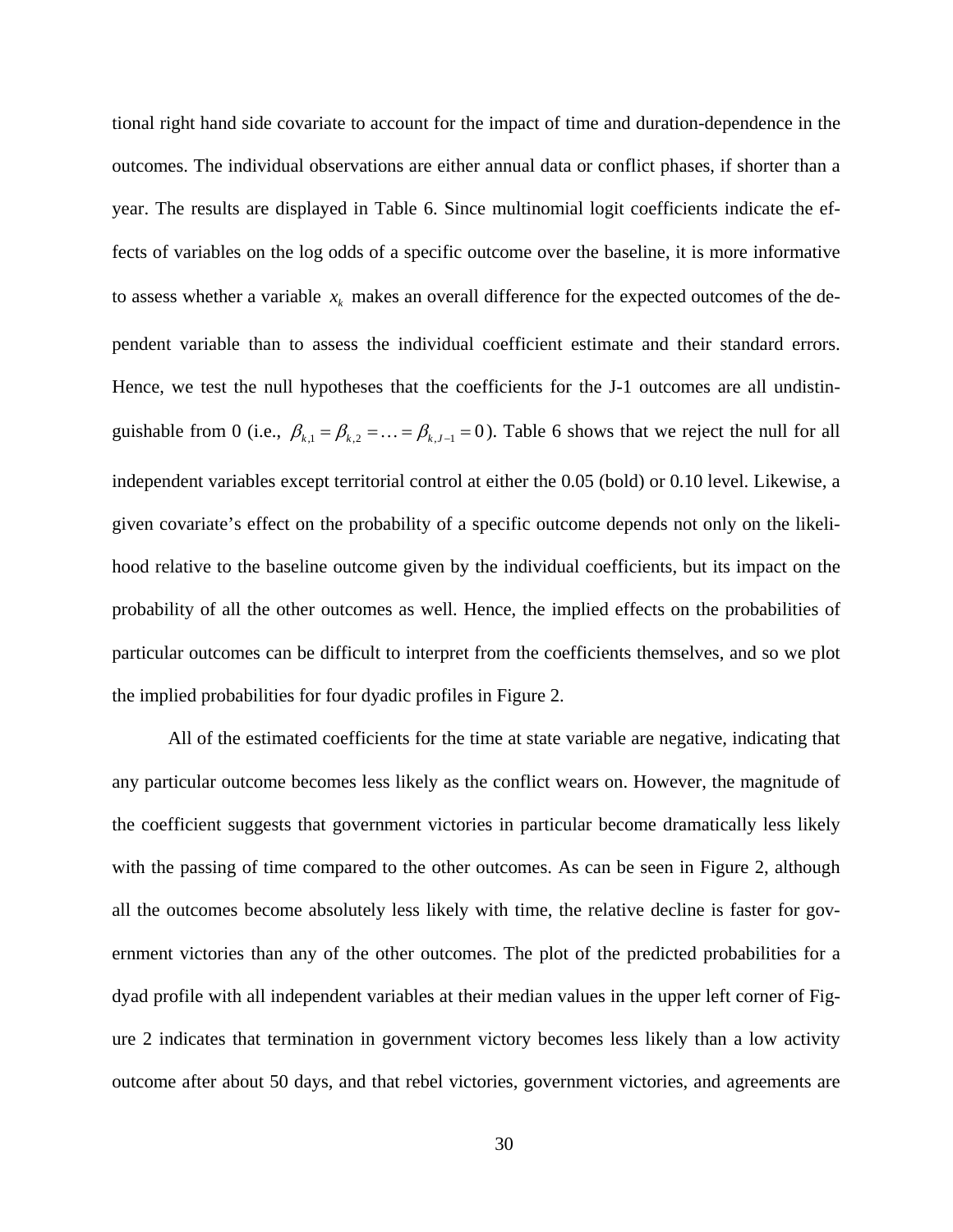all more or less equally likely once a conflict has dragged on beyond 3 years. These results are consistent with the prediction of Hypothesis 4, which states that the government becomes relatively less likely to win the conflict over time.

| Outcome              | Formal agreemt. |           |          | Governt. victory |          | Rebel victory |          | Low activity |  |
|----------------------|-----------------|-----------|----------|------------------|----------|---------------|----------|--------------|--|
| Variable             | Coef            | <b>SE</b> | Coef     | <b>SE</b>        | Coef     | <b>SE</b>     | Coef     | <b>SE</b>    |  |
| Intercept            | 0.610           | 2.097     | $-2.682$ | 2.295            | 4.431    | 2.202         | $-3.729$ | 1.662        |  |
| Time at state        | $-0.176$        | 0.092     | $-0.458$ | 0.062            | $-0.313$ | 0.097         | $-0.231$ | 0.067        |  |
| Territorial control  | $-0.121$        | 0.345     | 0.254    | 0.339            | $-0.300$ | 0.410         | $-0.628$ | 0.315        |  |
| Rebels stronger      | 0.367           | 0.595     | 0.266    | 0.815            | 2.381    | 0.707         | 0.266    | 0.838        |  |
| Rebels at parity     | 0.636           | 0.365     | 0.018    | 0.561            | 1.279    | 0.462         | $-1.047$ | 0.742        |  |
| Legal political wing | 0.008           | 0.486     | 0.899    | 0.373            | 0.776    | 0.506         | 0.658    | 0.344        |  |
| ELF index            | 1.039           | 0.650     | $-0.880$ | 0.735            | $-1.052$ | 0.733         | 1.371    | 0.695        |  |
| Ethnic conflict      | 0.816           | 0.359     | $-0.482$ | 0.376            | $-1.763$ | 0.574         | 0.122    | 0.284        |  |
| Ln GDP per capita    | 0.096           | 0.202     | 0.198    | 0.198            | $-0.700$ | 0.251         | 0.136    | 0.161        |  |
| Democracy            | $-0.348$        | 0.408     | $-2.281$ | 0.732            | $-1.402$ | 0.924         | $-1.132$ | 0.352        |  |
| Two or more dyads    | $-0.470$        | 0.312     | $-0.571$ | 0.420            | 0.183    | 0.354         | $-0.493$ | 0.301        |  |
| Ln Population        | $-0.424$        | 0.136     | 0.177    | 0.144            | $-0.029$ | 0.190         | 0.116    | 0.113        |  |

Table 6: Multinomial logit estimates of termination type

 $N = 2201$ 

Wald  $\chi$ 2(44) = 283.13

Log pseudolikelihood  $= -1029.3952$ 

Note: Coefficient estimates indicate effects on log odds of outcome over continuation

Estimates in bold(italics) indicate statistical significance at the 0.05(0.10) level in a joint significance test for all outcomes

Our results further reveal that our measures of rebel strength have positive estimated coefficients, indicating that all outcomes become more likely the stronger the rebels are. This is particularly true for rebel victory and formal agreement. As can be seen in the plots in the lower left and upper right quadrant of Figure 2, conflicts are more likely to end in outcomes favorable to rebels when they are stronger or at parity with the government. Rebel victories in these cases are always more likely than a government victory; indeed, at the outset, strong rebels defeat the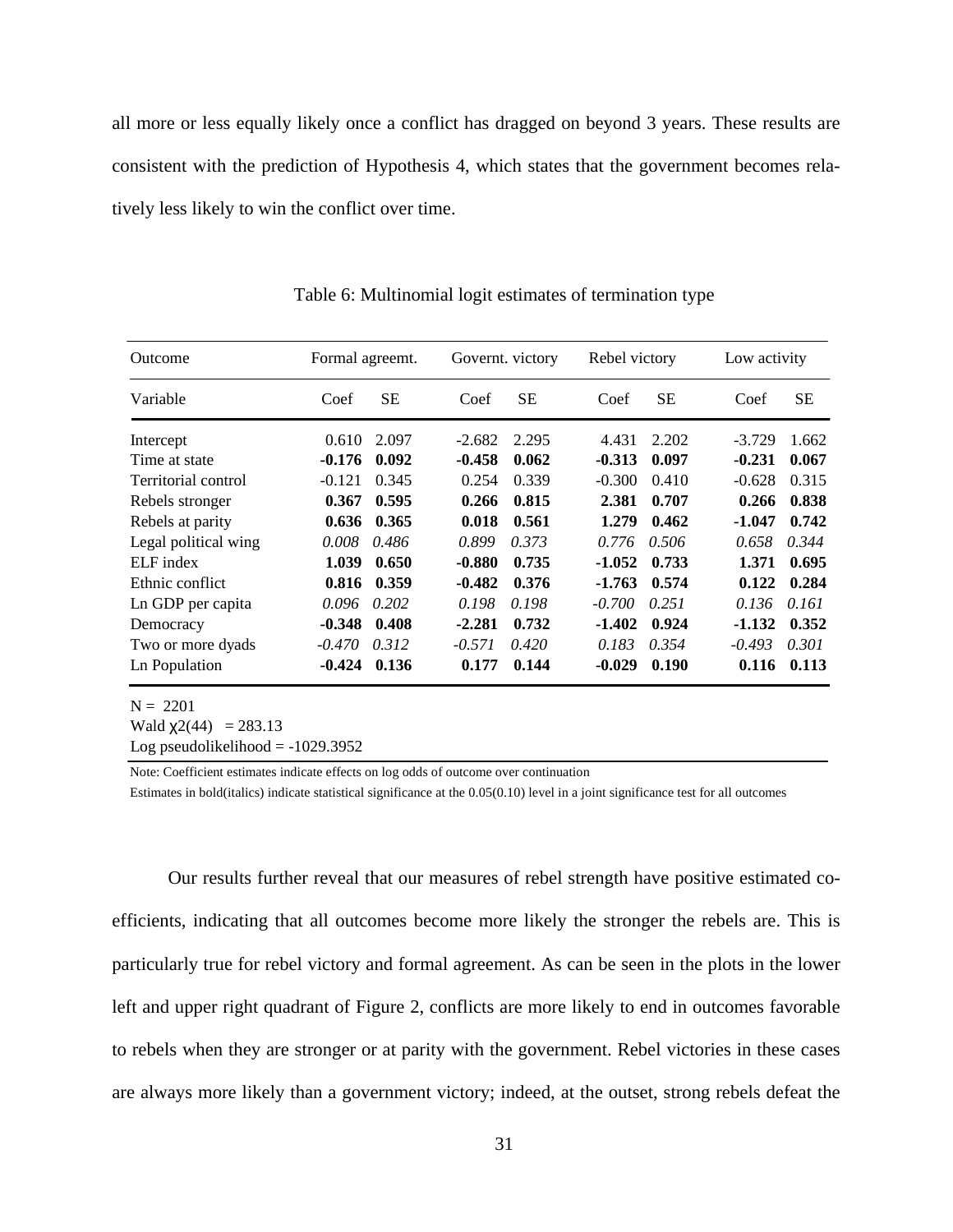state nearly fifty percent of the time. In cases of power parity, agreements become more likely than government victories after just over a year. If we combine this result with the findings from Table 4, we see that rebels that are stronger than or at parity with the government fight short wars and are more likely to get at least some of their demands met, either through outright victory or through a negotiated agreement. These results are consistent with Hypothesis 5, stating that decisive outcomes are more likely when the rebels are stronger or at parity with the government. However, we are somewhat surprised to find that strong rebels also raise the probability of a "low activity" outcome and that they are less likely to achieve a negotiated settlement relative to other outcomes.<sup>18</sup>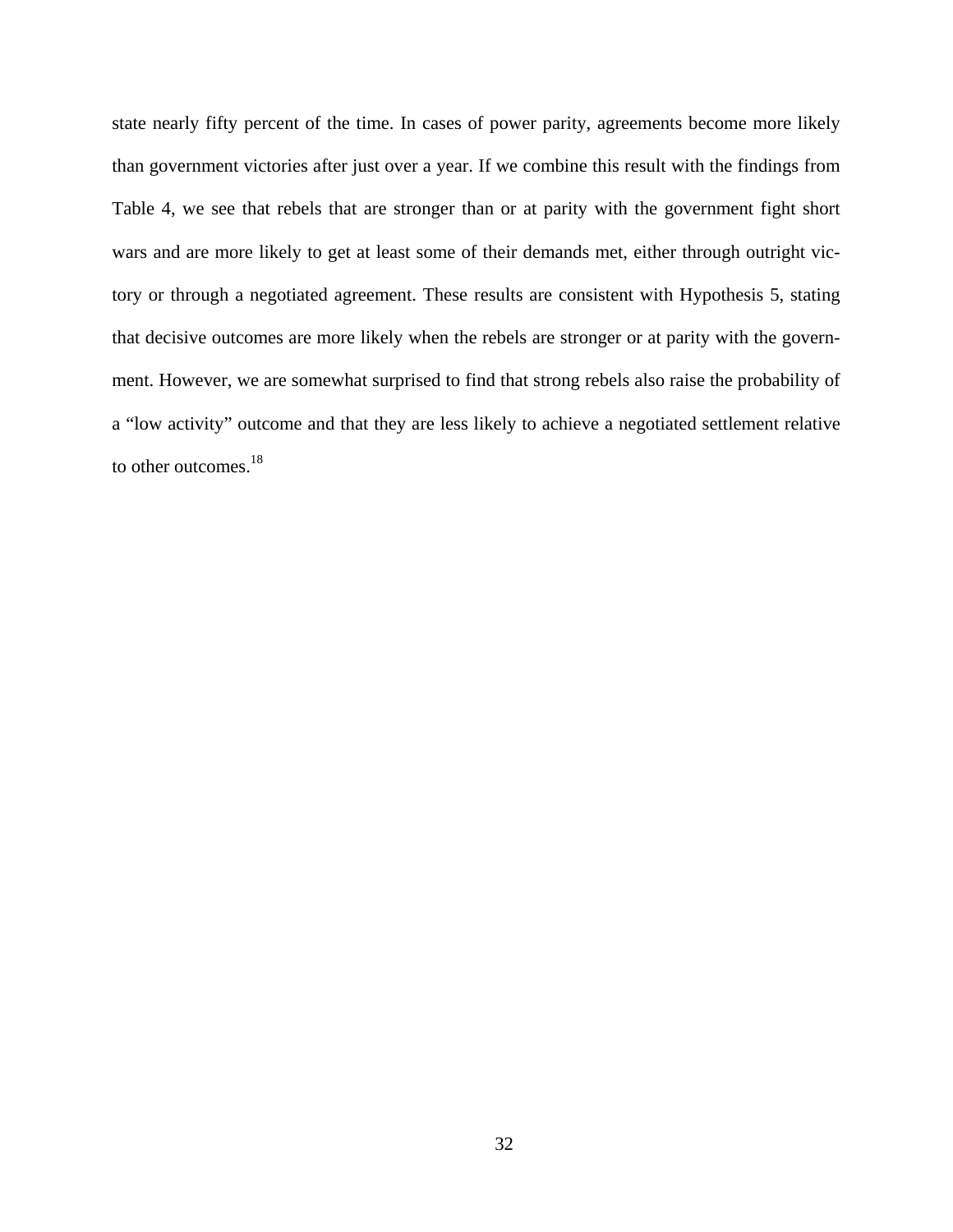

Figure 2: Predicted probabilities of termination type by time for selected dyad profiles

The territorial control variable has negative coefficients for all outcomes, except for government victories, suggesting that conflicts where rebels have territorial control are more likely to persist than to end in any particular outcome. This result is consistent with that from Table 4, and shows that rebels that control territory tend to fight long conflicts. However, since the variable is not significant overall, we cannot conclude with any confidence that rebel territorial control reduces the likelihood of a decisive outcome, as we had hypothesized. But this must be seen in light of our caveats regarding the difficulties in establishing what a "low activity" outcome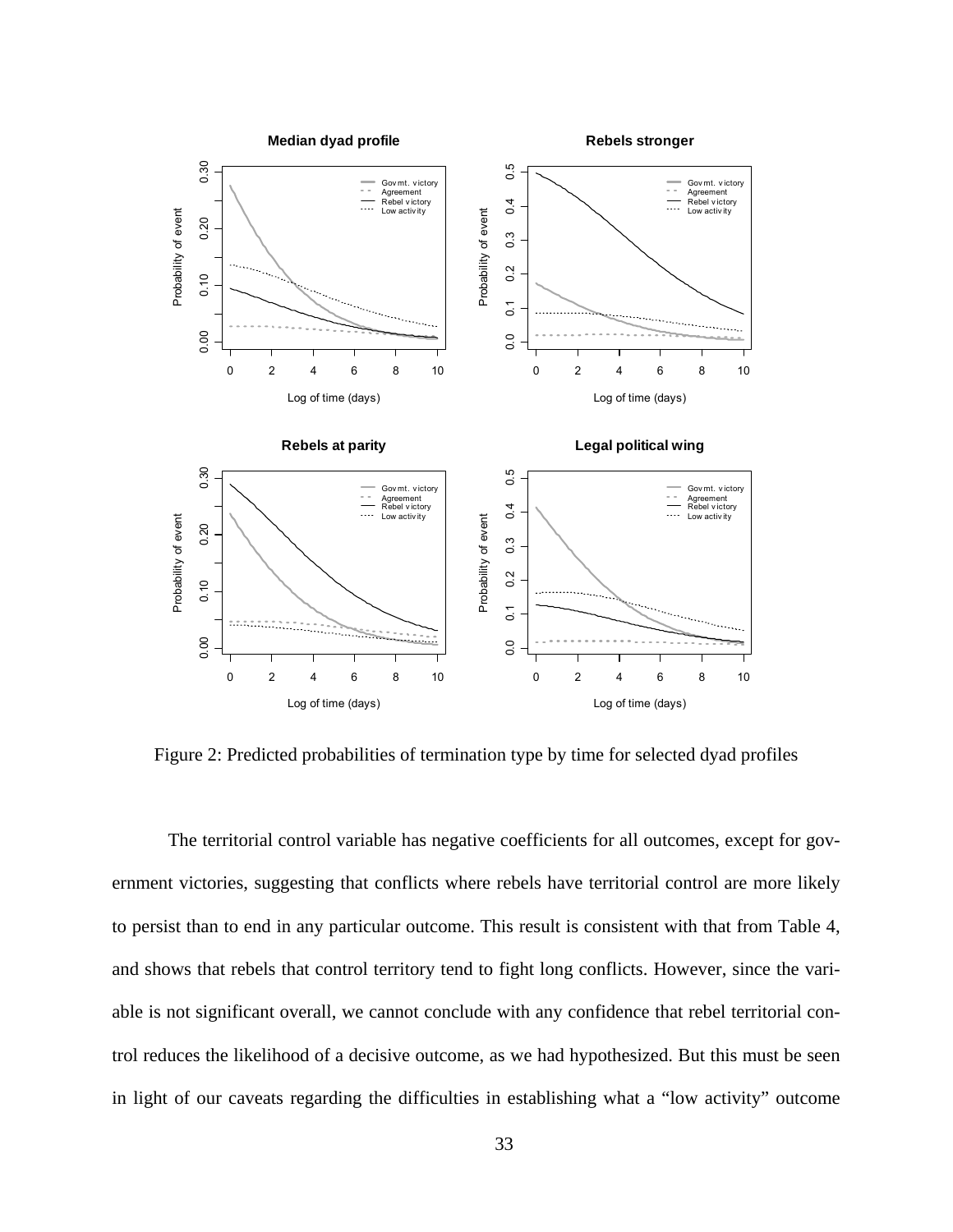means in practice, and we also note that a territorial "safe-haven" is not the only way that rebels can evade government repression. Rebels may use other strategies, including bases in neighboring states, to resist government attacks. We will address this issue in future research.

The presence of a legal political wing, by contrast, displays positive estimated coefficients across the board, suggesting that such conflicts are more likely to end. However, our results do not directly support the claim in Hypothesis 7 that a legal political wing makes formal agreement more likely than the other outcomes. Given the caveats about making inferences from the types of end outcomes identified here, we clearly need further research into the effects of the political dynamics of conflict bargaining and termination. In particular, it should be kept in mind that substitution for non-violent alternatives can occur even in the absence of a formalized settlement. Consider, for example, if a government co-opts some opponents acting through legal channels while devoting greater resources to successfully defeating intransigent armed wings. This would be classified as a government win using our procedures, even if the end outcome may include a political process with concessions to the initial rebel demands.

In general, then, our analysis provides strong support for our arguments about the duration of civil war. These tests supported some of our predictions about the outcome of civil war, despite some surprising results and ambiguities, which we hope to be able to better examine in future research on the political process of war termination. Taken as a whole, however, these results show what can be gained from integrating group-level data into the study of civil war dynamics and can help to refine our theoretical understanding of conflict.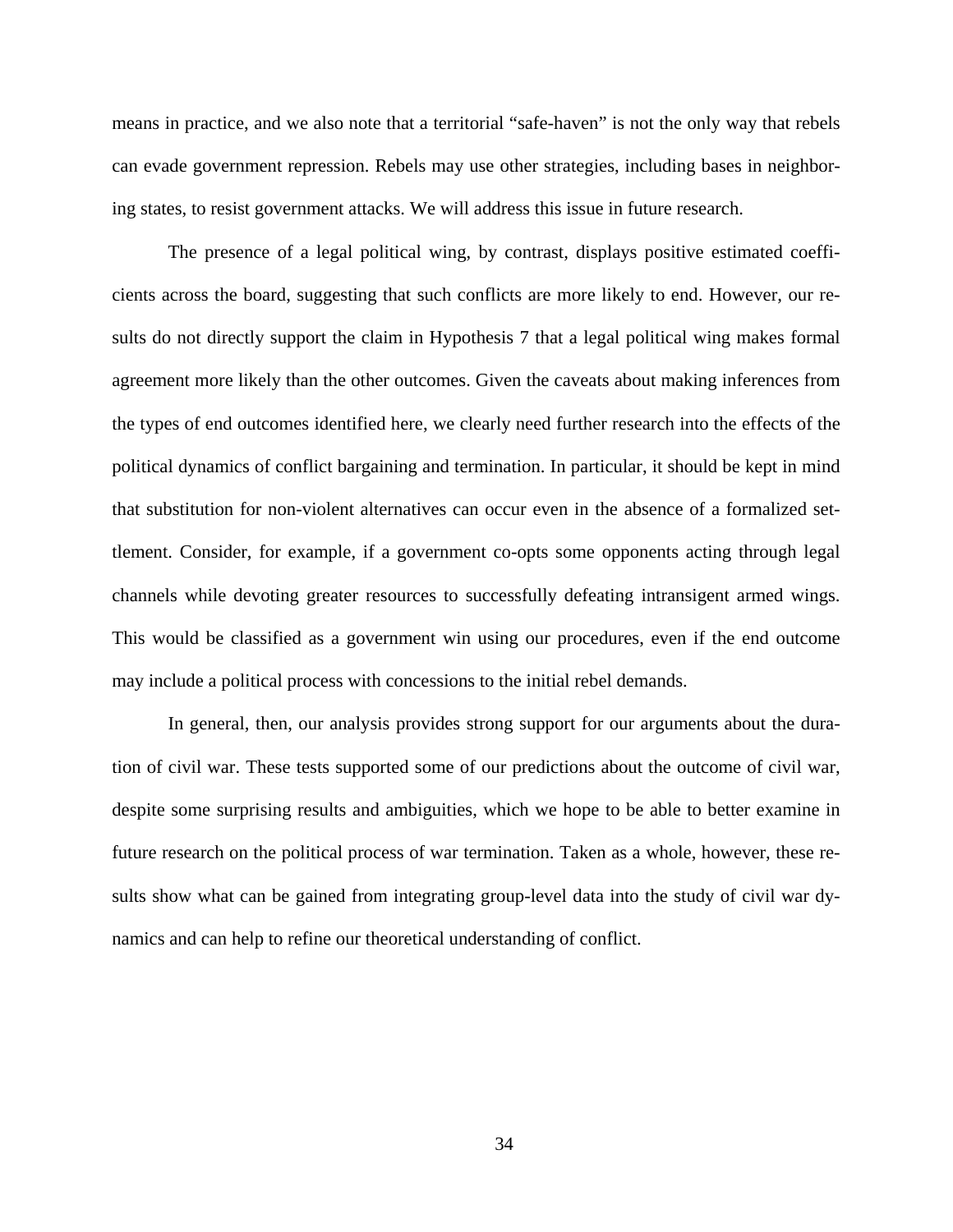#### **Discussion and Conclusion**

In this paper, we have argued that much of the existing literature on civil war has suffered from taking an overly structural and state-centric view of conflict, or focused exclusively on group characteristics rather than organizations. Ultimately, intrastate conflicts consist of dyadic interactions between a government and one or more non-state insurgent actors. We have examined a simple model of dyadic interaction and its implications for conflict duration and outcome. We argued that strong insurgent groups should be more likely to mount effective challenges or obtain concessions from governments. We also expected that factors making it more difficult for states to launch decisive blows against insurgents should make conflict more likely to last longer. Moreover, we have argued that meaningful political alternatives to violence should increase the chances of a faster settlement. We believe that our empirical results provide strong support for many of our conjectures, and more generally, illustrate the possibility of making progress in studies of civil war by including information on non-state actors and their interactions with states. We make no claim, however, that the factors that we have concentrated on here are the only relevant dyadic conflict attributes in the study of civil war, and encourage additional research on dyadic characteristics of civil war and further use of our data.

Lack of attention to attributes of non-state actors is certainly not the only form of excessive state-centrism in existing cross-national studies of civil war. In particular, we believe that much of the empirical literature on civil war also suffers from a geographic aggregation bias. The characteristics that may motivate groups to take up arms are often inherently local, and may not bear any resemblance to national level aggregates. This can easily be seen in the context of many measures of ethnic heterogeneity and fractionalization. Minority groups seeking independence such as the Achenese in Indonesia are often a trivial fraction of the national population, and will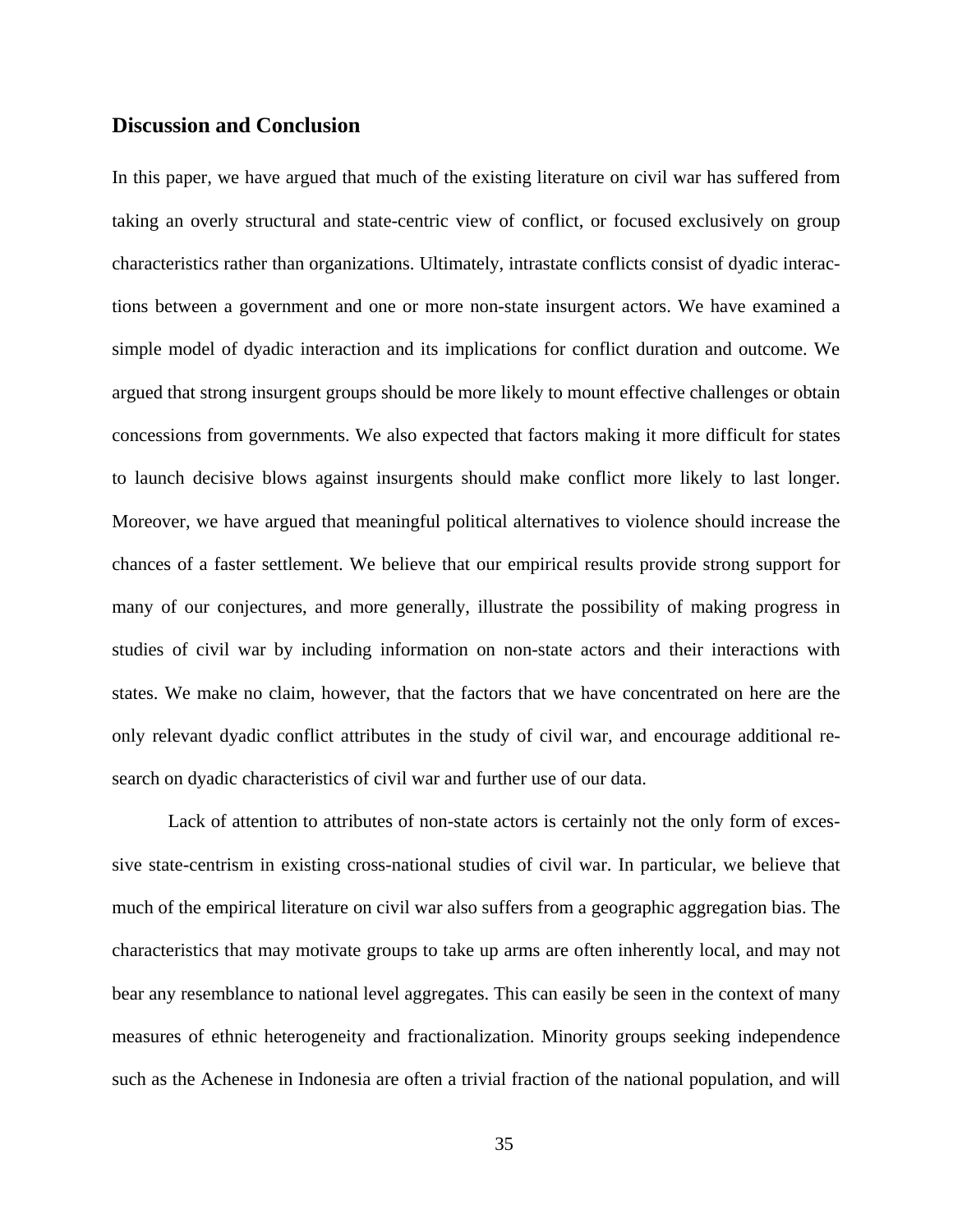not exert much impact on ethnic fractionalization measures at the national level. Instead, looking at power relations between groups promises to improve upon our understanding of conflict processes (see Buhaug, Cederman, and Rød 2008; Cederman and Girardin 2007). In future research, we wish to take into account how such local characteristics can influence dyadic interaction.

We also think that it is limiting to treat states as isolated entities, and ignore their relationship with actors outside the country and processes transcending international boundaries. We have shown elsewhere that transnational factors such as conflicts in neighboring countries, interstate rivalry, ethnic ties, and migration, influence the risk of civil war, even when we control for the main country characteristics believed to be associated with conflict (see AUTHOR). Such external features are also likely to influence dyadic interactions. For example, we would expect that insurgent groups that can mobilize resources among diasporas and maintain bases outside the boundaries of the state will be more impervious to repression. Even when states possess the technical capacity to repress, crossing international boundaries in efforts to retaliate against insurgents creates additional risks (AUTHOR). We have collected data on the external dimensions of civil war, and will explore the impact of such linkages on outcomes at the dyadic level in future research.

Finally, there are many other possible approaches to disaggregating the units of analysis. In particular, we believe that the study of civil war can benefit from greater use of survey data at the micro level to understand mobilization, types of participation, and attitudes at the individual level, and how these influence war as an outcome at the macro level. Research using survey data has already found its place in conflict studies (see MacCulloch 2004, Humphries and Weinstein 2008).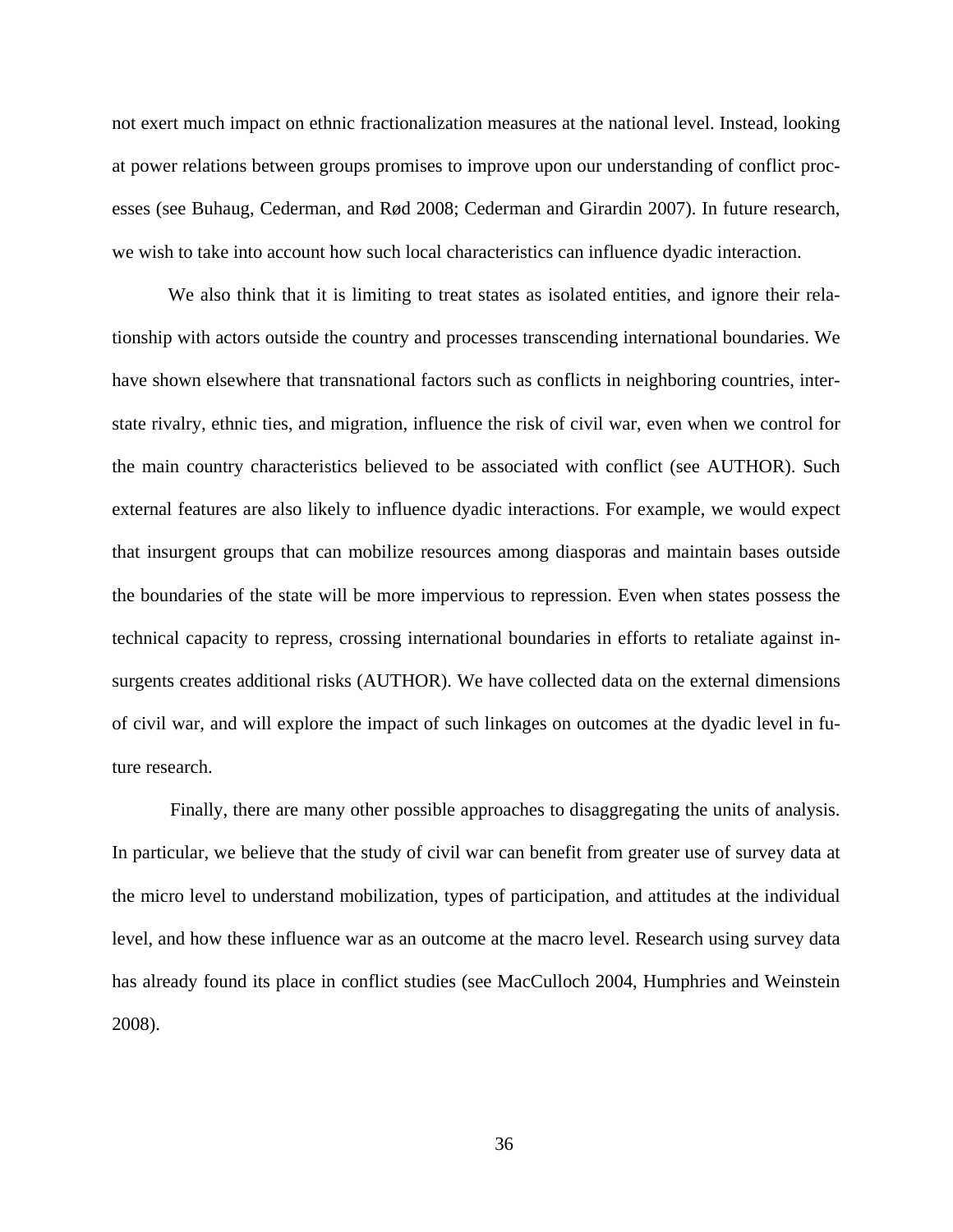Academic interest aside, we believe that our results have considerable relevance for policies seeking to contain civil wars or limit their consequences. Leaving aside normative questions about whether rebellions (at least in some occasions) may originate from legitimate grievances, our results suggest that counterinsurgency strategies using military might alone are far less likely to be effective than is often assumed. Weak rebels in the periphery have defied vastly more powerful governments, and increasing government capabilities alone may not lead to shorter conflicts. Most importantly, our results show that government victories become less likely as a conflict wears on, even if the rebels appear to be significantly weaker. Therefore, governments fighting insurgencies must pursue alternative strategies. Rather than an exclusively military solution seeking to shore up governments in "weak states", efforts to encourage non-violent dispute resolution mechanisms and enhance government responsiveness may ultimately be more effective in improving the prospect for peace.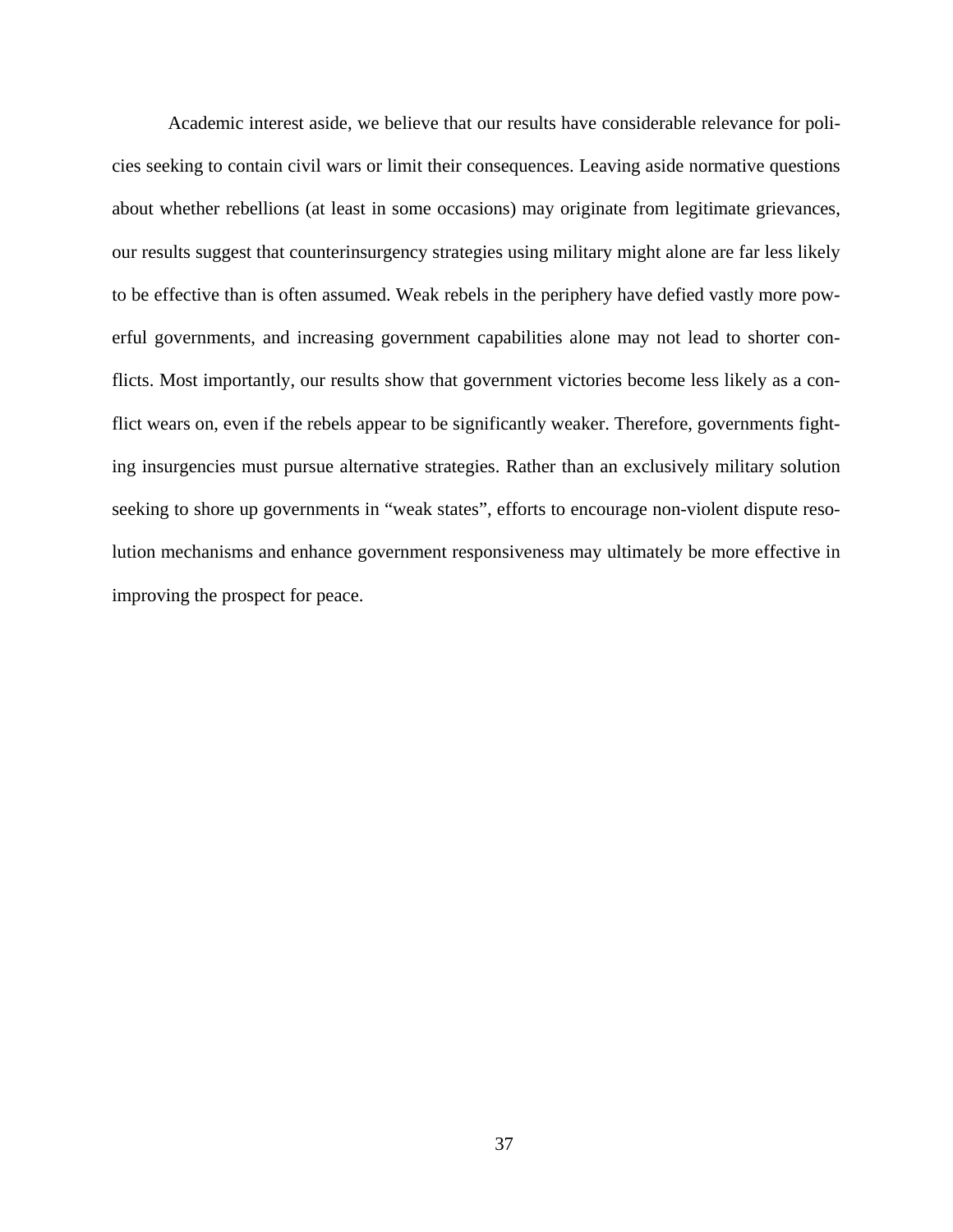## **Endnotes**

• We thank \*\*\*.

 $<sup>1</sup>$  Although conflict is usually studied as a dyadic phenomenon, disputes are of course not neces-</sup> sarily limited to only two parties, and extra-dyadic ties or relationships to other actors can clearly influence the risk of disputes (see Gleditsch and Gartzke 2007).

 $2$  Other examples of dyadic analyses of conflict include DeRouen and Bercovitch (2008) on conflict recurrence, Nilsson (2008) on conflict termination, and Svensson (2007) on mediation and negotiated settlements.

 $3$  The most common goals are demands for territory/autonomy or political power/government. The specific demands are not important for our discussion here *per se*, although they tend to be associated with different types of potential rebels (i.e., peripheral groups vs. rival actors in the center) and therefore different patterns of conflict.

<sup>4</sup> For example, the UK Broadcasting Act was amended in the late 1980s to prohibit direct broadcast of statements by individuals seen as supporters of the Irish Republican Army (IRA), and the 1972 Anti-Radical Decree in the Federal Republic of Germany barring individuals from public sector employment if associated with organizations considered opposed to the constitution, even if these had not engaged in violent activities.

 $<sup>5</sup>$  For a description of the MAR data, see Gurr (1993) and the MAR codebook (ND). The MAR</sup> data list some groups that do not seem to be meaningful actors (e.g., "foreigners" in Switzerland), and omit many groups not considered to be "at risk" (such as Scots in the UK). Some researchers have argued that the MAR data suffer from a selection bias since groups that are politi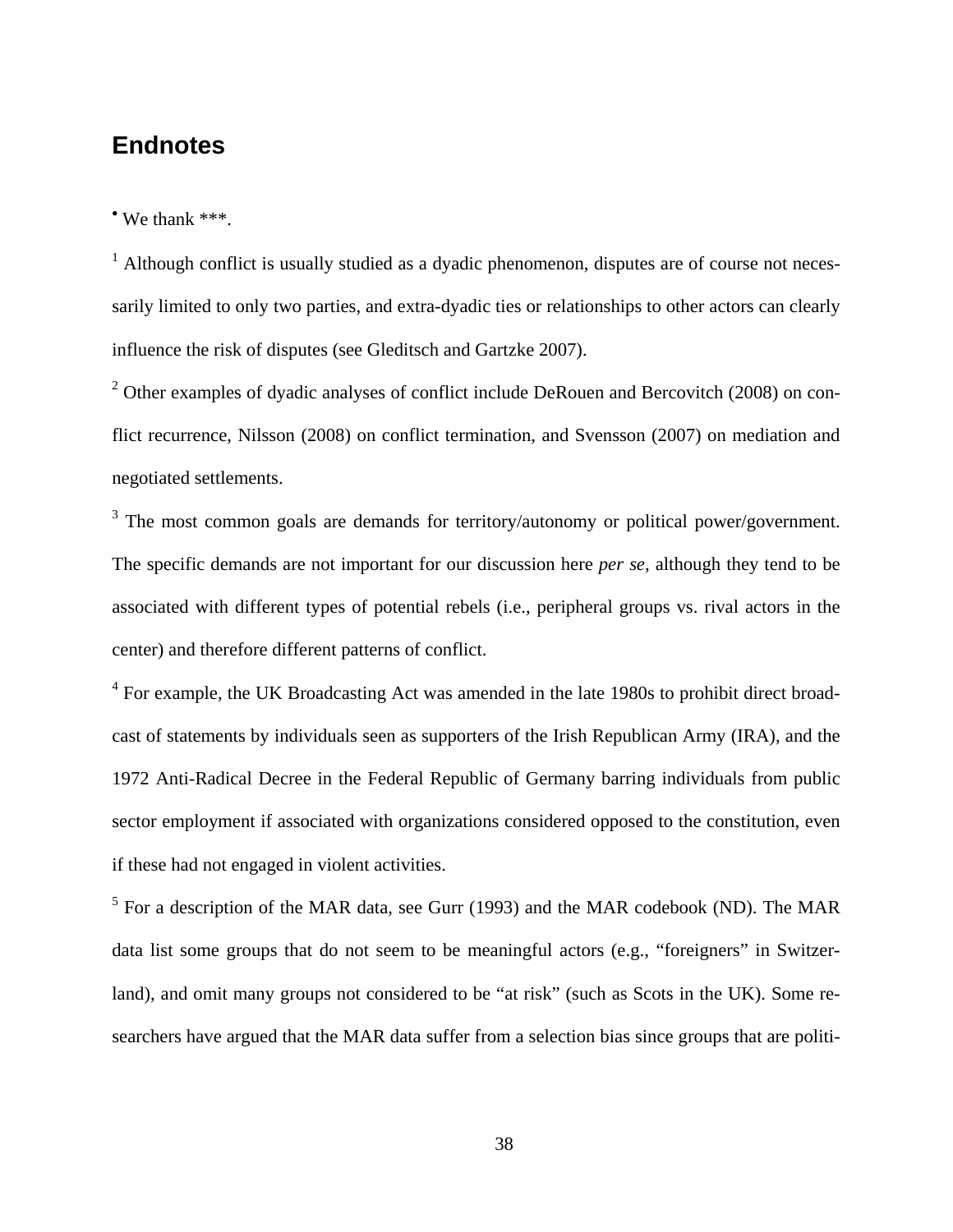cally active are more likely to be considered "at risk", while "latent" groups that have not mobilized are less likely to be included in the sample (see, e.g., Christin and Hug 2004).

<sup>6</sup> We here examine instances of violent conflict arising over incompatibilities rather than the incompatibilities themselves, which may endure in the absence of violence. Although the term conflict is sometimes used to denote latent conflict (e.g., Gleditsch 2002), the empirical civil war research tends to focus on violence rather than alternative actions that may arise over the underlying incompatibilities.

<sup>7</sup> See: http://www.pcr.uu.se/database/index.php (access date 2 February 2008)

 $8$  We refer to the overview in (AUTHOR) for information on the sources uses, as well as the specific summaries of each individual conflict. Although we do not use these data in the analysis for this paper, the NSA data also include point estimates for the total number fighting under the command of the insurgents, as well as alternate "low" and "high" estimates. Moreover, the information in the raw data often includes several graded categories of characteristics relative to the government (e.g., low, medium, and high), but we focus here on the codings actually used in the analysis.

<sup>9</sup> The presence of a legal political wing is weakly positively correlated with democratic institutions (Spearman's rank correlation is 0.09), however, insurgents do not have a legal political wing in the vast majority of conflicts in states with democratic institutions.

 $10$  There are two reasons for this. First, some conflicts in the ACD contain multiple rebel groups, without separating the onset and termination of conflict between the government and each individual group. Second, the ACD assigns all conflicts in a country over control of the government the same incompatibility and ID code. For example, two coups in Venezuela thirty years apart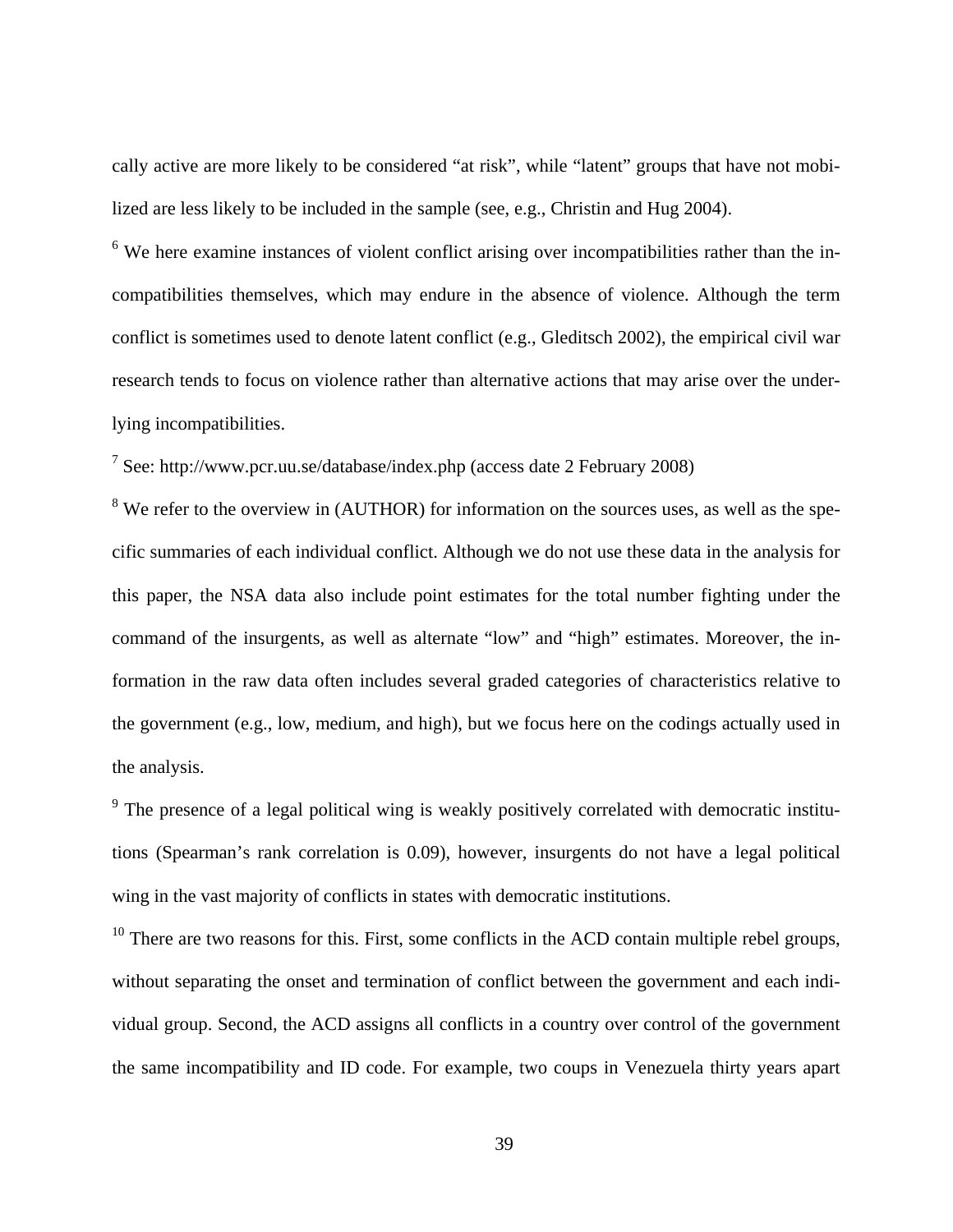are considered the "same" incompatibility, but for our purposes it would clearly be inappropriate to treat these as the same conflict dyad. The exact dates of entry and exit for some conflict actors remain unclear, and for these we used 1 January as the start date and 31 December as the end date.

 $11$  Moreover, most of the existing work on duration has been limited to wars that generate at least 1000 casualties, either in a year or over the course of a conflict. Since the casualty threshold used to identify conflicts here is considerably lower, the patterns found for large wars may not hold and vice versa.

 $12$  Moreover, since many successful coups will not generate sufficient casualties to reach the threshold for civil wars, the coups classified as civil wars may have an overrepresentation of failed challenges that are relatively easier for a government to repress.

 $13$  Duration could also be influenced by third parties even when these do not participate as combatants (Gleditsch and Gartzke 2007), but we leave this complication aside in this analysis.

<sup>14</sup> We refer to Box-Steffensmeier and Jones (2003) and Kalbfleisch and Prentice (2002) for further details on the Cox proportional hazard model and its relationship to other event history analysis models.

<sup>15</sup> We have also considered possible interactions between territorial control and military strength. Our results do not indicate that the effects of covariates for military strength vary with degree of territorial control, which in turn suggests that it is not a problem to interpret the effects of the two dimensions of power as additive.

40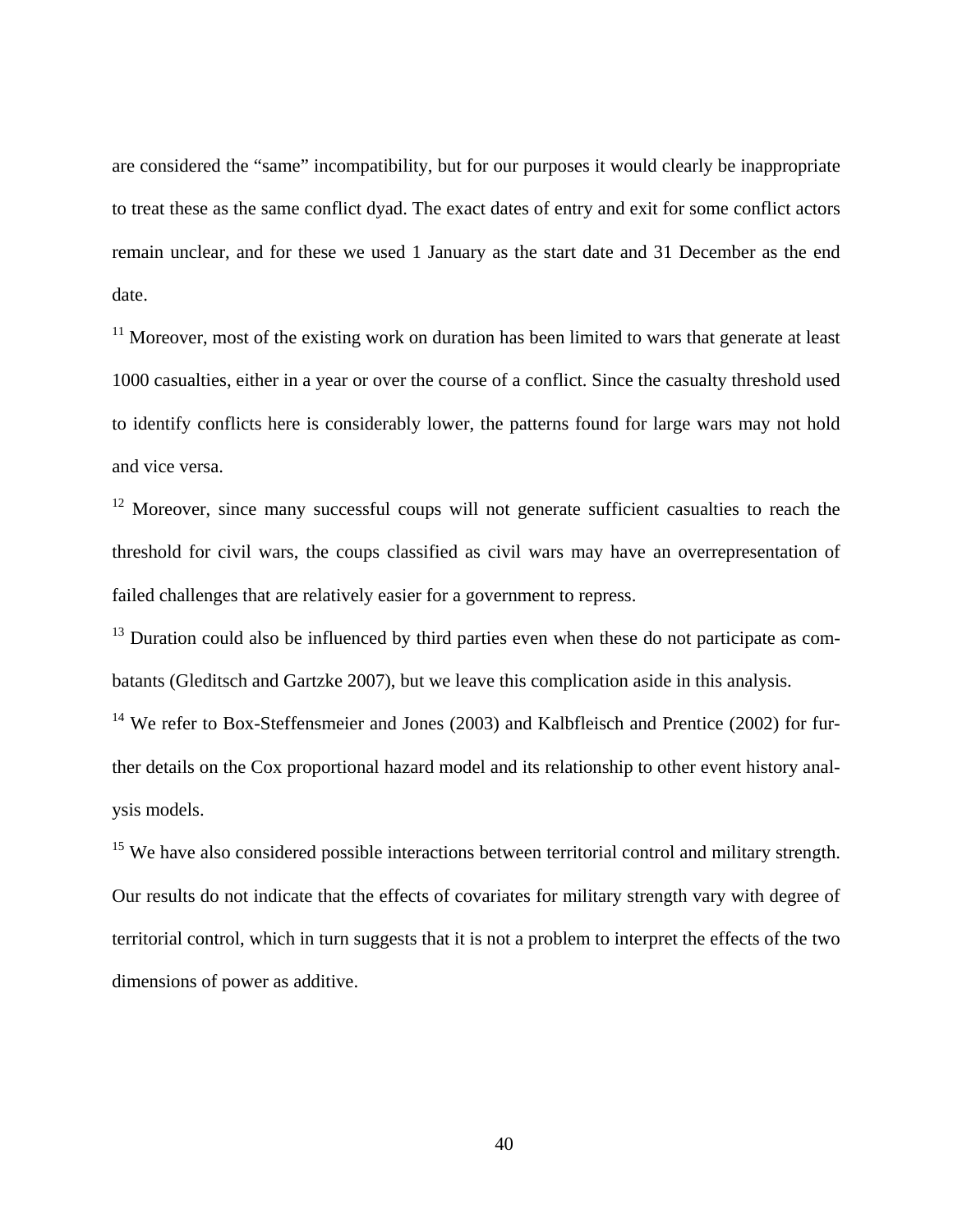$16$  Another possibility is that democratic states that find themselves in civil war may find it more difficult to enact effective military measures to defeat or contain insurgents than other states less constrained by public opinion.

 $17$  The proportional hazards assumption in the Cox model implies that the effect of each independent variable must be constant over time. Tests for non-proportionality in Models 1 and 2 indicate that some of the covariates may violate this assumption. Based on the recommendations of Box-Steffensmeier et al. (2003), we have estimate models with interaction between these covariates and the natural log of time to correct for non-proportionality. Although there is some evidence the effects of some features here may weaken over time (e.g., legal political wings, GDP per capita, and extra-territorial conflict), we do not report these results here since the implications do not change qualitatively and the non-proportional hazard estimates are easier to interpret. These results are available on request.

<sup>18</sup> In some cases, conflicts involving stronger rebels may end up in stalemate situations where the rebels are able to obtain what they want without a formal agreement or a decisive military victory. This scenario is particularly likely in secessionist conflicts. King (2001) discusses several "quasi-states" such as Nagorno-Karabakh, South Ossetia and Abkhazia, where rebels have gained de-facto independence even though their control is not formally recognized by the government.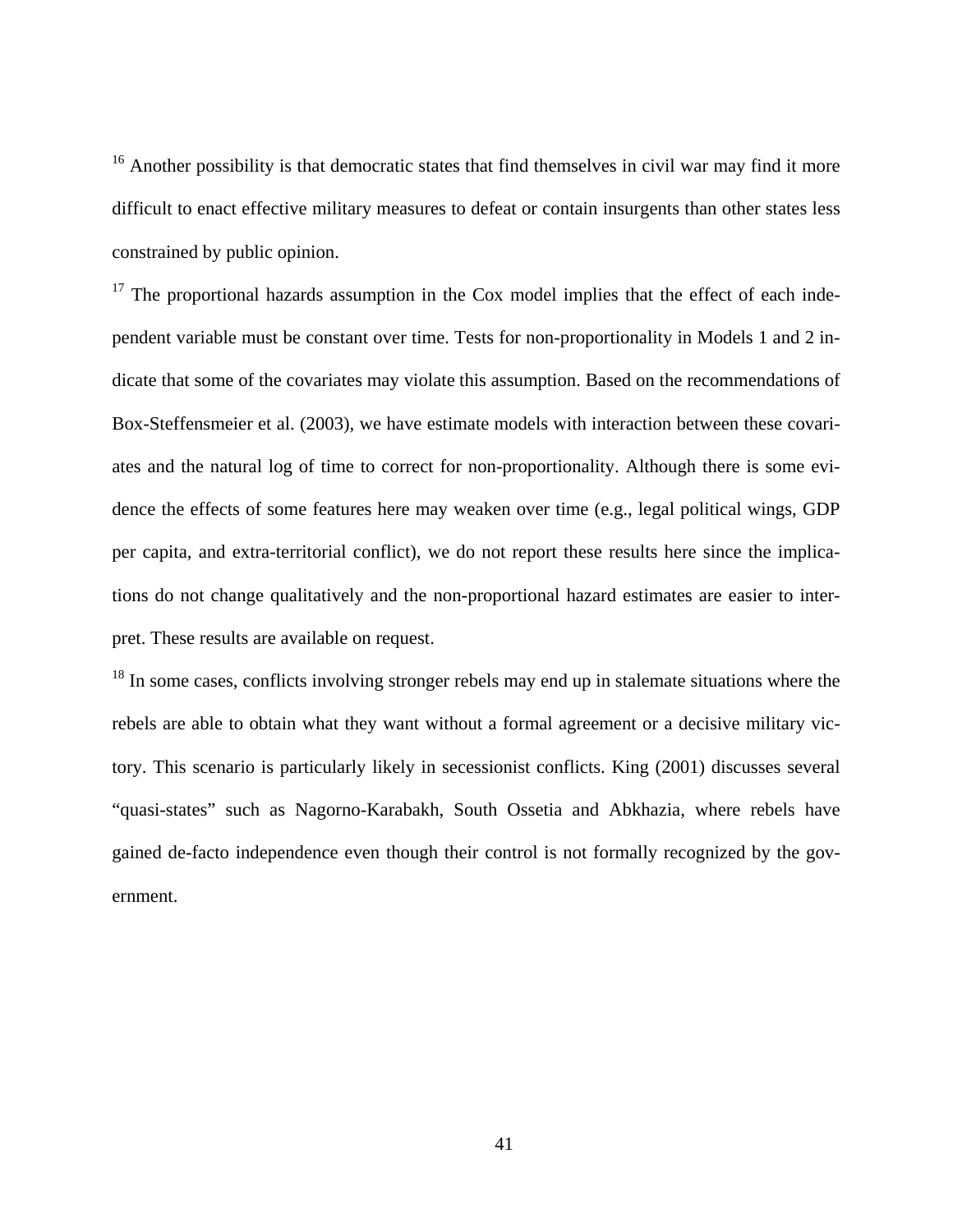## **References**

Arreguín-Toft, Ivan. 2001. "How the Weak Win Wars: A Theory of Asymmetric Conflict". *International Security* 26(1): 93–128.

Ayres, R. William and Stephen M. Saideman. 2000. "Is Separatism as Contagious as the Common Cold or as Cancer? Testing the International and Domestic Determinants of Secessionism". *Nationalism and Ethnic Politics* 6(3): 92-114.

Bapat, Navin A. 2005. "Insurgency and the Opening of Peace Processes". *Journal of Peace Research* 42 (6):699–717.

Box-Steffensmeier, Janet M., and Bradford S. Jones. 2003. *Event History Modeling: A Guide for Social Scientists.* Cambridge: Cambridge University Press.

Box-Steffensmeier, Janet M., Dan Reiter, and Christopher Zorn. 2003. "Nonproportional Hazards and Event History Analysis in International Relations". *Journal of Conflict Resolution* 47  $(1):33-53.$ 

Buhaug, Halvard, Lars-Erik Cederman, and Jan Ketil Rød. 2008. Disaggregating Ethno-Nationalist Civil Wars: A Dyadic Test of Exclusion Theory. *International Organization* 62 (3):531-551.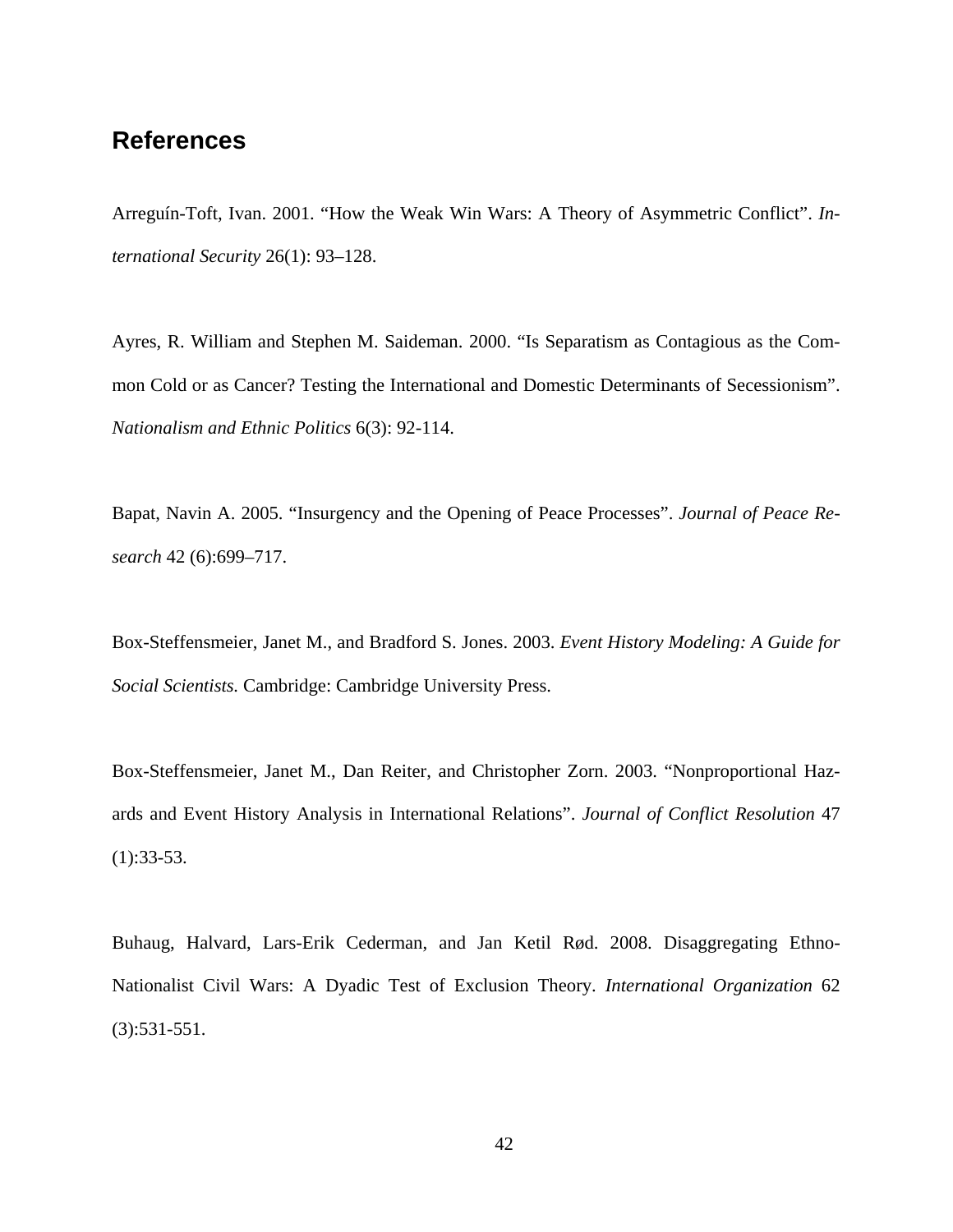Buhaug, Halvard, and Scott Gates. 2002. "The Geography of Civil War". *Journal of Peace Research* 39 (4):417–33.

Cederman, Lars-Erik, and Luc Girardin. 2007. "Beyond Fractionalization: Mapping Ethnicity Onto Nationalist Insurgencies". *American Political Science Review* 101 (1):173-185.

Cederman, Lars-Erik, Jan Ketil Rød, and Nils Weidmann. 2008. "Representing Ethnic Groups in Space: A New Dataset". Typescript, ETH Zurich.

Chenoweth, Erica and Maria J. Stephan. 2008. "Why Civil Resistance Works: The Strategic Logic of Nonviolent Conflict". *International Security* 33(1): 7-44.

Christin, Thomas, and Simon Hug. 2004. Federalism and Conflict Resolution: Considering Selection Biases. Typescript, University of St. Gallen.

Collier, Paul, and Anke Hoeffler. 2004. "Greed and Grievance in Civil War". *Oxford Economic Papers* 56 (4):663-595.

Collier, Paul, Anke Hoeffler, and Måns Söderbom. 2004. "On the Duration of Civil Wars". *Journal of Peace Research* 41 (3):256-276.

Cox, David R. 1972. "Regression Models and Life-Tables (with discussion)". *Journal of the Royal Statistical Society, Series B* 34 (2):187-220.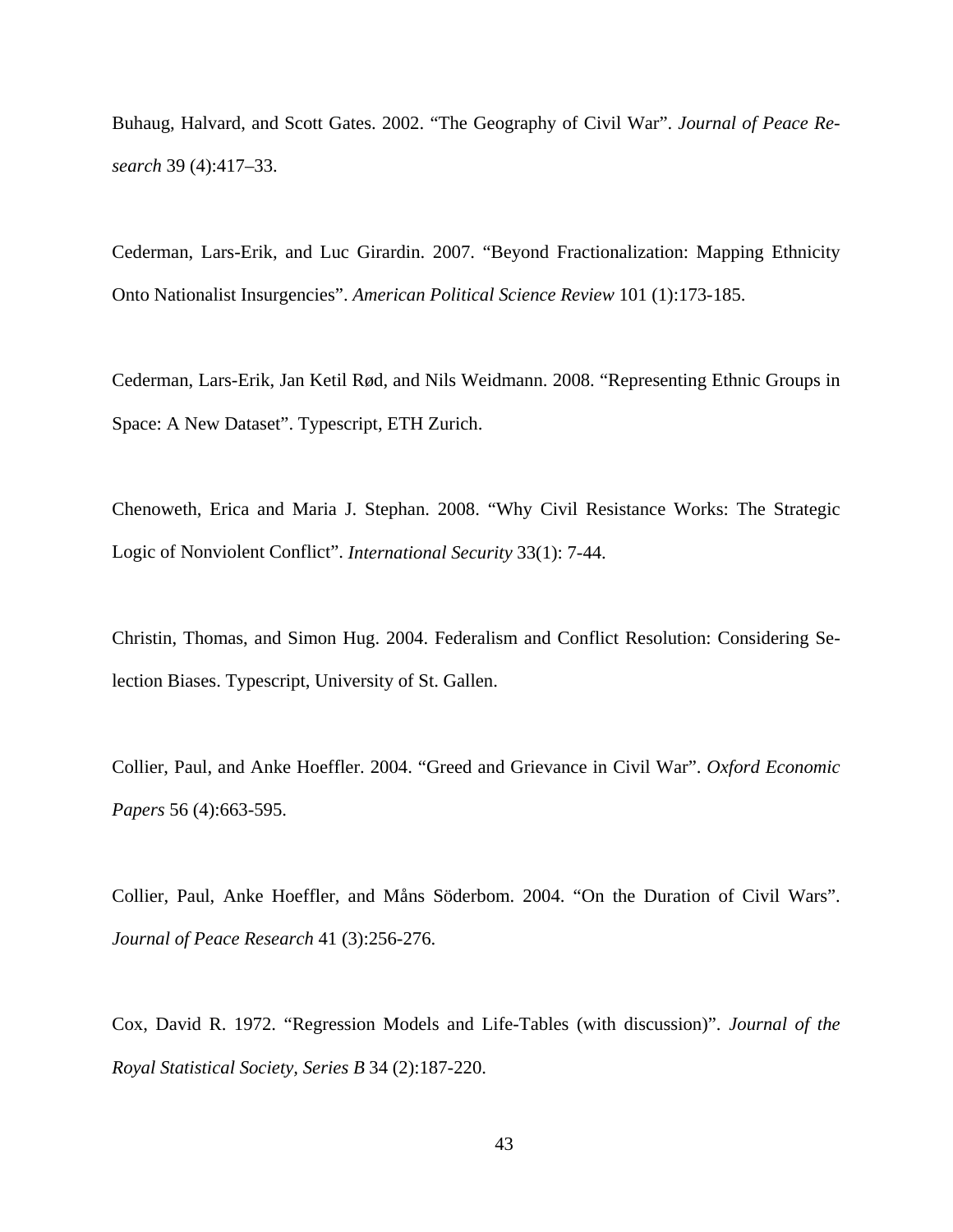Cunningham, David E. 2006. "Veto Players and Civil War Duration". *American Journal of Political Science* 50 (5):875-892.

DeRouen, Karl R., and Jacob Bercovitch. 2008. "Enduring Internal Rivalries: A New Framework for the Study of Civil War". *Journal of Peace Research* 45 (1):55-74.

Eriksson, Mikael, and Peter Wallensteen. 2004. "Armed Conflict, 1989-2003". *Journal of Peace Research* 41 (5):625-636.

Fearon, James D. 1995. "Rationalist Explanations for War". *International Organization* 49 (3):379-414.

Fearon, James D. 2003. "Ethnic and Cultural Diversity by Country". *Journal of Economic Growth* 8 (2):195-222.

Fearon, James D. 2004. "Why do Some Civil Wars Last So Much Longer than Others?" *Journal of Peace Research* 41 (3):275-302.

Gleditsch, Kristian Skrede. 2002. "Expanded Dyadic Trade and GDP Data, 1946-92". *Journal of Conflict Resolution* 46 (5):712-724.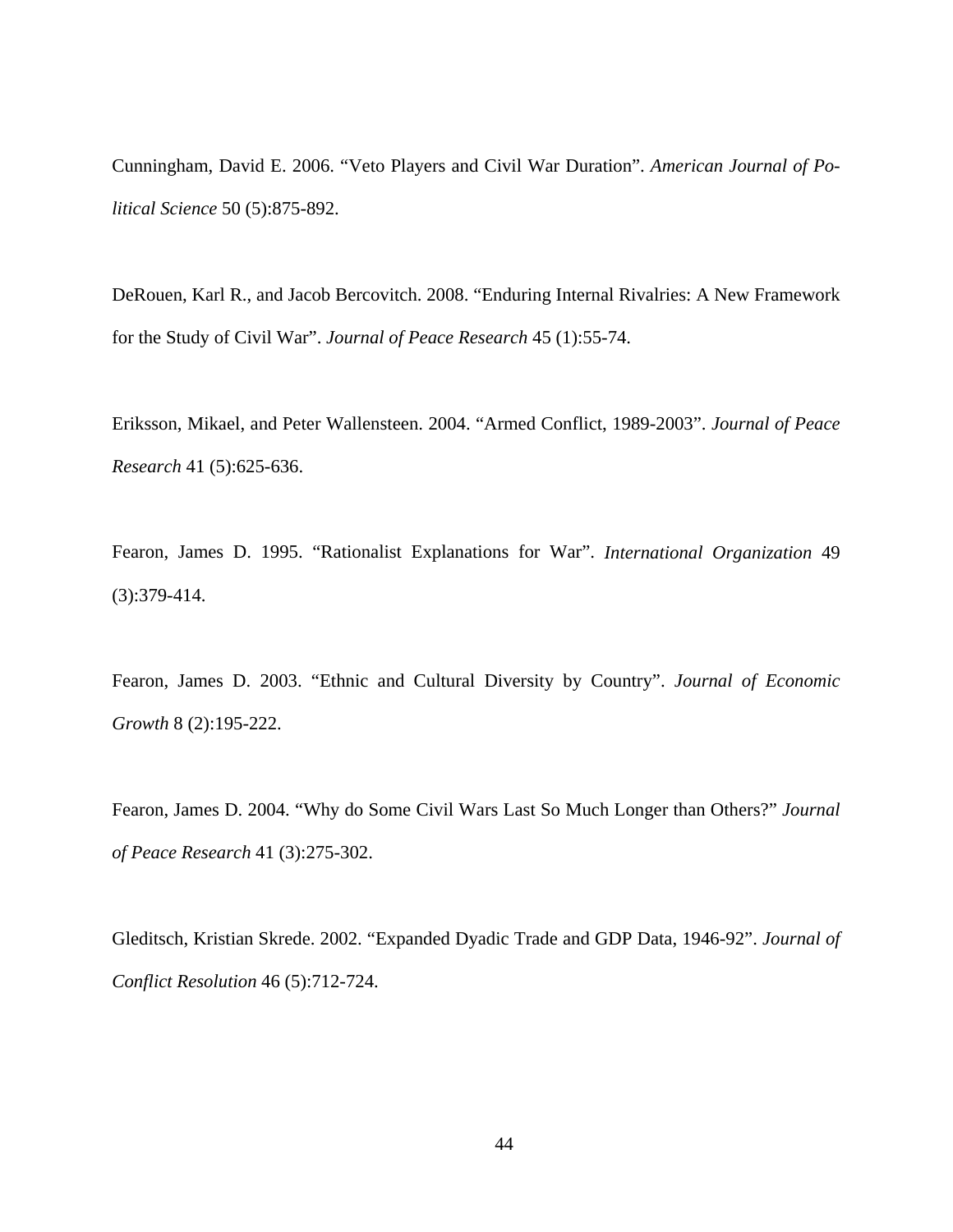Gleditsch, Nils Petter, Peter Wallensteen, Mikael Eriksson, Margareta Sollenberg, and Håvard Strand. 2002. "Armed Conflict 1946-2001: A New Dataset". *Journal of Peace Research* 39  $(5):615-637.$ 

Gurr, Ted. R. 1993. *Minorities at Risk: A Global View of Ethnopolitical Conflict.* Washington, DC: United States Institute of Peace.

Gurr, Ted R., and Will H. Moore. 1997. "Ethnopolitical Rebellion: A Cross-sectional Analysis of the 1980s with Risk Assessments for the 1990s". *American Journal of Political Science* 41 (4):1079-1103.

Heger, Lindsay, Danielle Jung, and Wendy Wong. 2008. 'Organizing for Resistance: How Group Structure Impacts the Character of Violence. Paper Presented at the Annual Meeting of the International Studies Association, San Francisco, CA, 26-29 March.

Hegre, Håvard. 2004. "The Duration and Termination of Civil War". *Journal of Peace Research* 41 (3): 243-252.

Hegre, Håvard, Tanja Ellingsen, Scott Gates, and Nils Petter Gleditsch. 2001. "Toward a Democratic Civil Peace? Democracy, Political Change, and Civil War, 1816–1992". *American Political Science Review* 95 (1):33–48.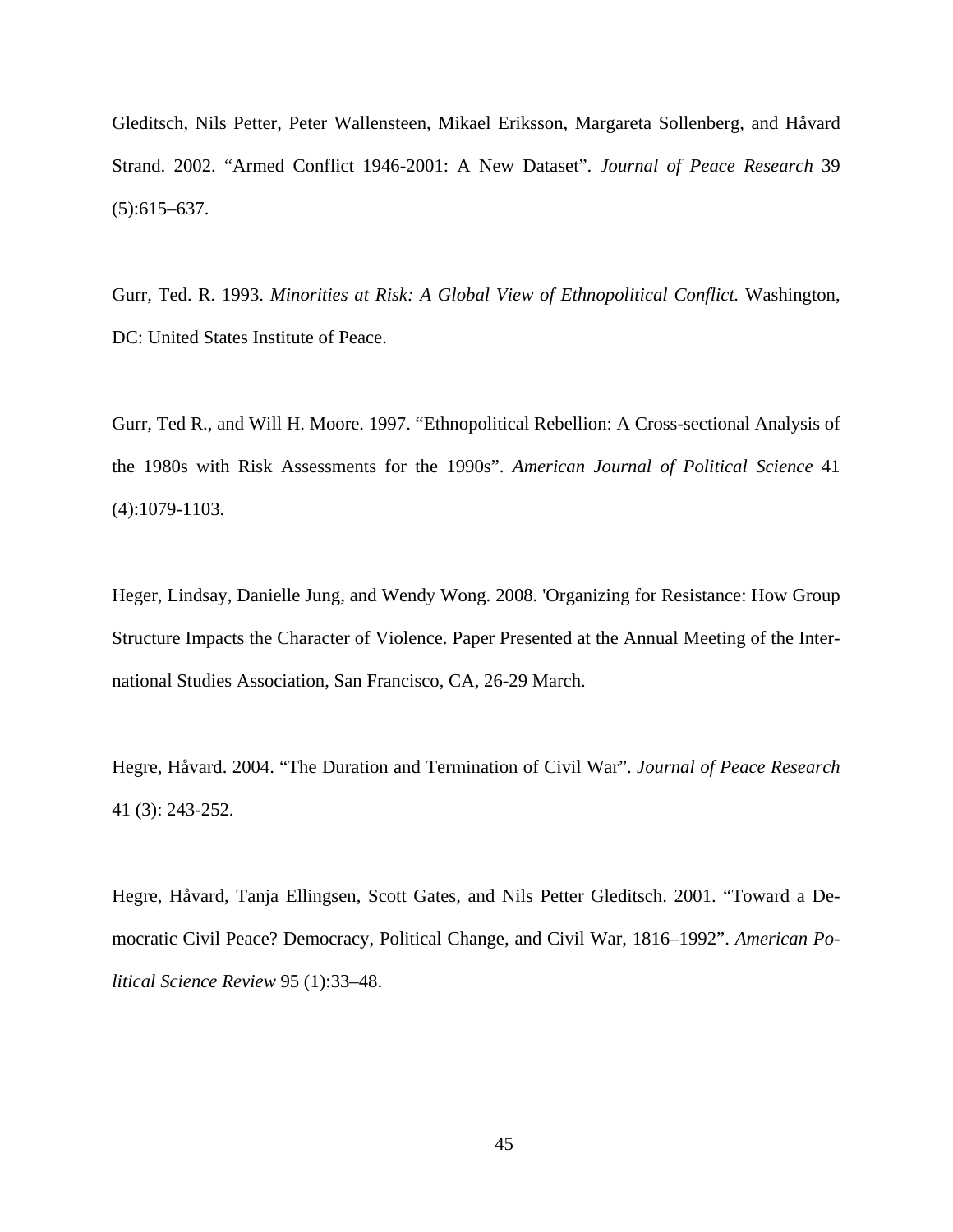Hibbs, Douglas. 1973. *Mass Political Violence: A Cross-National Causal Analysis.* New York: Wiley.

Humphreys, Macartan, and Jeremy Weinstein. 2008. "Who Fights? The Determinants of Participation in Civil War". *American Journal of Political Science* 52 (2):436-455.

Kalbfleisch, Jack D., and Ross L. Prentice. 2002. *The Statistical Analysis of Failure Time Data.* New York: Wiley.

Kaufman, Chaim. 1996. "Possible and Impossible Solutions to Ethnic Conflict". *International Security* 20 (4):136-175.

King, Charles. 2001. "The Benefits of Ethnic War: Understanding Eurasia's Unrecognized States". *World Politics* 53(4): 524-552.

Kreutz, Joakim, Peter Wallensteen, Lotta Harbom, Stina Högbladh, and Margareta Sollenberg. 2005. Armed Conflict Termination Dataset Codebook. Online at http://www.pcr.uu.se/research/UCDP/our\_data.htm.

Lake, David A. 2003. "International Relations Theory and Internal Conflict: Insights from the Interstices". *International Studies Review* 5 (4):81-89.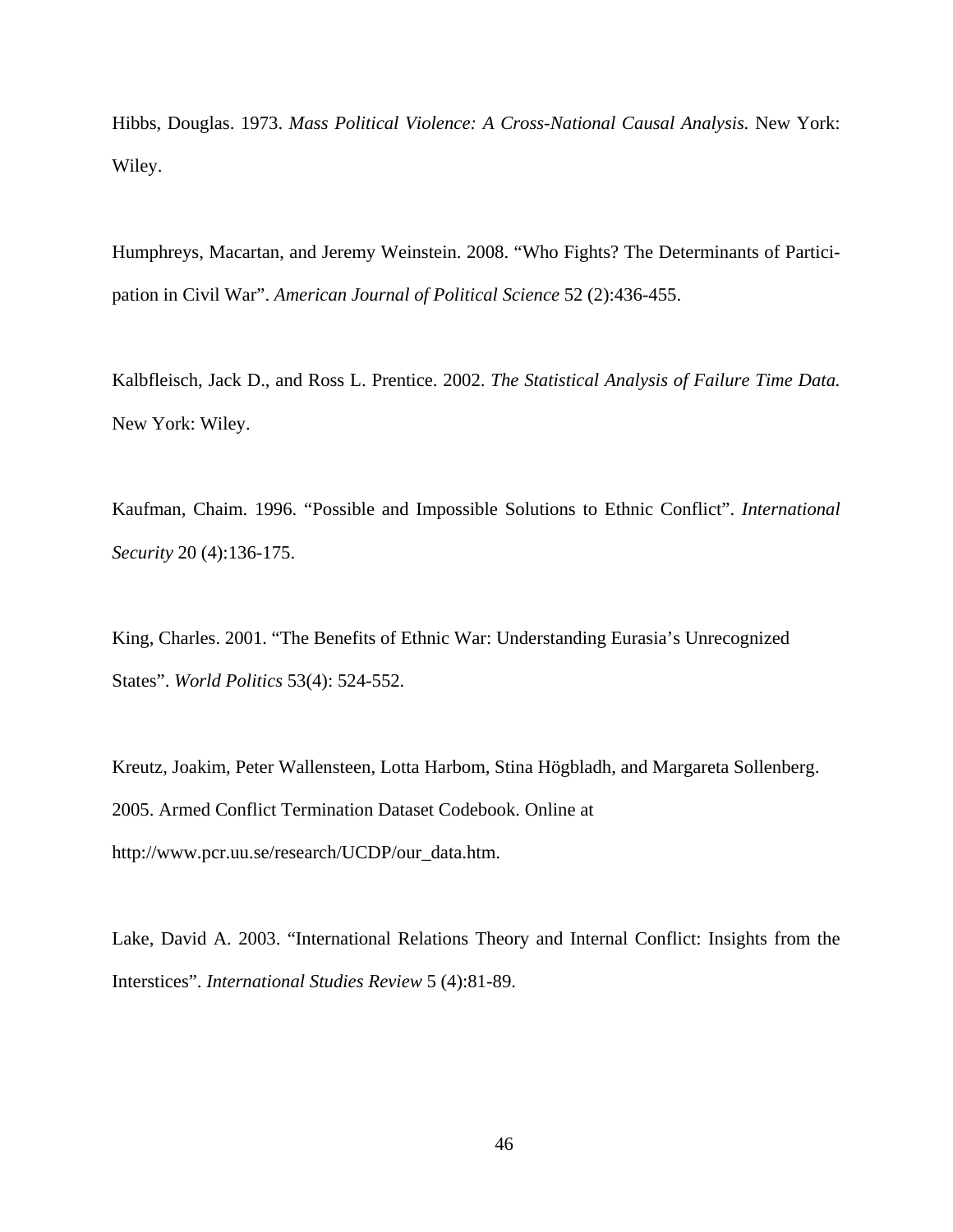Lichbach, Mark I. 1987. "Deterrence or Escalation? The Puzzle of Aggregate Studies of Repression and Dissent". *Journal of Conflict Resolution* 31 (2):266-97.

Lin, Danyu (D.Y.), and Lee-Jen Wei. 1989. "Robust Inference for the Cox Proportional Hazards Model". *Journal of the American Statistical Association* 84 (408):1074:1078.

MacCulloch, Robert. 2004. "The Impact of Income on the Taste for Revolt". *American Journal of Political Science* 48 (4):830-848.

Mack, Andrew. 1975. "Why Big Nations Lose Small Wars: The Politics of Asymmetric Conflict". *World Politics* 27 (2):175-200.

Mason, T. David, and Dale. A. Krane. 1989. "The Political Economy of Death Squads". *International Studies Quarterly* 33 (1):175-198.

Moore, Will H. 1998. "Repression and Dissent: Substitution, Context and Timing". *American Journal of Political Science* 42 (3):851-873.

Moore, Will H. 2000. "The Repression of Dissent: A Substitution Model of Government Coercion". *Journal of Conflict Resolution* 44 (1):107-127.

Most, Benjamin A., and Harvey Starr. 1989. *Inquiry, Logic, and International Politics.* Columbia, SC: University of South Carolina Press.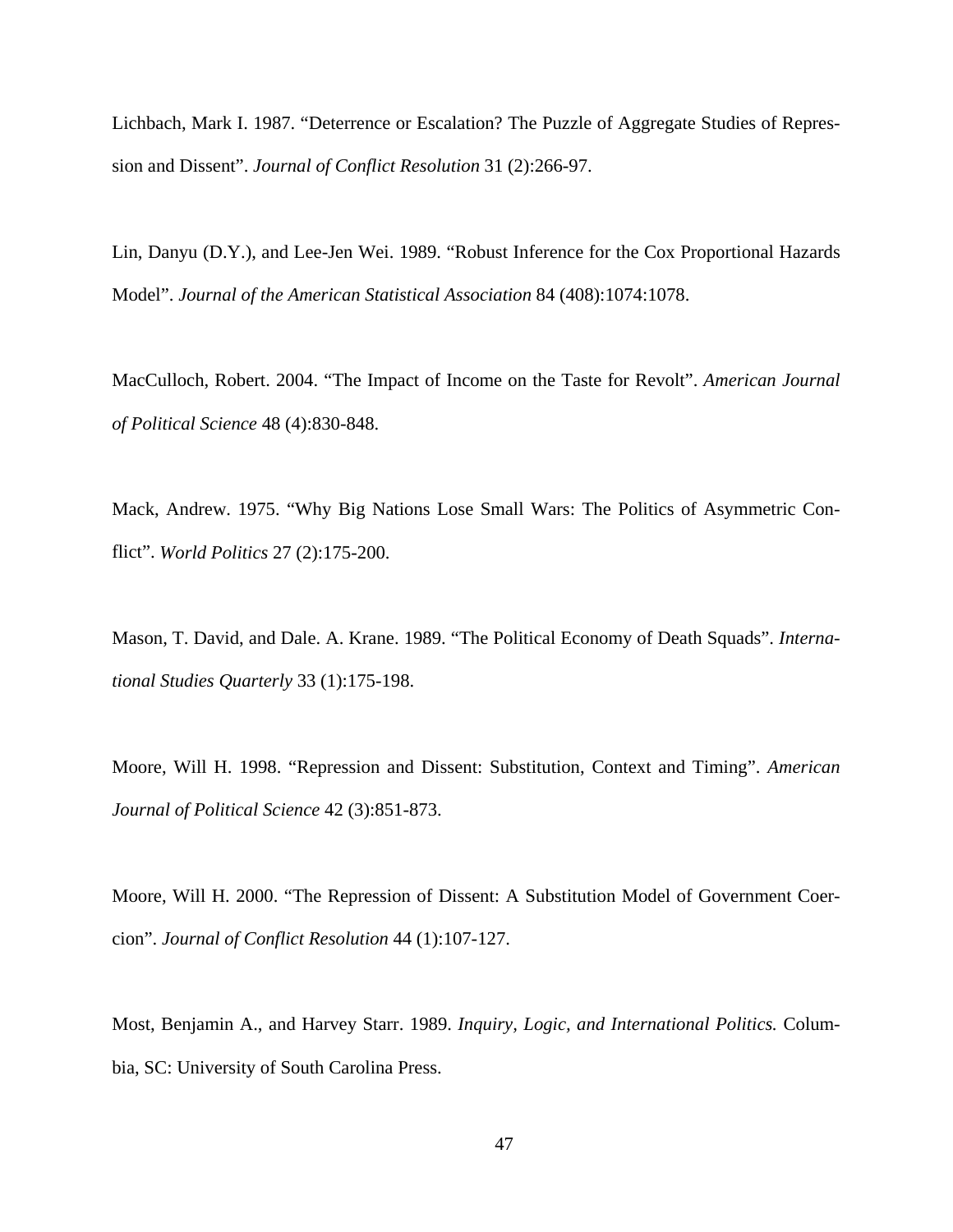Muller, Edward N., and Erich Weede. 1990. "Cross-National Variation in Political Violence: A Rational Action Approach". *Journal of Conflict Resolution* 34 (4):624-651.

Nilsson, Desirée. 2008. "Rebels on the Outside: Signatories Signaling Commitment to Durable Peace." In *Resources, Governance and Civil Conflict*, edited by Magnus Öberg and Kaare Strom. London: Routledge.

Sambanis, Nicholas. 2000. "Partition as a Solution to Ethnic War: An Empirical Critique of the Theoretical Literature". *World Politics* 52 (4):437-483.

Sambanis, Nicholas. 2001. "Do Ethnic and Non-Ethnic Civil Wars Have the Same Causes? A Theoretical and Empirical Inquiry (Part 1)". *Journal of Conflict Resolution* 45 (3):259-282.

Sambanis, Nicholas. 2002. "A Review of Recent Advances and Future Directions in the Literature on Civil War". *Defense and Peace Economics* 13 (3):215-243.

Sandler, Todd, John Tschirhart, and Jon Cauley. 1983. "A Theoretical Analysis of Transnational Terrorism". *American Political Science Review* 77 (1):36-54.

Sharp, Gene. 1973. The Politics of Non-Violent Action. Boston, MA: Porter Sargent.